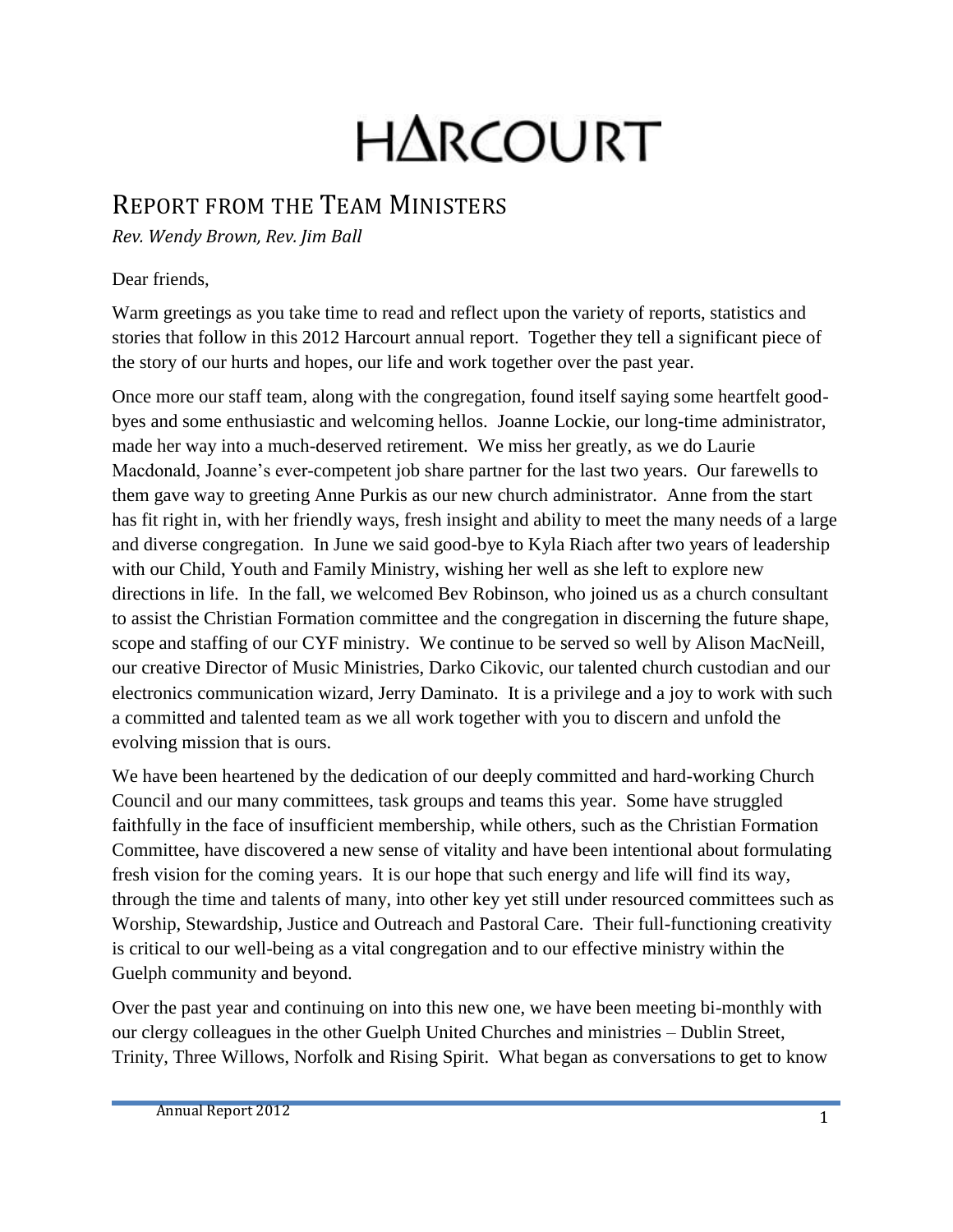each another and offer one another wisdom and support has grown into a commitment to help foster greater cooperation among the congregations we serve. The first tentative steps toward what is being called UCoG, the United Churches of Guelph, have been taken, in concert with key lay leadership from each pastoral charge, Chalmers Community Services and the transition team from Norfolk, which will be holding its final service on April 28. There is much work to be done and there will be many decisions for us to make together as a congregation as we continue to discern our place and participation in this new venture. We are unsure at this point where this road of exploration will take all of us. All we can say with any degree of certainty is that the old roadmaps no longer serve us well and that the journey forward will take trust, faith and less time spent in our individual silos.

In many different ways as a ministry team, a staff team and as a congregation, we have tried to live and share God's love by promoting justice, extending compassion, caring for creation, celebrating diversity and embracing change as we strive to fulfill our purpose of welcoming and strengthening in community all who would follow the way of Jesus and serve the world. Our core values of risk, respect, responsibility, vulnerability and trust that we confirmed at our last congregational meeting have helped to inspire and guide us as we seek to live and grow in faith. We are grateful to each one of you for sharing your gifts, time and talents in the life and work of our congregation during 2012. We wish to express gratitude to the many people who have come forward and offered themselves to the life of our Child, Youth and Family Ministry during this time of transition. We are grateful, too, for your continuing support of us, individually and as a team, and for your acceptance of both our strengths and growing edges.

Blessings to you all as we continue to serve and to grow as a faithful community of healing and hope.

*Wendy* and *Jim*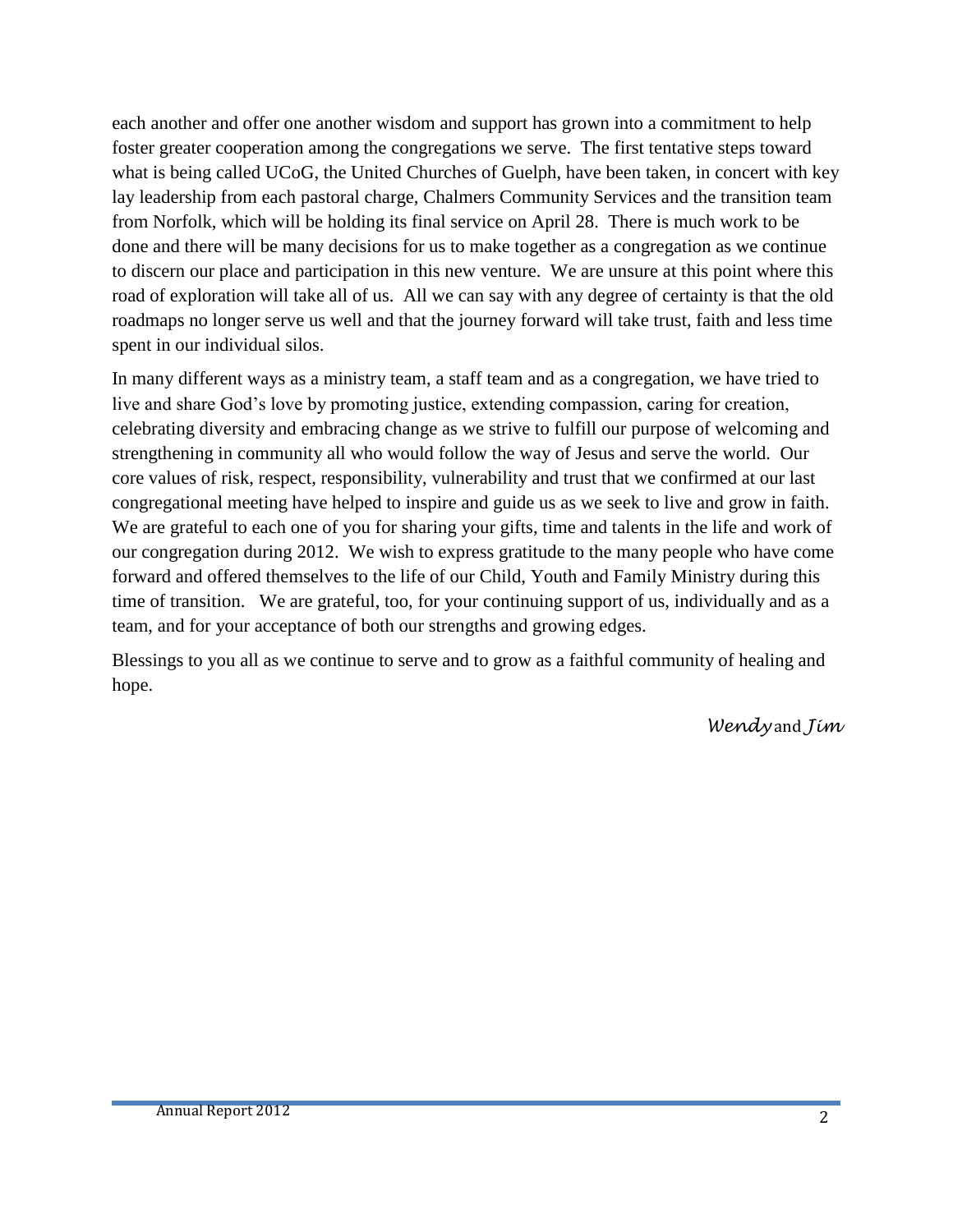# H∆RCOURT

## REPORT FROM THE CHAIR OF COUNCIL

#### *Richard Barham*

Strictly speaking, our new Council structure is no longer *new*, even though it is certainly still in a settling and developing phase. Once the committee budget allocations are settled annually, the decision-making and implementation of annual operational plans is a great deal more nimble than it had been under the previous structure. And a further benefit is that most of the operational decisions are made by those (the committee members) who are closest to the relevant experience and knowledge base. It is this very asset of pushing responsibilities down to where the action is that, however, also generates a distinct challenge: a challenge in ensuring adequate **Communication**. There are relatively few committee decisions which have implications for that committee only. Most have implications, of some degree or another, to one or more further committees. In the end, all decisions have some sort of impact on the congregation at large. We have some devices (Umbrella Councillors, the sharing of all committee minutes) which are designed to facilitate committee-to-committee communication, but getting the essential word out to the broader congregation, especially from some of the important committee operations, is yet, I believe, a work in modest progress.

As you will know, over the 2011 and 2012 years, the two top priorities for Council have been: 1. Supporting and carrying forward the Children, Youth and Family Ministry; and 2. Exploring and engaging in Stewardship as a spiritual practice by the congregation. With respect to the first, a major step was taken in September in engaging, for a limited term, Bev Robinson - a widely experienced consultant in that field. At this point Bev has worked quite intensively with the Christian Formation Committee. No doubt you will hear more about her contributions through that committee's Report. Right now, however, I want to express our thanks for Kyla Riach's expertise and contributions to the CY&F Ministry through to our mid-year, and then subsequently, to an intensely engaged working team drawn together from the congregation and led by Merrill Pierce. I will comment on the  $2<sup>nd</sup>$  of those two congregational priorities in my report from the Stewardship Committee.

Of the many, many issues which Council addressed over the year, it is quite difficult to choose reference to those very few that our space here permits, but I will identify four. Right now, as I write, a Council ad hoc committee is reviewing the manner in which our Congregational Meetings are conducted, together with the organization of our Council "year". Very possibly even as you read this report, we might be implementing some improvements, I would hope, to the format and conduct of our congregational meetings.

A second issue addressed by Council this year, was coming to grips with the substance and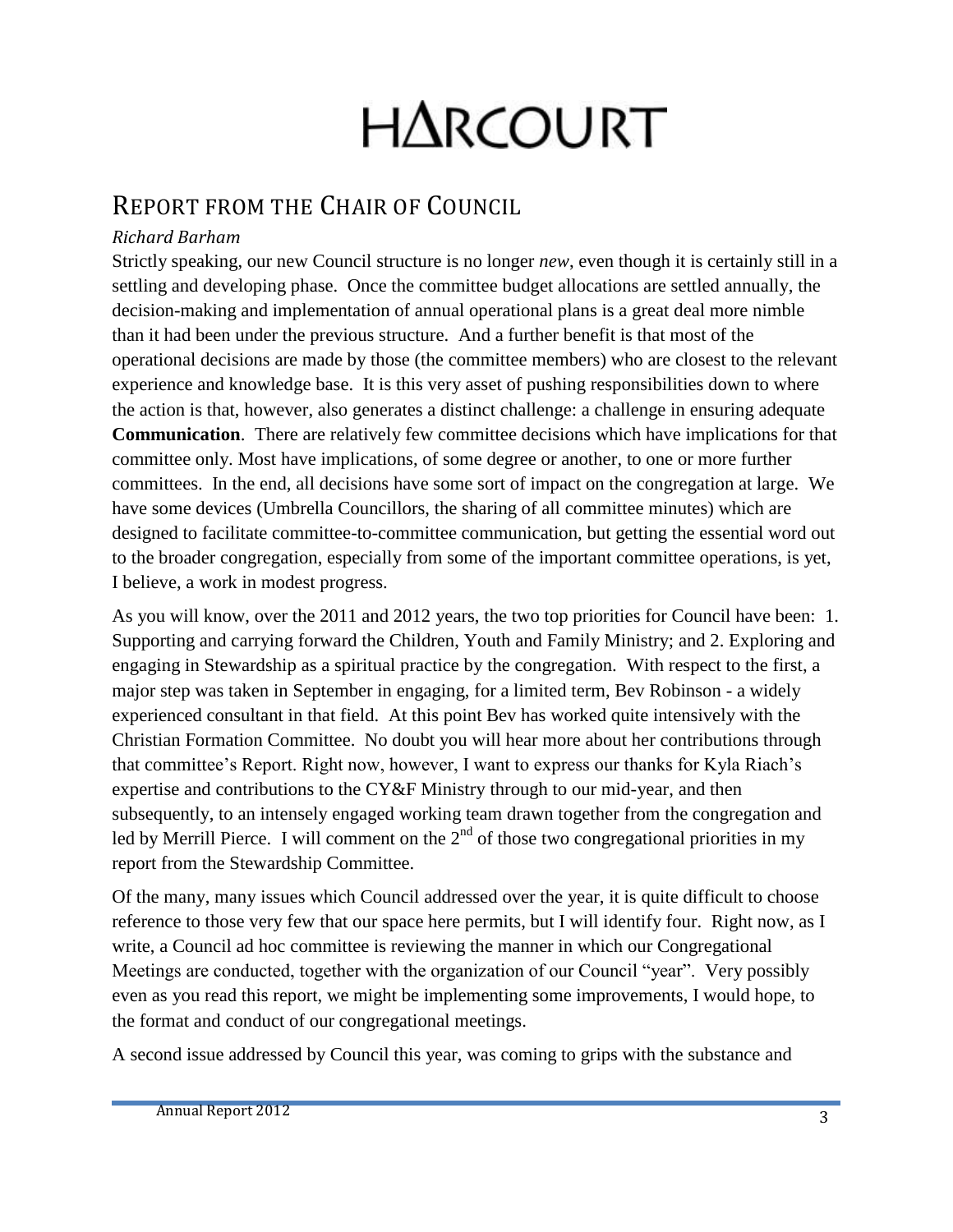implications of UCC's General Council – Remit #6. This Remit required decisions by Pastoral Charges (congregations represented by their Councils) and Presbyteries right across the country, and proposed the distinctly rare step of amending the Doctrine section of the UCC's *Basis of Union*. Specifically, General Council proposed the inclusion of: a) the **Statement of Faith** (1940), b) *A New Creed* 1968), and c) *A Song of Faith* (2006). Harcourt Council voted unanimously in favour of the inclusion of each of the above. Given that the necessary absolute majority of pastoral charges and presbyteries across the country voted in favour of adoption of the Remit, General Council has subsequently implemented the proposed amendment to our statement of the *Basis of Union*. This likely sounds a bit rare and esoteric but, we discovered, has very substantial and quite concrete significance.

A third issue from Council reflects Harcourt's widely demonstrated commitment to and respect for God's earth or, as the *New Creed* urges us: *to live with respect in creation.* On this occasion, the further ecological step has been to become collaborators in the *Guelph Community Orchard Project*. This initiative has been led within Harcourt by Jill Gill and was publicly announced this last fall by a very successful community education and celebration day.

And a fourth issue, which has especially exciting potential, is the imminent establishment of a formal collaboration (not a merging) among the four United Churches of Canada in Guelph - UCoG, the United Churches of Guelph. As I draft this report, the four Guelph congregations, Dublin, Harcourt, Three Willows and Trinity have already expressed their commitment to this collaboration, to Presbytery, and are close to setting up the necessary planning group. Financial resources to support this development are being provided through a legacy from Norfolk United.

Thanks are extended to all in the pews, as also to those confined to their homes, for the myriad ways in which you contribute to the life and strength of this nurturing congregation. Special thanks are extended to the staff: those who "moved on" in the course of the year – Joanne, Kyla, and Laurie, and certainly no less to those who are with us now- Alison, Anne, Darko, Jerry, Jim, and Wendy. We are generously enriched by your commitment, as we are also truly blessed by God.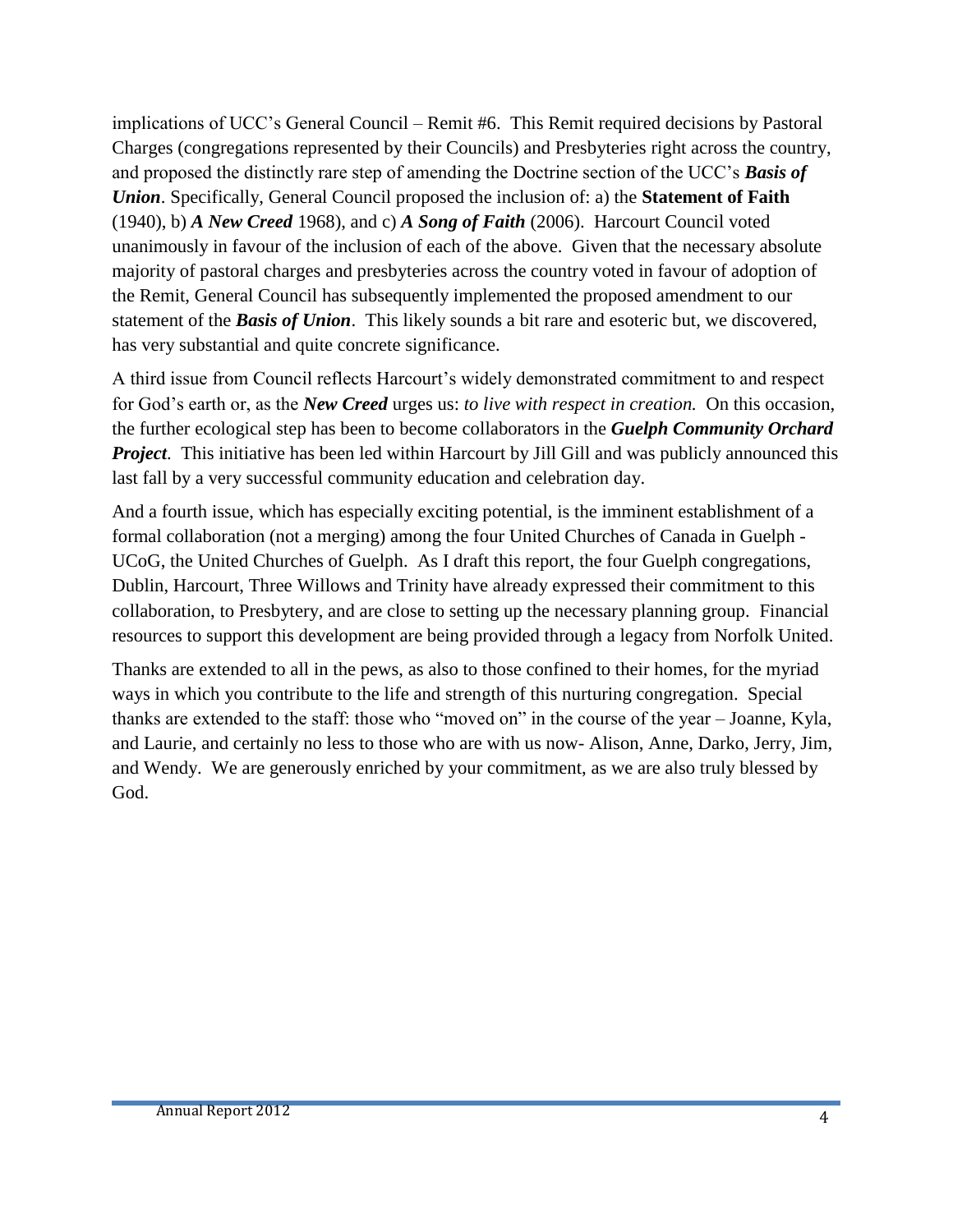# STANDING COMMITTEES OF COUNCIL

#### **CHRISTIAN FORMATION UMBRELLA GROUP**

#### *CHRISTIAN FORMATION COMMITTEE*

#### *Submitted by Andre Auger*

1. **Vision and Mission**: Early in Spring 2012, the Christian Formation Committee developed a brief Vision and a Mission statement that would then serve as beacon for the rest of the work to be done.

2. **Three "pillars" and a three-year strategic outcomes document**: Along with the Vision and Mission, the Committee developed a clearer view of its mandate. Christian formation is not only for children and youth; it's also for families and it's also for adults. Out of this developed a sense that the Committee is called to support three thrusts: the first is aimed at children, youth and young families, the second at adults committed to intentional faith development, and the third is to support, at a theological and scriptural level, the work done by various groups around environmental initiatives.

3. **Article in the Harcourt Herald**: As a result of the work of the Committee, an article was prepared for the Harcourt Herald, outlining the future work of the Christian Formation Committee at Harcourt.

4. **Resignation of Kyla Riach**: In May, Harcourt's Children, Youth and Family minister resigned to pursue an alternative career. Fortunately, she had been part of the planning work described above, and the Committee felt encouraged to pursue a systematic approach to Christian formation at Harcourt. An interim team was appointed to assume the day-to-day responsibilities of CYF under the existing model, until such time as the Committee had its new vision in place.

5. **Appointment of Bev Robinson as Consultant**: At the recommendation of the ministers, a consultant was hired to support the work of the Christian Formation Committee as well as the process of bringing the Committee's eventual plan into conversation with the congregation.

6. **Consultation with CYF ministers**: The Committee had an opportunity to interview three successful CYF ministers about their vision, mission and activity in their respective congregations. The most significant learning, among many, was that there were three essential tasks: vision-casting, vision-keeping, and vision-doing. We needed to be clear on who was doing what and to stick with it.

7. **Expansion of the Christian Formation Committee**: At this point, Merrill Pierce, Chair of CF, and also coordinator of the CYF "interim team" suggested that this dual role was too demanding and Andre Auger agreed to assume the role of Chair in the interim, until the next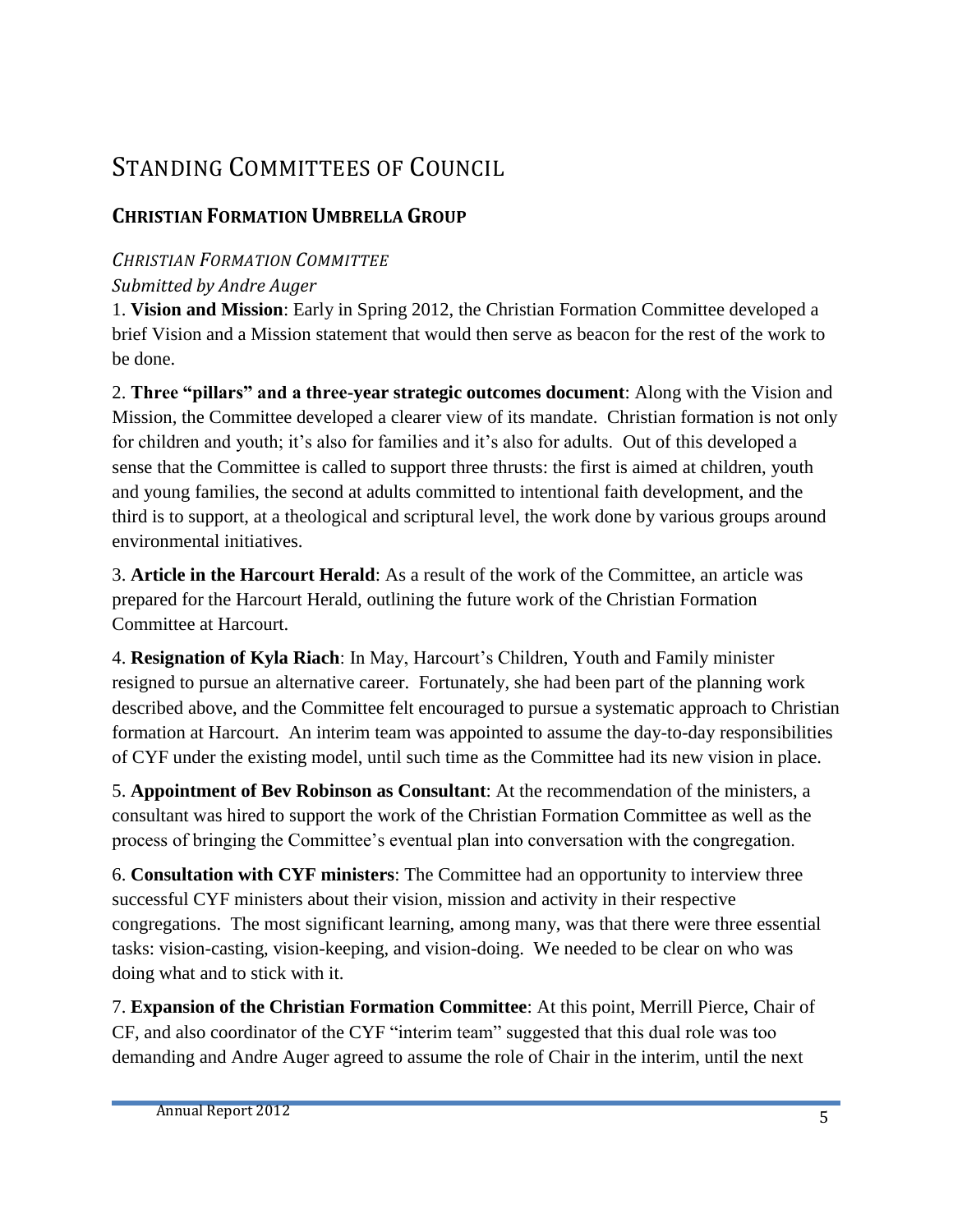election. The Committee itself was expanded by four new members, in order to bring those involved in the current vision-doing into the vision-casting process, and in order to bring some fresh perspectives to what was a very small group.

#### 8. **Development of strategy and timeline for a new vision of Christian Formation at**

**Harcourt**. At the moment, the Committee is developing a timeline for its work until early Spring so that the broader conversation can start to occur throughout the congregation on what we really want to tell our children and our children's children about our faith. This will include a strategy for interim staffing arrangements to allow adequate time for the congregation to reflect on this vision.

9. **Youth Spirituality subgroup**: As part of the first "pillar," a small group was set up in late Spring to think about ways to introduce young people to spiritual practices. Coming out of those early meetings, Kerry Wilson developed the idea of a collaborative venture with other United Churches in the area to offer a version of *Les Miserables* in May 2013. Of significance is that this project includes an intentional spiritual component, and Harcourt Spiritual Companions will be offering meditation times on various themes arising from the play. To date, over 40 children and youth from a wide range of UCC churches in the area are involved.

10. **Adult Christian Formation**: This is the second of the three "pillars" of Christian formation at Harcourt. A series of focus groups asking the question: how might Harcourt support members who are taking their faith development seriously? A further instalment in the "Picture on the Puzzle Box" series, this one focussing on exploring moments of captivity, exodus, and desert experience in our lives. Two members of ACF attended the UCC Conference "More Than Franchises," as part of a UCC Learning Circle. This Learning Circle has been meeting, and has identified one opportunity it wishes to pursue with respect to worship. A Women's Retreat was held again this year at St Brigid's and was a time for participants to "go deeper" in their faith, as well as for connecting with other women.

11. **The "Great Work"**: This is the third of the three "pillars." It remains at a very early stage of development, but a small group will be meeting early in the new year to discuss how it might come alongside current environmental efforts at Harcourt in light of Christian reflection on God's Creation.

#### **Children, Youth and Family Programs**

#### *Submitted by Merrill Pierce*

#### **Children's Church**

With the resignation of Kyla Riach in the spring, three volunteers agreed to provide a program for the children and youth on Sunday mornings. As usual, the nursery is staffed each Sunday for infants to age two. Current nursery staff are Brianne Collecchio and Laura Lane. There has been an increase in attendance at Children's Church during the fall.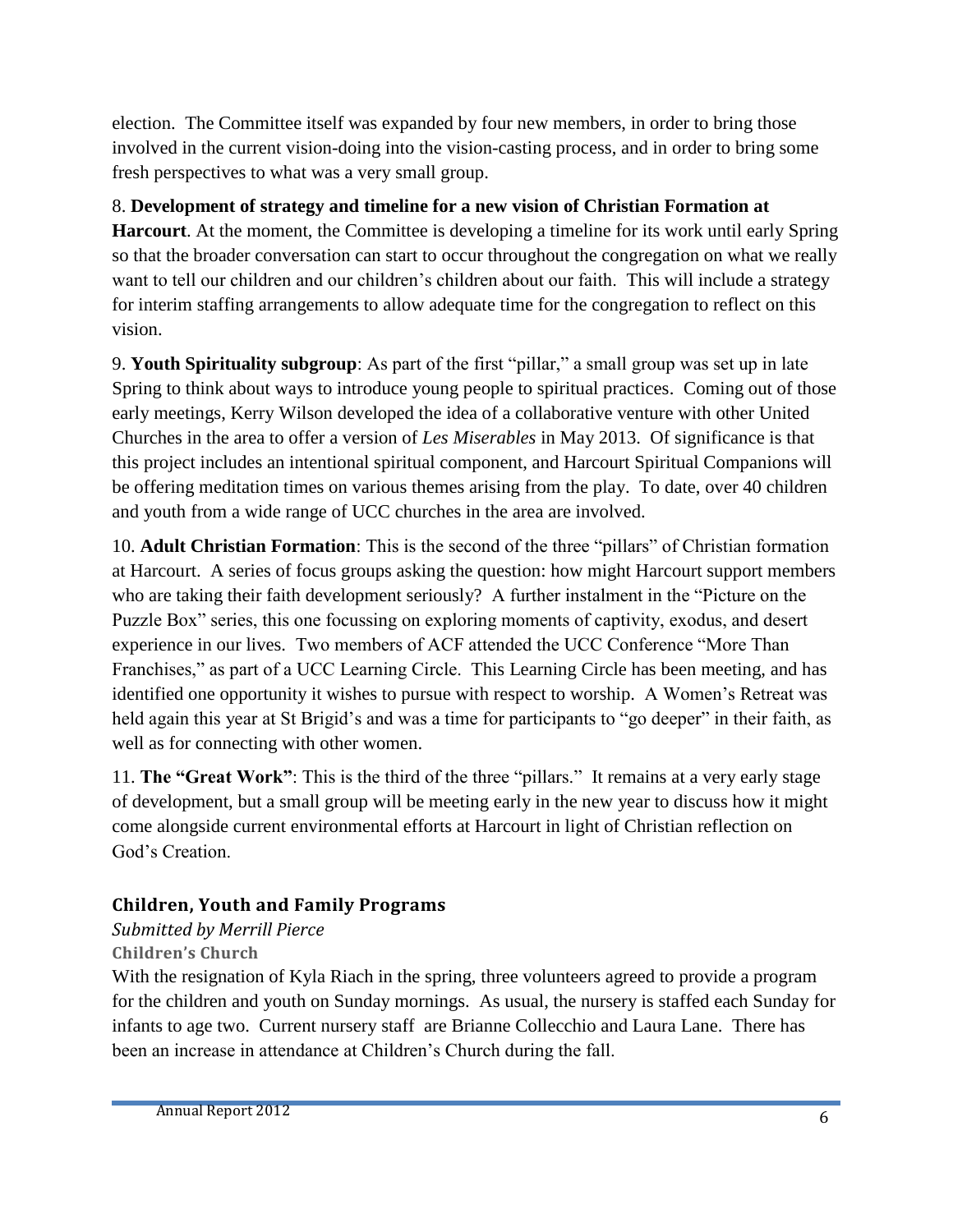The 3-5 year-old program is coordinated by Heather Thompson and a team of volunteers, and meet each Sunday in the pre-school room. They have enjoyed music, drama, stories, crafts and presented a play about Noah's Ark to the other children and families.

The grade 1-5 program is coordinated by Mary Jimenez and carried out by volunteers. They meet in the Friendship Room and use the Seasons of the Spirit curriculum each week, which follows the lectionary. They also enjoy music, crafts and games.

The youth program is coordinated by Merrill Pierce and led by volunteers as well. They meet in Room 202/203 each Sunday. The program is also based on the Seasons of the Spirit curriculum, although the discussions take new directions frequently.

#### **Youth Programs**

There was a confirmation group, consisting of youth and mentors during the winter and spring, which culminated in the confirmation of four youth in May.

Super G, our group for youth in grades 5 and up, meet on the 1st, 2nd and 4th Friday of each month from 7-9. This varies depending on holidays. A calendar of events is provided. The attendance varies from 12- 20 youth each week. With the resignation of Kyla Raich in the spring, the format and leadership of the group changed. Suzanne Webster and Lisette Vanderkamp offer leadership with help from Merrill Pierce. The youth have enjoyed games, a visit to the Corn Maze, a sleepover and two parties. They also helped serve at the turkey dinner. We look forward to activities like tobogganing, skating, a murder mystery dinner, a retreat and an Amazing Race in the new year. All youth, grade five and up are welcome with their friends.

#### **Family Ministry**

With the resignation of Kyla Riach last spring, there is no longer an NJAWS service each month. However, the team coordinating the children and youth programs organized a couple of events in the fall for families. At the end of October, the children, youth and families gathered at 10:30 a.m. for some singing, and the presentation of a play by the 3-5 year-olds. The children then went to the gym to participate in games and activities while the parents had a meeting in the Friendship Room to discuss their needs and wishes. Then a lunch was enjoyed by all. At the end of November, an Advent Family event was planned. Families gathered early on a Friday evening to share a meal, make an Advent Candle wreath, or a wreath for their doors, or just visit with other families. The children enjoyed various games and activities. As well, Mary Jimenez and Alison MacNeill, with help from Bonnie McDougall organized an all-ages Christmas pageant called *Peace is Here Today*, written by Linnea Good and Bari Castle. It was presented on December 23 during the service, and once again during the Christmas Eve Family service. It was enjoyed by all.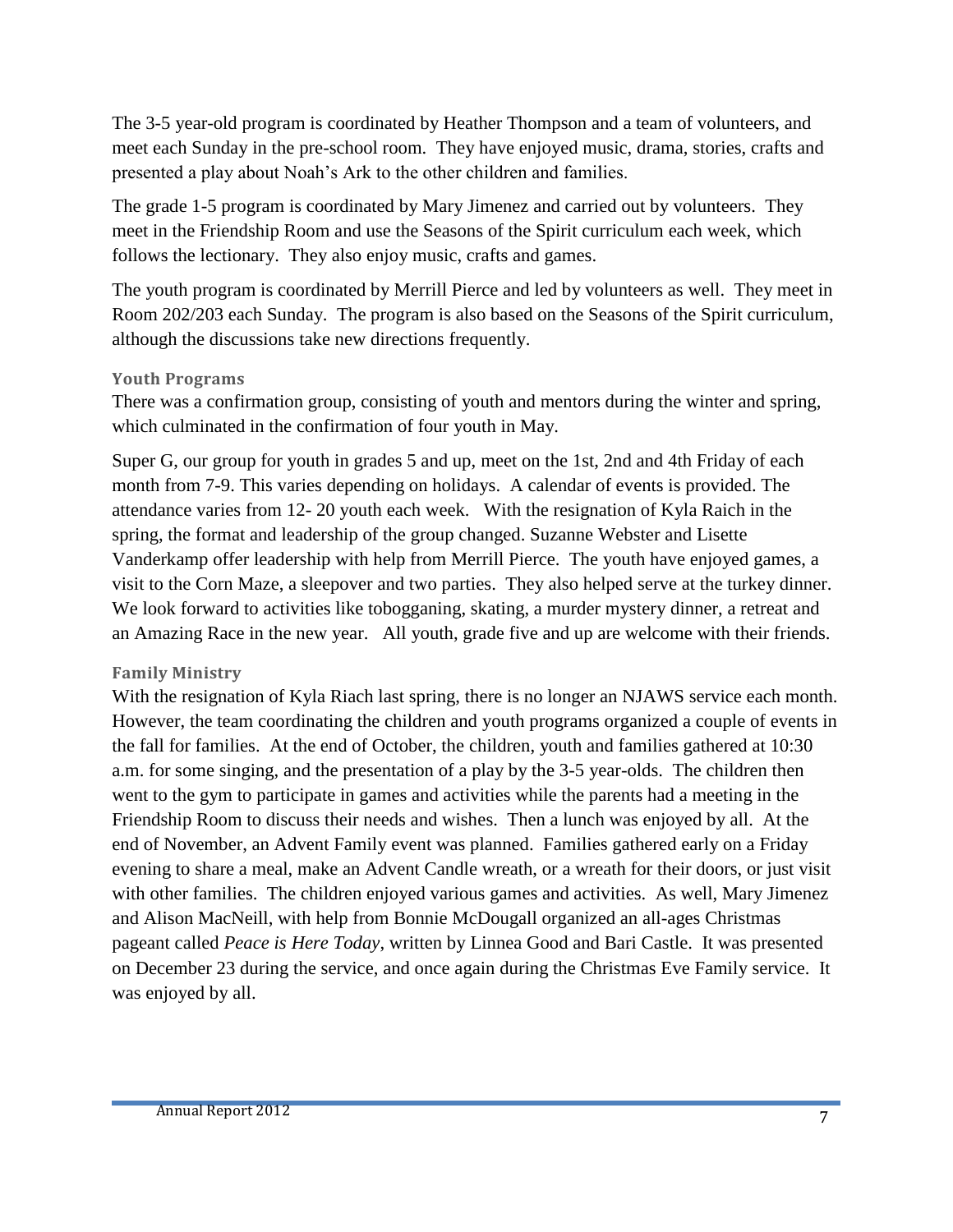#### **Morning Mindstretch**

#### *Submitted by Jean Jackson*

Mindstretch met throughout 2012, on Thursday mornings, in the Friendship Room. Coffee and tea are ready by 7:45 a.m., and at 8:00 we enter a time of respectful listening, as each person responds to the questions of the week.

The books studied in 2012 were *Healing the Heart of Democracy*, by Parker Palmer; *The Universe is a Green Dragon*, by Brian Swimme; and *War of the Worldviews*, by Deepak Chopra and Leonard Mlodinow.

The group donated \$285 to the Chalmers Community Services Centre during the year.

Everyone is welcome.

#### **Sacred Circle Dance**

*Submitted by Cynthia Moseley*

We offer an ongoing opportunity to circle dance at Harcourt on the first Saturday of the month, September through June, 10.00a.m. to noon.

The circle is open to anyone and the dances are taught as if for the first time each time the circle meets. There is no pressure to attend every month and no previous dance experience is necessary.

We usually have approximately 15 or so people in attendance and we do ask for a small donation to cover the facilitators' fee if possible, but no membership is required.

Please feel free to join us – a warm welcome awaits you.

If you would like to have more information please call Cynthia Moseley at 763-9644.

#### **Library**

#### *Submitted by Marta Coutts*

The library is available as a resource centre for Sunday School and members of the church seeking inspirational or reflective reading materials.

We received two donations this year, a newer computer and a computer desk. The computer is faster and more reliable. The computer desk is wheelchair accessible. Our library catalogue is available online to anyone who has a home computer:

[<http://librarything.com/home/HarcourtUnited>](http://librarything.com/home/HarcourtUnited)

Over the last year 200 books were signed out, 39 new books were bought and 23 books were accepted as donations.

Our budget was \$750 and our expenditures this year were \$662.65. This total includes new books, office supplies, CLAO membership and subscriptions to *Chirp*, *Chickadee* and *Owl*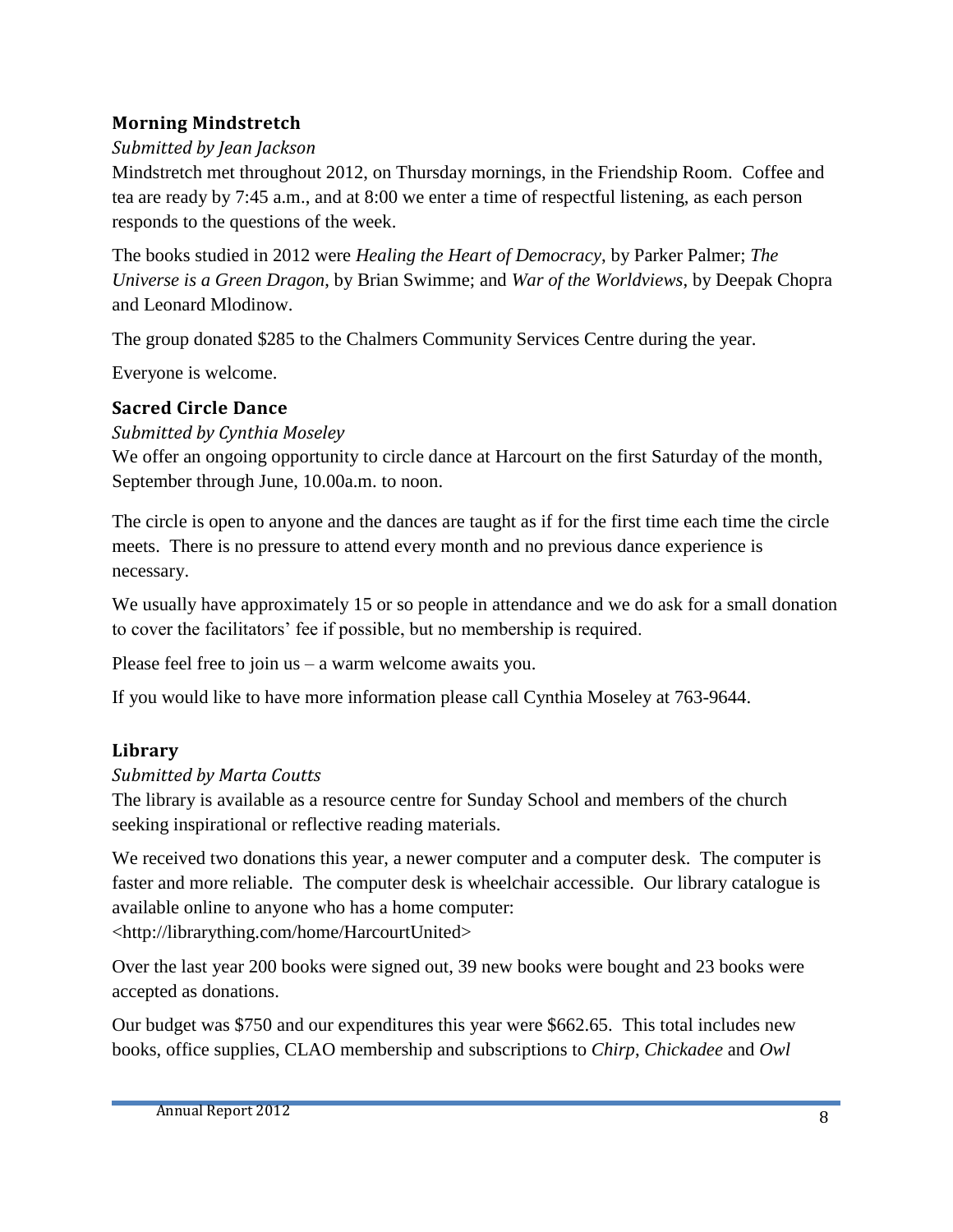magazines.

Members of the library committee are Mary Lou Funston, Barb Shaw, Janet Webster, and Marta Coutts. We meet every month. Matt Cimino enters the new books into our Website.

#### **3rd Guelph Guides, Kortright District**

#### *Submitted by Regan Avis*

The 3rd Guelph Guides meets on Wednesday evenings in the Friendship Room. We have 17 girls (aged 9-11), 4 leaders, and 2 Junior Leaders in our group. At our meetings we do activities and crafts, play games and learn many useful and interesting skills. Each meeting has a different theme and activities.

This year we held our third annual bottle drive in the neighbourhood and raised \$220 for international aid. As a group we visited Home Depot to learn how to safely use tools and visited the new RBC branch to learn about saving money. With help from Emergency Management Ontario we learned how to prepare and what to do if there is a disaster. We had a great time at our Bike Rodeo in the parking lot.

We started 2012 with a Dr. Seuss Themed indoor winter camp in Clifford. In the spring we camped in tents at a camp near Caledon and to start the new school year we participated in an exciting sleepover at Country Heritage Park in Milton.

We are very grateful to the Harcourt Memorial United Church community for all of your support. It was wonderful to see the tulips bulbs we have planted for the last few years blooming around the church in support of cancer research. Please look for the tulips again this spring.

We invite any girls in grade 4-6 to visit or join us throughout the year. There are opportunities in Guiding for girls and women of all ages to join and volunteer. For more information you can visit [www.girlguides.ca](http://www.girlguides.ca/) or call 1-800-565-8111.

#### **3rd Harcourt Scouting Groups**

*Submitted by Rita Borho, Group Commissioner, 3rd Guelph Scouting* For Scouting Year September 1, 2011 to August 31, 2012

The Scouting program, sponsored by Harcourt Memorial United Church, is comprised of Beaver Scouts, Cub Scouts and Scouts. It operates under the Bylaws, Policies and Procedures of Scouts Canada. A Group Commissioner, Rita Borho, Section Leaders (for Beavers, Cubs and Scouts), and other members of our Group Committee help to deliver the Scouting Program.

#### **Mission:**

The mission of Scouting is to contribute to the education of young people, through a value system based on the Scout Promise and Law: To help build a better world where people are selffulfilled as individuals and play a constructive role in society.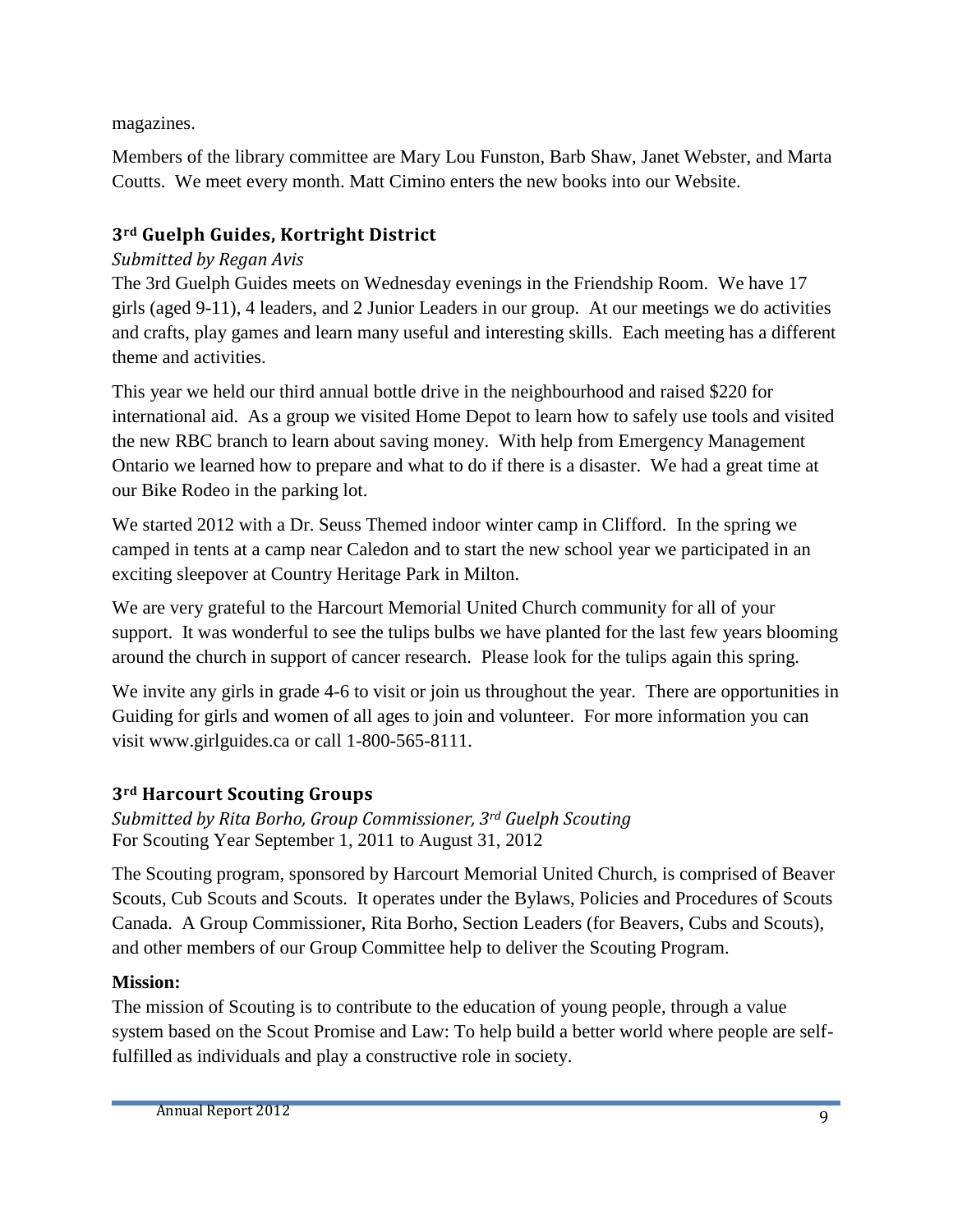#### **Principles:**

Scouting is based on three broad principles which represent its fundamental beliefs: Duty to God

Duty to Others

Duty to Self

Scouts Canada's programs use Program Standards to deliver fun and challenging indoor and outdoor programs to youth of all ages. The standards ensure that all youth receive quality Scouting programs, as well as many opportunities to develop themselves in each Scouting section.

Our 2012-2013 Scouting population, composed of 15 Beavers (ages 5-7), 13 Cubs (ages 8-10), and 15 Scouts (ages 11-14), enjoyed the use of facilities at Harcourt Church. We were supported by Leaders for each section. The Leaders assembled a very active program for the youth. Parents are also involved with program planning and attendance/assistance with camps and weekly activities.

#### **Examples of Section Activities include:**

Camping trips and hikes

Building projects such as equipment boxes, buggies, bird feeder, rain gauge

Visiting attractions such as Black Creek Pioneer Village, Toronto Zoo

Community activities such as Christmas caroling for seniors and Church dinner service

Skill building such as basic first aid, safety at home and camps, orienteering and GPS

Fun activities such as tobogganing, bowling, hallowe'en parties

Preparation for sending 8 Scouts and 2 Leaders to Canadian Jamboree 2013 in July.

#### **Group Committee:**

This committee meets once a month and is comprised of our Group Commissioner, Section Leaders, other volunteers and a representative from Harcourt's Christian Formation Committee.

The Group Committee is responsible for assisting the Group Commissioner in support of the programs. It has been active in organizing and doing fundraisers such as Apple Days, Popcorn sales and a Car Show breakfast. The funds raised in this way directly support youth activities, camps, achievement awards and program support documentation. The Group also held a recruitment drive at Stone Road Mall on Labour Day weekend that encouraged new youth to join the program.

Membership has increased by 15% from last year.

Linkage activities promoting membership retention include:

Annual Scout Week banquet

Silver Arrow Camp – Scouting skills taught by Scouts to 3rd year Cubs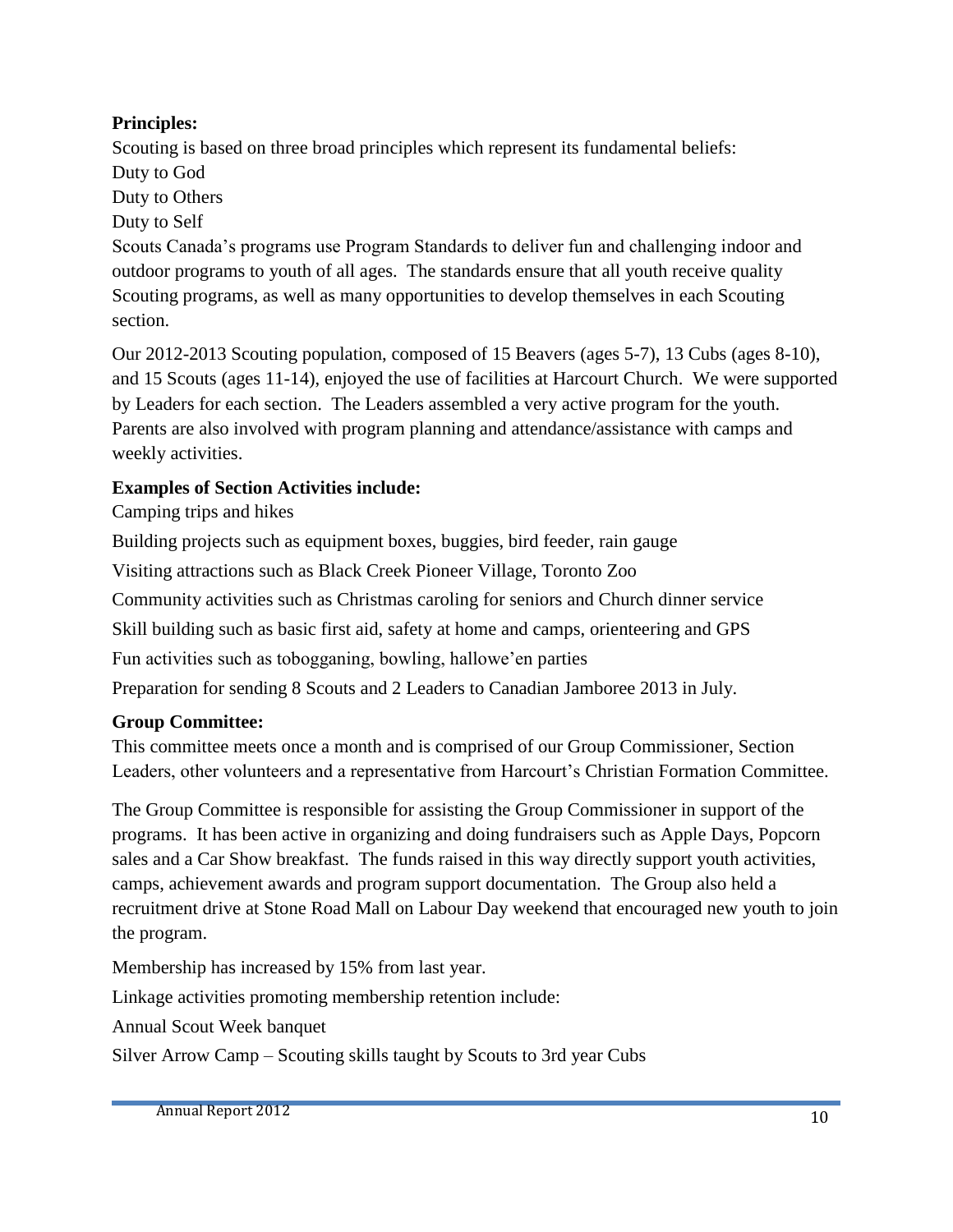Year-end all section camp – this year to African Lion Safari.

The Group Committee welcomes help from parents of youth or Harcourt members as Registrar, Secretary, Treasurer and support with fundraising. Section Leaders are usually parents with youth in the program, but others with interest in the Scout program are also welcome. Resource persons can assist in any one of the 3 sections at Harcourt and are not required to register as a full-time leader. Please do not hesitate to contact us if any of your members may be interested in taking part.

#### **Tai Chi Chuan**

#### *Submitted by Helen Esch*

Wednesday afternoon at 1:30 p.m. we meet for gentle exercise and fellowship in the Friendship Room. We are studying the Yang Set of Tai chi from Dr. Zaiwen Shen, instructed by Helen Esch. Everyone, regardless of fitness level is welcome. Overtime you will see improvements in your balance, strength and co-ordination all done in a loving and supportive environment.

#### *SPIRITUAL LIFE COMMITTEE*

#### *Submitted by Andre Auger*

1. **"Awakening" series**: The Spiritual Life Committee has continued, for the third year, the "Awakening" series every third Sunday of the month. This involves identifying people prepared to share their story, interviewing them for a Harcourt Herald article, writing the article, and facilitating a Listening Circle after the two services. With an accumulation of three years of testimony, the Committee is considering publishing all the articles in booklet form.

2. **The Listening Circle**: This is an open group which meets after the 9:00 a.m. service to share how the service has touched each person. The group varies in size, but is typically 10-12. For participants, this Circle has become the way in which the service is brought to closure. The sharing is deep and personal. The Listening Circle idea has not been successful after the 10:30 a.m. service.

3. **Ignatian Exercises**: Once again, the Covenanted Spiritual Companions are offering the 40 week Ignatian Spiritual Exercises to members of Harcourt. Currently 9 people are taking part.

4. **Louis M. Savary visit**: In May, three local organizations sponsored the visit of Louis M. Savary, a noted spiritual director, and author of a revised set of Ignatian Exercises focussed on an evolutionary perspective. He and his wife gave a public lecture on Friday evening and a daylong workshop on the Saturday. The Spiritual Life Committee was one of the three organizations involved, and shared in the organization and the costs.

5. **Retreat on "Three Colours of Spirituality**": As a result of the UCC Conference, "More Than Franchises," in Toronto last June, the Committee organized a retreat to study an approach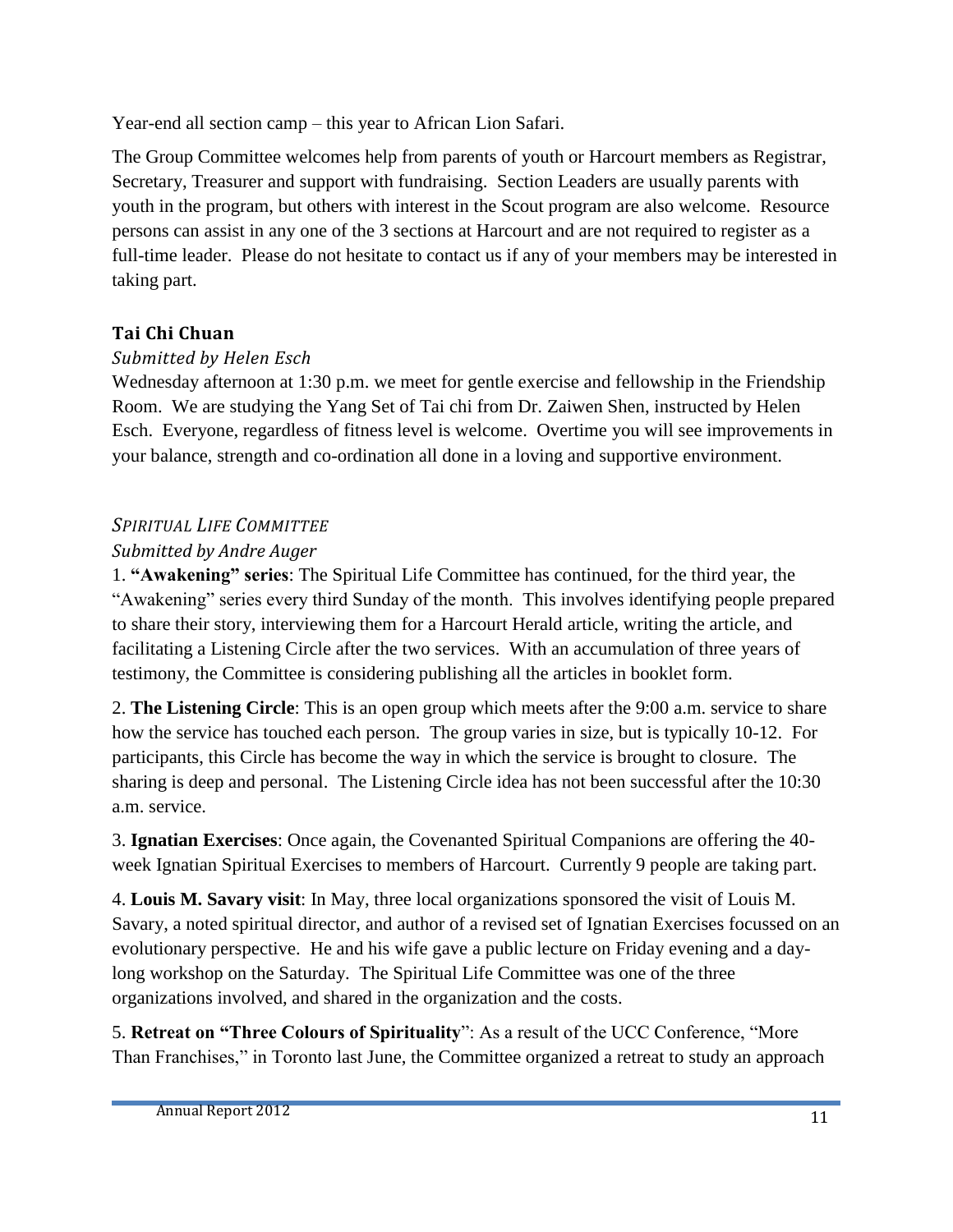to the congregational spirituality known as "The Three Colours of Spirituality," developed by the Natural Church Development group. The Committee found the experience useful, and may be considering wider use within the congregation in the future.

6. **Values Implementation Team (VIT) support**: The Committee invited the VIT committee to share its vision, and is currently developing ways to help the congregation reflect in a supportive, non-threatening way on the values and their implications for congregational life.

7. **Retreat on "worship that feeds our souls"**: As a result of a question from our ministers, the Committee held a retreat to share its deepest desires around worship that fed the souls of its members. The Committee plans to reflect on the fruit of this retreat in the months to come and to see what might emerge as a viable course of action.

8. **Oversight of Covenanted Spiritual Companions**: As part of its oversight responsibilities, the Spiritual Life Committee conducted a formal review of the ministry of each Covenanted Spiritual Companion, following guidelines developed by a member of the Committee.

9. **New Spiritual Companions**: With the retirement of one and the ill-health of another current Covenanted Spiritual Companion, the Committee launched a process to identify Harcourt members who are trained and feel called to the ministry of spiritual companioning. Two such people have been identified and interviewed, and their names have been brought forward to Council for approval. A covenanting service will be held in the coming year.

#### **Women's Spirituality Group**

#### *Submitted by Ann Middleton*

This group met fewer times than in previous years although we did have a meeting with Jean Stairs, a professor at Queen's University School of Theology, who is writing a book about women's spirituality groups. During the year we met several times in the chapel with members of the group leading, and once for a winter solstice celebration at the home of a member.

#### *WORSHIP COMMITTEE*

#### *Submitted by Sharon Dills*

The Worship Committee saw a significant change in its volunteer roster from June to September 2012. The Committee said farewell to Rosalind Slater, Heather Thompson, Cynthia Moseley and Laurie McDonald. Recruiting for new members began in June 2012 with Gay Slinger, Roeland Hartmans, Karyn Davies and Marilyn Wagner joining the Committee along with Sharon Dills who remained as Chair. The Committee continues to operate with low numbers with recruitment still ongoing. The committee also struggles to fill some critical roles previously held by former members including ushering coordinators. Rodger and Jane Peaire filled the role of Communion Coordinator. The Worship Committee decided to try communion by intinction for a period of one year and evaluate. An article was drafted for June/12 Herald, explaining this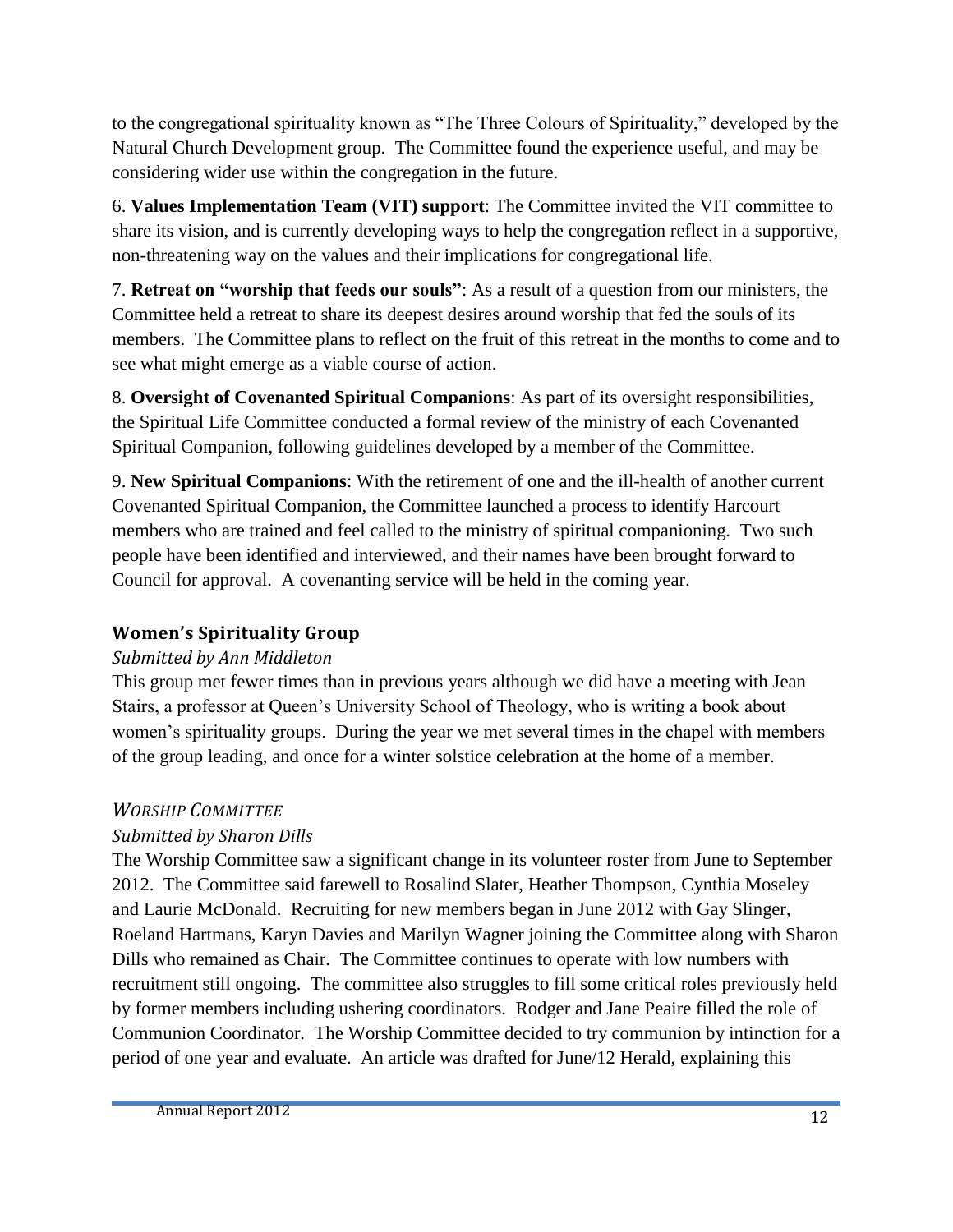decision.

Along with the traditional roles of the committee, there were also some highlights this year. The Old Time Service occurring on March 4 coincided with Harcourt's anniversary, and was led by John Buttars.

A VIT presentation was made on March 13 by Visioning team members Tammy teWinkel and Steve Pierce. Members of Christian Formation were invited to attend. These values have subsequently been added at the conclusion of each meeting.

The Waterloo Presbytery Pulpit exchange occurred on April 29. Jim and Wendy also attended the Hamilton Conference June 3.

The Worship Committee was pleased to welcome Tevyn East to Harcourt on September 9 for her Cedars of Lebanon presentation.

One of the Worship Committee's primary focuses was to increase its efforts in hospitality including defining hospitality, best practices and what committees have done so far. A joint potluck meeting of CF, Fellowship and Worship occurred in June to discuss this goal. Topics included: hospitality-welcome table, greeting/ushering, involvement of families and new members and how to keep the momentum going. Ideas and suggestions incorporated making the gym a more appealing place, greeting visitors and welcoming new visitors with an introductory package/folder. A welcome book and new welcome banner were ordered. The folder was created in partnership with the Fellowship Committee.

The Worship Committee continues to create a Worship handbook for reference and orientation of new committee members. This will be a working document, subject to change as new ideas and protocols are established.

The Worship Committee continues to meet every second Tuesday of the month from 7-9 p.m. in the Friendship Room. Meetings occur from January to June and commence in September until December.

#### **Music Ministry**

#### *Submitted by Alison MacNeill*

The Choir has continued its ministry of music, helping lead worship Sunday by Sunday, including during much of the summer. Special services in the early part of the year included the "Old Time" anniversary service; the Affirming service (with guests, the Rainbow Chorus); Good Friday and Easter services. Later in the year, the choir sang at the Guelph Concert Band (GCB) Christmas concert, and presented special music on Christmas Eve. As well, throughout the year,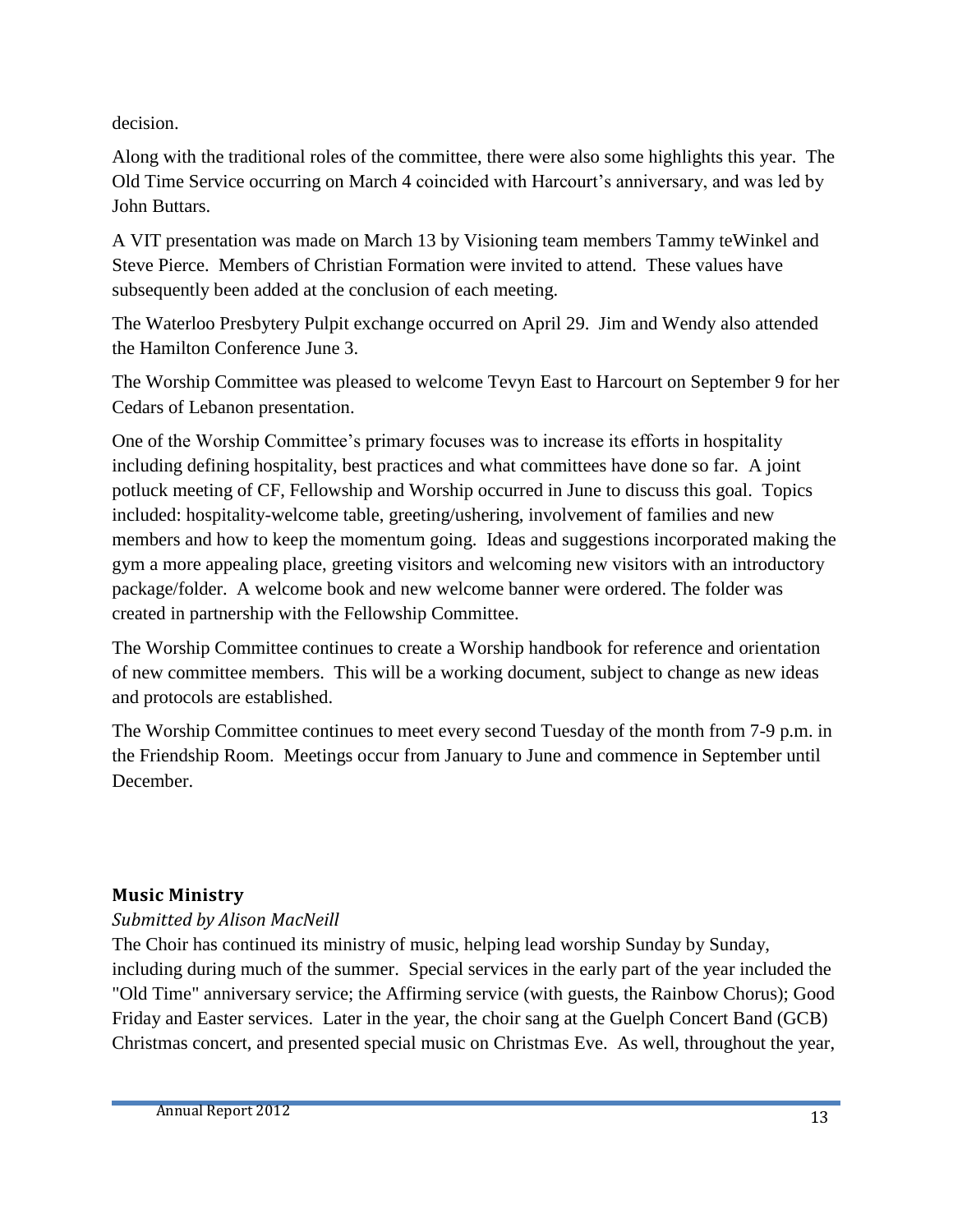the choir sang for a number of weddings and funerals.

The Handbell Choir played at several services through the year, and added their festive sound at Christmas. They also were invited again to play carols for the GCB concert, a fun event, and our participation is always appreciated.

New this year is the Flute Choir, which has already played for a couple of church services, as well as the turkey dinner.

In the fall, a coffee house was presented, in honour of Joanne Lockie's retirement, with lots of great musical entertainment, and an enthusiastic audience.

Music in the church school and at the beginning of services has been regularly planned (in consultation with Alison) and provided by leaders Mary Jimenez and Heather Thompson. Thanks also to Jane Tweeddale for her assistance.

A pageant (or musical play) was presented on the last Sunday of Advent, as well as on Christmas Eve, and was a great success. Many youth and families were represented in this production, both on stage and off, and showed yet again, the depth of talent and generosity of spirit in this congregation!

#### **Chancel Guild**

#### *Submitted by Ann Middleton, Chair*

The Chancel Guild continues to work to make the church beautiful through the seasons. This includes decorations for Christmas, Easter and Thanksgiving, and the purchase and placement of hangings on the crosses in church and chapel appropriate to the church seasons. We try to provide flowers throughout the year that do not provoke allergies in any members of the congregation. Committee members are Marg Bates, Marta Coutts, Maxine Crispin, Norma Fear, Ann Middleton, Anne Piper, Marty Ragetlie and Janet Webster.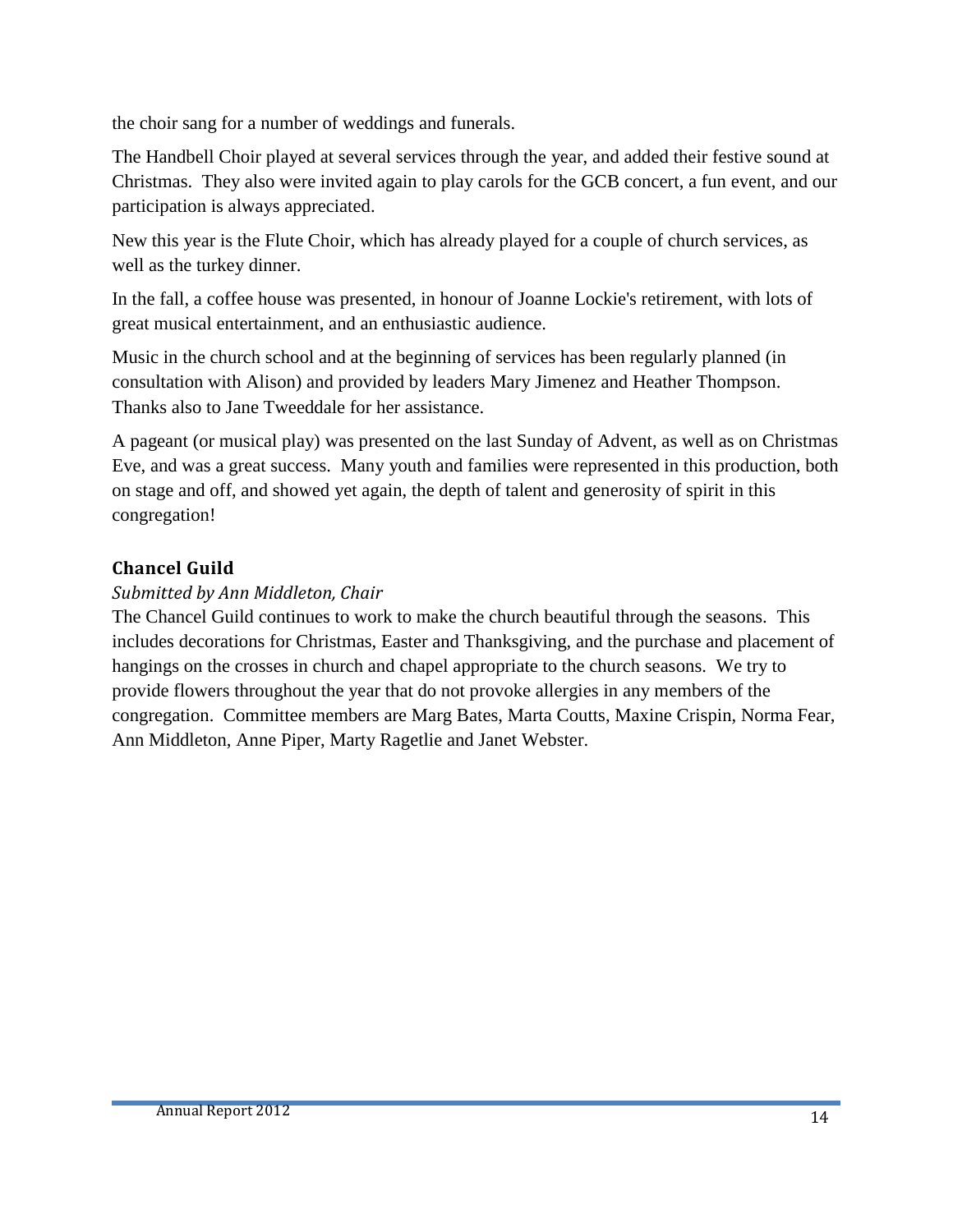#### **CONGREGATIONAL LIFE UMBRELLA GROUP**

#### *FELLOWSHIP COMMITTEE*

#### *Submitted by John Phelps, Chair*

The current members of the Fellowship Committee are Donna and Murray Brox, Susan and Grant Chenoweth, Marilyn and Steve Fraser, Ross and Mary Ann McKenzie and John Phelps.

The Fellowship Committee has an assigned responsibility for:

- The Name Tag program
- Scheduling Sunday Greeters for the 10:30 service each week
- Arranging for the Hosts every week for Coffee Time following the 10:30 service
- Hot Cross Buns during coffee time on Easter Sunday
- Coordinating the Annual Turkey Dinner
- Fellowship Welcoming Socials [ 2 events per year ]
- Potluck / Games Night
- Guess Who's Coming To Lunch GWCTL

There were a number of successfully organized events in 2012 including the annual Turkey Dinner, Saturday night Potluck / Games Night, [ 3 events ], GWCTL [ 2 gatherings ] and a Welcoming social for those folks who had recently begun attending Harcourt. These events would not have been possible or as successful without congregational participation, both as attendees and as volunteers helping in the organizing. Whether it was cooking a turkey, stepping forward to make coffee on Sundays, taking the time to act as Greeters each week, or just being there to help clean up, we sincerely thank you.

#### **The Harcourt Independents**

#### *Submitted by Kay Speed*

Our group, formed before I moved to Guelph in 2006, was originally intended as a family-like social group for single adults who missed having a family to join for Sunday and holiday meals. There was great demand for the group, and we often had a dozen or more people joining us for Sunday lunch or holiday meals.

When I first became involved with the group, I was among the youngest members at 53. As I have aged, so has the rest of the group. Several members have died and some have moved into retirement homes and join us for Sunday lunch less often.

In the fall of 2011, I began a demanding six month course in digital media, so I transferred responsibility for coordinating the group to Catherine Stephenson. She experienced increasing declining interest in the group and informed me that she intended to disband the group. I tried to dissuade her, but several other members of the group also felt its time was over. I disagree, but I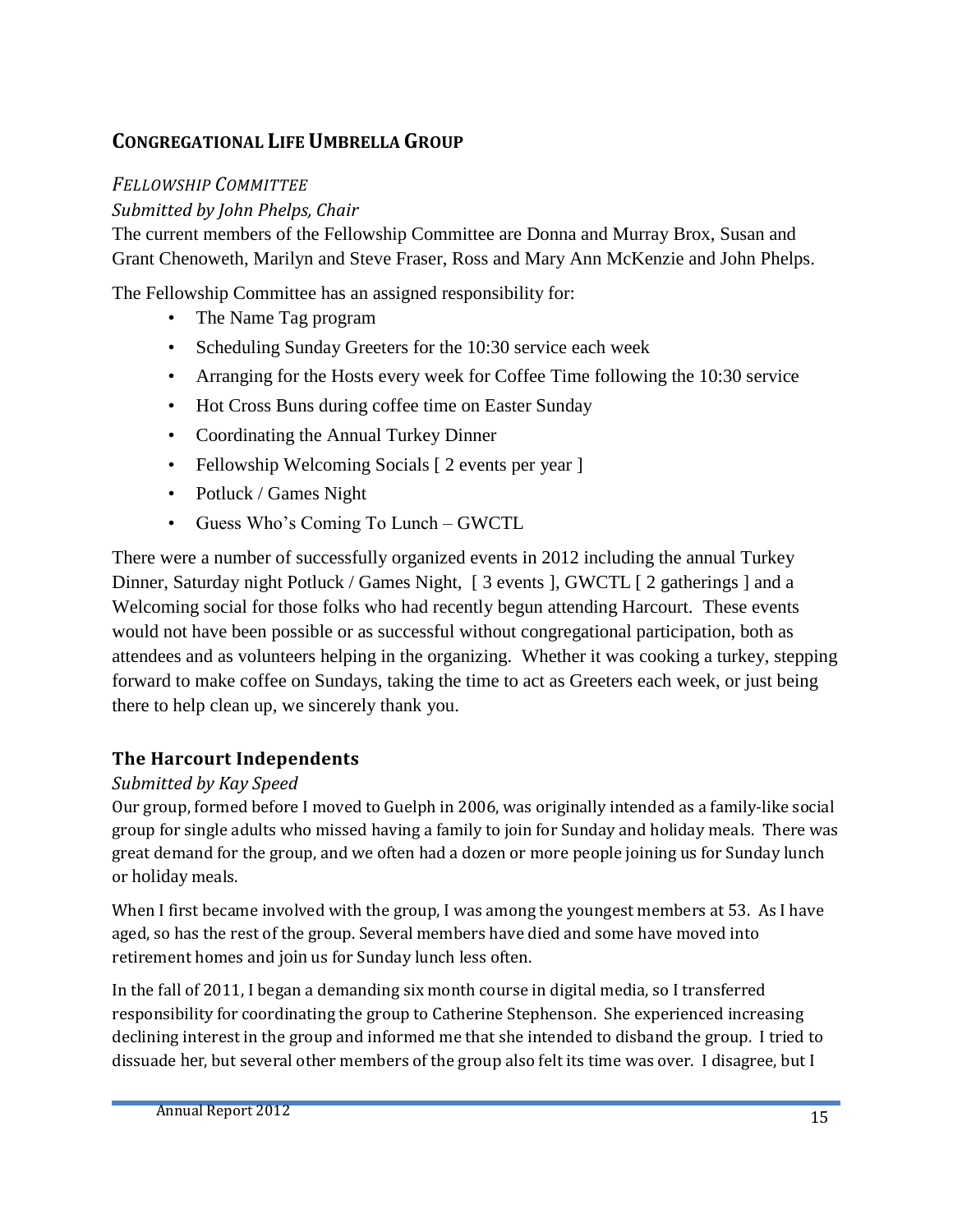would suggest we reconfigure the group to draw more regulars into the group.

We have always had several couples who joined us for lunch even though we were officially a group for singles. The couples always enriched our group and made it more interesting. We have also often invited younger people to join our group. To me, the group is most attractive when it is:

- · Casual and not overly organized,
- Tries to find a variety of low-cost places to eat lunch, so that money isn't a barrier to anyone's participation, and
- Is open to all, regardless of age, marital status, or any other criteria.

When I talked with my friend Joan Barham about the disappearing "Harcourt Independents," she suggested that we might want to rename the group the "Harcourt Lunch Bunch" or some other inclusive name and formally invite any and all to join us for lunch. I hope the Council will consider this. There will always be those of us who would prefer to enjoy a casual lunch with others after attending church on Sunday. I am almost always up for a casual bite to eat after church. Let me know if you would like to join me, Kay Speed, [kay.speed@sympatico.ca](mailto:kay.speed@sympatico.ca)

#### **Caroline Harcourt Women's Fellowship**

#### *Submitted by Ruth Tatham*

2011 saw the "Margaret Rose" UCW unit disband; most of its members found a new spot in the existing "Caroline Harcourt Women's Fellowship", and the amalgamation has been good for us all.

The C.H.W.F. meets in the Friendship Room at noon on the second Monday of the month.

Attendance is usually 30-40 women; we eat our brown bag lunches together and tea and cookies provided by the members. "Member" means only that you have attended more than once, and want to be phoned ahead of each meeting.

There are no big money-making events, but this year we did contribute to the Ontario Christian Gleaners, to the 50<sup>th</sup> Anniversary of the general U.C.W and to help Allison MacDonald pay for her upcoming Two Countries One World (TCOW) 'work and learn' experience in Central America. One more outreach was our assembly and gift of eight personal bags and Christmas gifts to Women in Crisis. As usual, a large number of wrapped Christmas gifts were sent to the residents of the Wyndham Houses.

Several of our speakers donated their (token) Honorarium to the Harcourt 'Mission and Service' fund. Once more, June saw our Silent Auction and Pot Luck lunch.

All meetings centre around a brief devotional. Our programs are widely varied: eg. One congregational member described his childhood spent in a Japanese concentration camp; another recounted his youth in a Nazi-controlled country; one stretched our emphasis on ecology; we learned how service dogs are trained to help many forms of human limitation; we had a lesson in how to downsize as we mature and learn how to "do more with less". Our Christmas meeting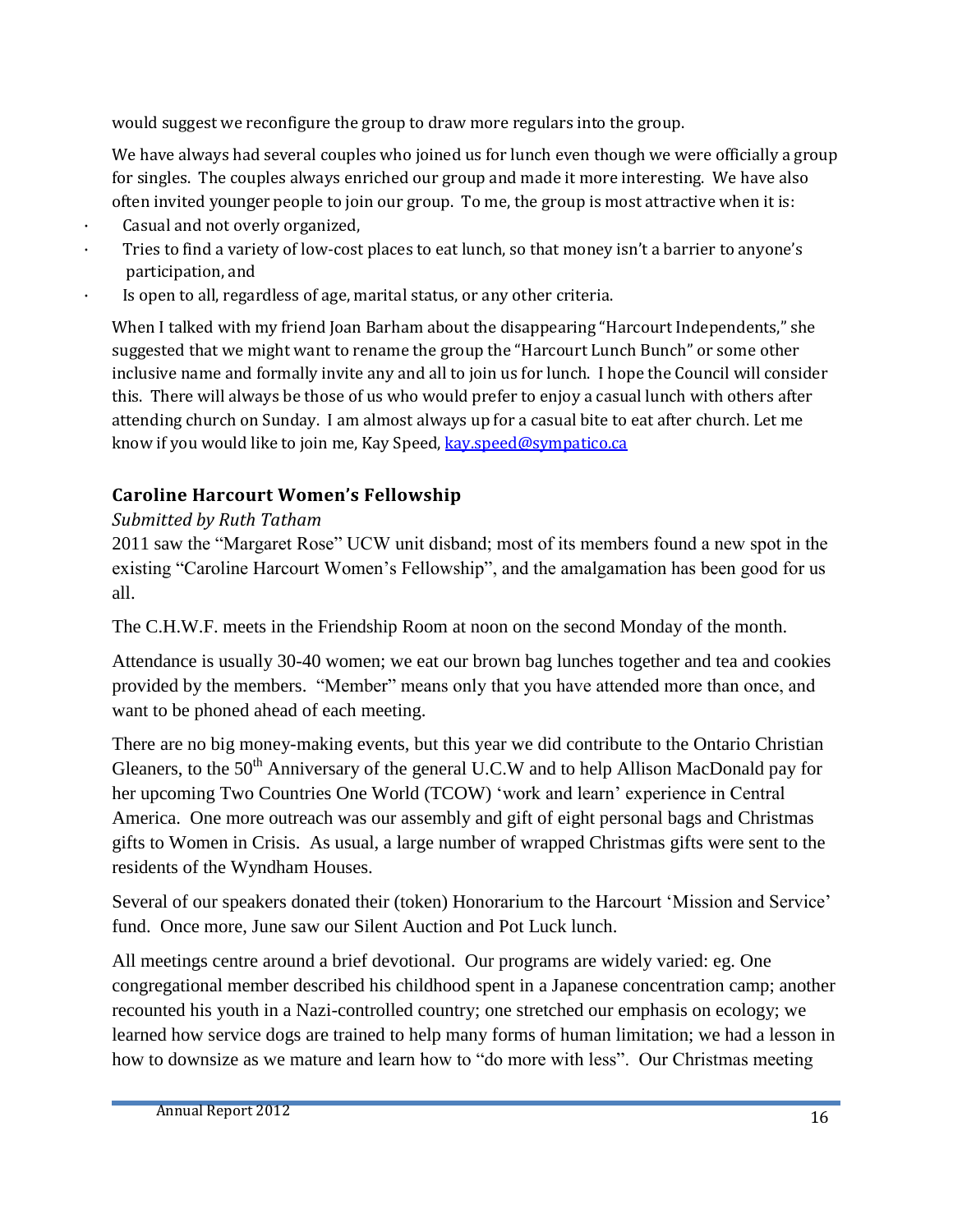was an armchair trip through the present day Holy Land with two members of Harcourt. There is a vast wealth of knowledge and experience in our congregation…one of the reasons newcomers enjoy being part of the C.H.W.F. All women are always welcome.

#### **Men's Breakfast Group**

*Submitted by Ross McKenzie* **Chair:** Bill Higgins (September 2011 - June 2012) Ross McKenzie (September 2012 - June 2013) **Kitchen Coordinator:** Henk Dykman

**Treasurer:** Richard Gedye

The Men's Breakfast Group meets every third Wednesday at 7:15 a.m., for fine food, fellowship, and stimulating speakers. The group met 13 times during 2012.

A cook and helpers, who volunteer, are organized into teams of three or four for breakfast preparation. Everyone is encouraged to participate in the kitchen cleanup at the end of the meeting.

Speakers are sourced from within the group, the congregation, and from outside Harcourt, so that a wide range of topics are addressed. The atmosphere is relaxed and informal and there is plenty of opportunity for fellowship with both old and new friends.

Everyone contributes \$4 and during 2012 the group gave \$86 to the Palestinian refugee family on their arrival in Canada, \$300 to Harcourt participation in Two Countries One World (TCOW) mission trip and approximately \$1,350 to Chalmers Community Services Centre.

Our breakfasts are open to all men who would like to join us.

#### **Zehrs Tape Program**

#### *Submitted by Ruth Kaufman*

Zehrs store has forwarded \$600 to Chalmer's Community Services Centre Food Shelf from tapes collected from the Harcourt congregation. Thank you to all who contributed.

#### *PASTORAL CARE COMMITTEE*

#### *Submitted by Esther Devolin, Chair*

The Pastoral Care Visitor Teams are dedicated people who are visiting people of the Harcourt Community whose activity level is limited for various health reasons and are unable to participate in church functions as they have in the past. We have 17 visitors who currently visit 17 people. Over the year we have lost a few people through death and added more people as their needs dictate. In 2012, 140 friendly visits were made by our faithful visitors. Numerous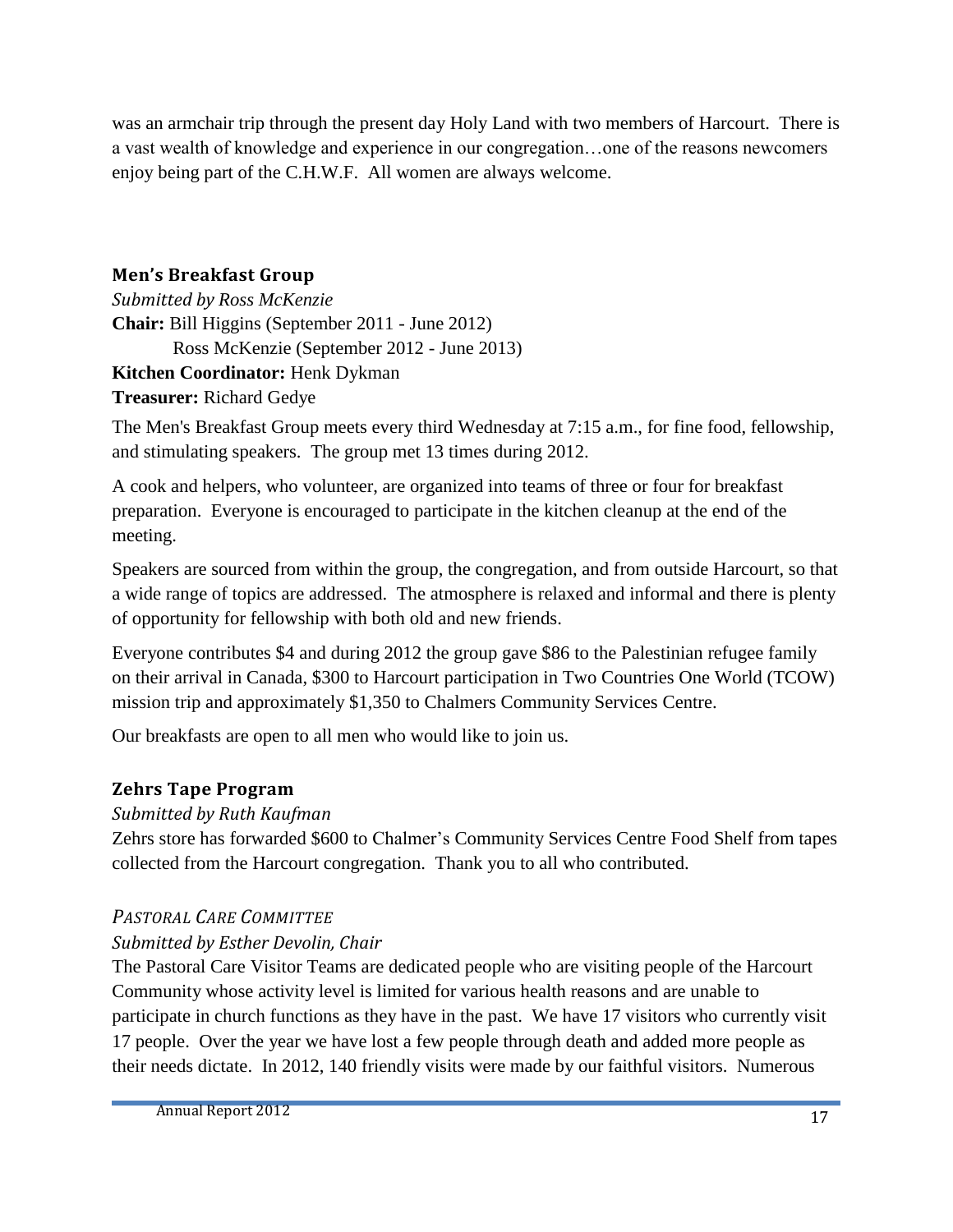phone calls were also made to arrange visits and/or make contact with people who had shortterm needs and appreciated being called on behalf of Harcourt Church. We recognize that many unofficial visits to Harcourt people take place outside of this program and we acknowledge that as we all care for one another in partnership with Wendy and Jim, we are all contributing to the pastoral care needs of the Harcourt community. The visiting program is the main focus for the committee at present, as we only have four members, Don Johns, Esther Devolin, and our two ministers. The concept to expand our visiting program includes visiting parents with new babies, as well as working with youth who are experiencing difficult teen years. However, due to lack of committee resource members, these programs will be on hold until our membership expands. If you are reading this report and have an interest in joining our committee to help develop either of these concepts, please contact Esther [\(ekdevolin@sympatico.ca,](mailto:ekdevolin@sympatico.ca) 519-836-7675).

Other responsibilities that fall under our umbrella include checking and maintaining the automated external defibrillator (AED) and providing hosts for funerals held at Harcourt Church. Several women have volunteered to act as hosts and this arrangement is working well. Thanks ladies. Stephen Pierce, former Chair of our committee, continues to co-ordinate the hosts, with Esther as back-up. Thanks Steve. Thank you to Janet Gostonyi who sent out 181 cards in 2012, expressing friendship and caring on behalf of the Harcourt congregation.

Jim and Wendy are working on a job description for wedding co-ordination and our committee expects to roll out that program in 2013.

A huge thank you to our visitors for diligence in visiting and providing visitor logs to maintain our statistics of your dedicated time and effort.

#### **The Collective Kitchen**

#### *Submitted by Heather Bailey*

The 2012 Harcourt Collective Kitchen is made up of 7 regular members.

Our families have grown up and many of us have fewer children living at home than when we first started, but as young adults return home for periods of time between their education and obtaining employment, our numbers may be on the increase again!

We cook one Friday each month, from September to June, preparing a variety of meals both for ourselves and to support individuals or families in the community.

Harcourt's kitchen is a nice facility for our cooking and the monthly sessions are also an excellent community-building experience for the members. If you know of someone who could benefit from a meal, please let someone in the church office know.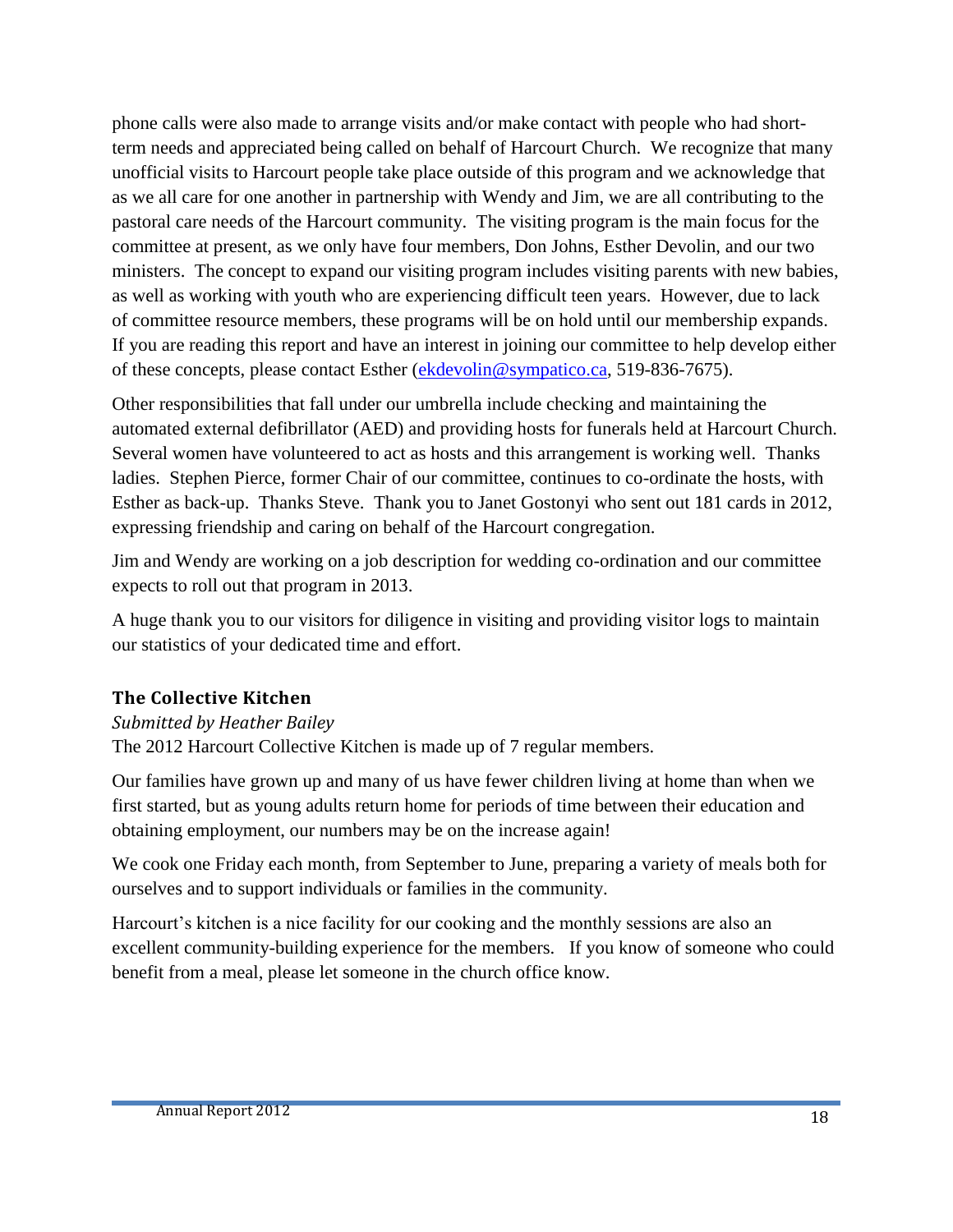#### **Prayer Shawl Ministry**

#### *Submitted by Leslie Hyde*

The prayer shawl group continues to meet on Monday afternoon from 1:30 until 3:00 p.m. There are approximately a dozen women who come as they are able and a few people who continue to knit prayer shawls and baby blankets for baptisms who are unable to come on Mondays. We continue to deliver prayer shawls to people in the congregation and beyond who are dealing with illness or grief or going through a difficult point in their life no matter what the reason. Our prayer shawls have gone as far as Nova Scotia. We continue to have a blue request form in the pews for people to fill out if they have a request for a shawl. Anyone is able to pick up a shawl to deliver by calling Leslie Hyde at 519-823-2654 to arrange a time to pick up a shawl. The group would also welcome new knitters at any time. This past fall the knitters met Jim and Wendy at the MacDonald art gallery to see an exhibit of art that had been knit.

#### **OPERATIONAL LIFE UMBRELLA GROUP**

*ACCESSIBILITY TEAM Submitted by Joan Barham* Number of participants: 5 Meetings: Monthly or at the call of the Chair

The development of information with respect to accessibility issues, for the Harcourt Site Review, has been an important focus. Careful documentation of accessibility needs for each physical space at Harcourt was noted.

Ongoing training for Customer Service, as required by the Ontario Government, has continued. This year Dublin, Trinity and Three Willows United Church members, who needed to take this training, were invited to join in our training workshop. While the response was small, we will continue with this shared approach to training.

Allergies of different kinds can make accessibility to Harcourt difficult. Work is in progress to raise awareness and provide information on an ongoing basis. .

Accessibility sent a proposal to the Enabling Accessibility Fund (Federal funding) for financial support to provide an accessible west entrance, new projectors and assistive devices in the Sanctuary, an accessible public phone and an intercom system. While the proposal was received, there is yet to be a response as to whether we will receive any funding.

As directed by Council, following the Site Review Report, we look forward to working with Property to form a multi-year plan to address accessibility and other needs in the built environment at Harcourt.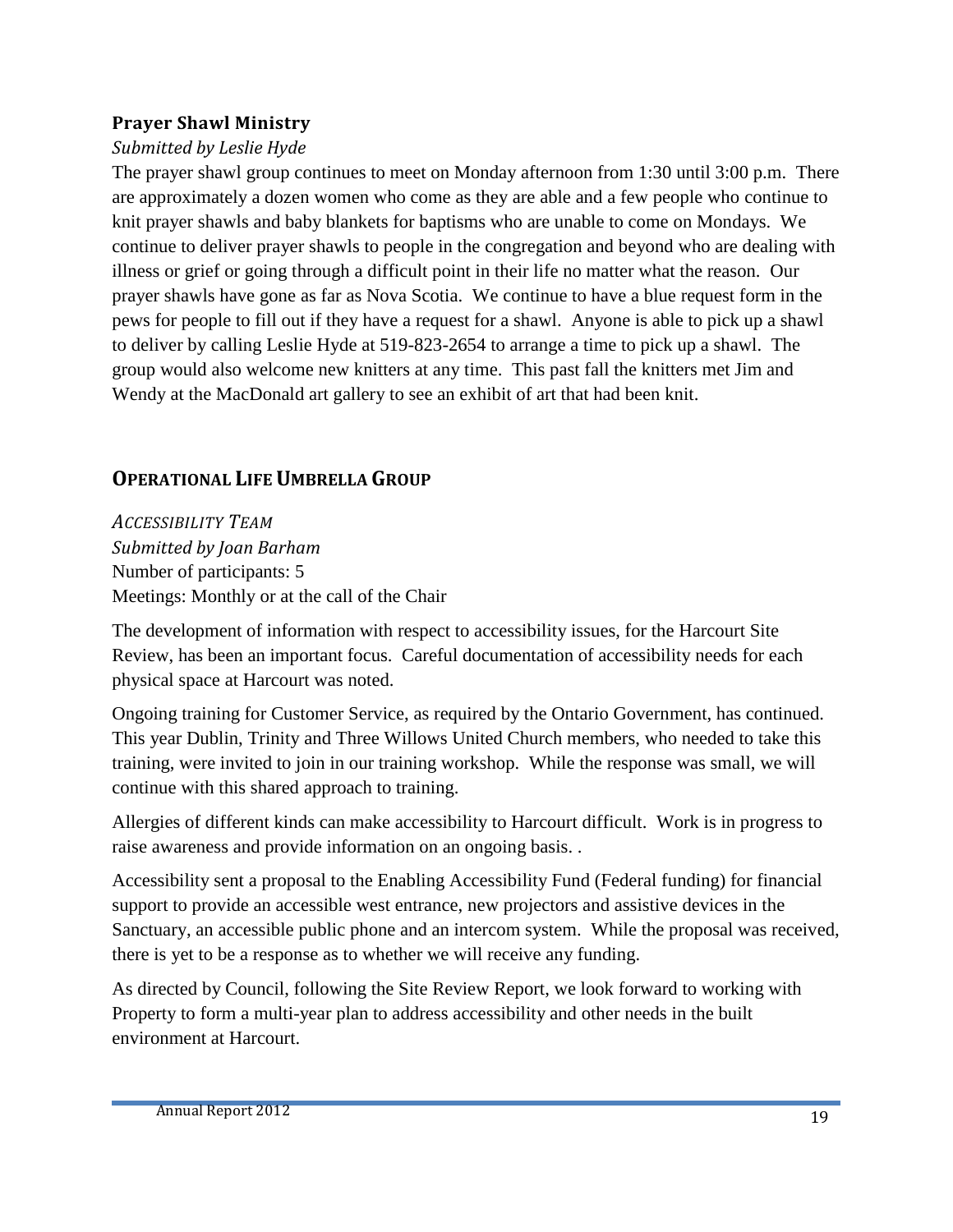*COMMUNICATIONS TEAM Submitted by Joan Barham* Number of participants: 6 Meetings: Monthly

This year began with the collation of the results of the Communication Surveys and the presentation of a report to Council.

Where improvements in communication were identified the relevant materials from the report were provided to Council, Committees, Ministers and Staff for action. A quality assurance check, as to progress made in addressing the identified communication improvement issues, was scheduled.

A "summit" was held with respect to questions raised through the communication surveys, more especially addressing questions from the congregational survey.

While there is much to be done in developing Communication Policy, the first steps were taken when guidelines for the E-Letter were drafted and provided to Staff.

In April, adjustments in the organization of the committees at Harcourt resulted in Communication becoming responsible for the Herald and for communication through the Harcourt website. This latter responsibility will always be a work in progress as websites change continuously in response to an ever changing community.

In the Fall there was a change in the editorship of the Herald. Gillian Joseph has developed a vision, goals, policies, procedures and applied Best Practices to the changes that she has made to make the Herald easier to read. These changes have been very well received. Gillian provided a quote by Scott Vaughan which asks "How much are we investing, through communication, to strengthen relationships with each family? How does that compare to the world's investment to keep families away from us?" This committee has found this a quote to take seriously.

There is a great deal to do in encouraging communication among the many groups in Harcourt. The change in governance structure places responsibility on the groups themselves for letting the Harcourt community know of their activities. We thank all (Council, Committees, Groups) who are now writing to share with the congregation, their contributions to the life of Harcourt family.

The Communication Committee is not yet two years old. There is much to do with respect to both internal and external communication. It is exciting and rewarding as we recognize that building a vital Harcourt community through strengthening our relationships will depend in real measure on our ability to communicate with each other!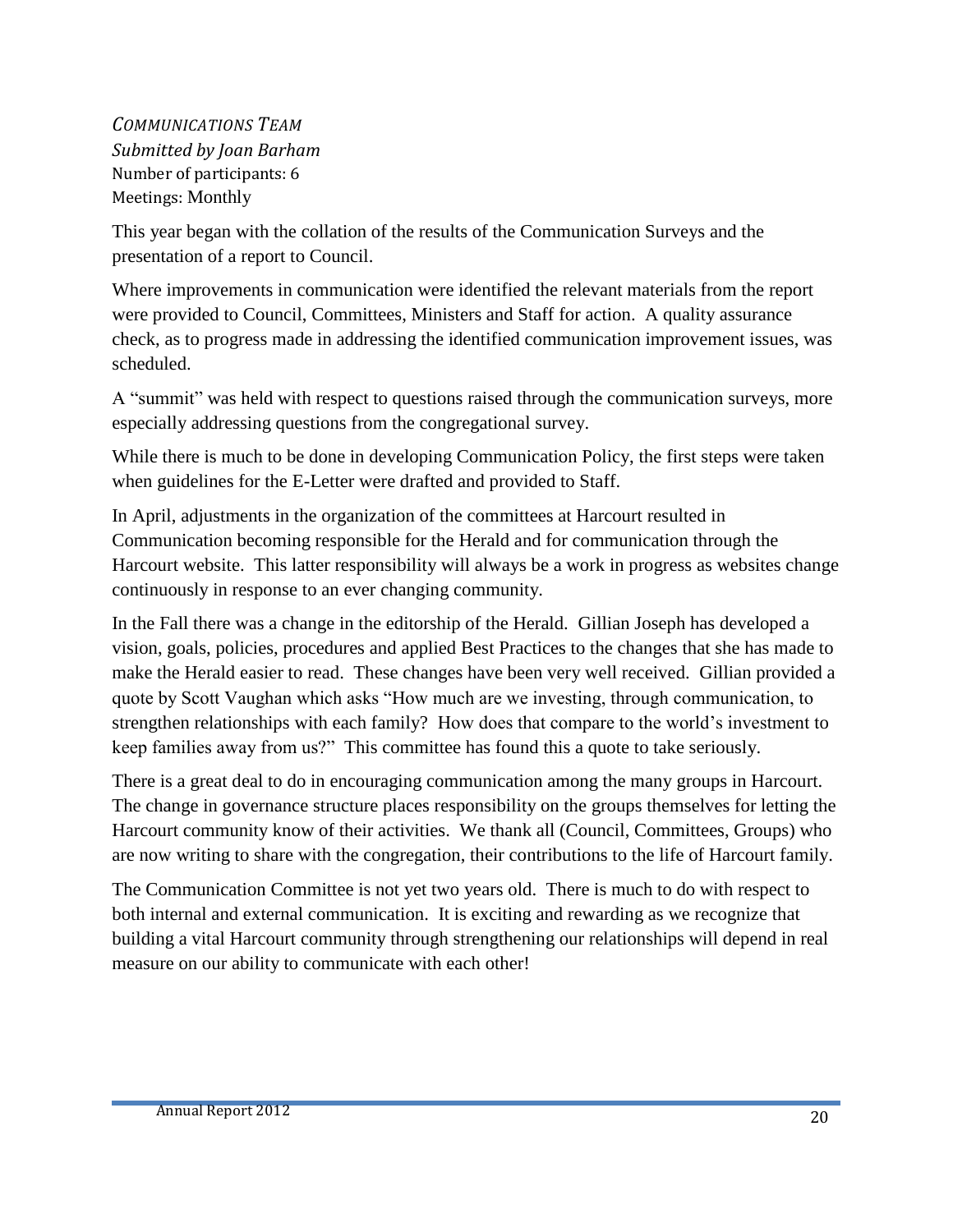#### *ELECTRONIC INFRASTRUCTURE TEAM (EIT) Submitted by Ken Carey on behalf of the EIT*

The committee, which started the year as the Electronic Communications Team and ended it as the Electronic Infrastructure Team, has had a busy year. The computer network was largely completed (at least the current phase), with some tweaks and improvements, and there have been various upgrades and additions to the Audiovisual system (for example the new AV cart). Jerry Daminato has added a lot to the committee, and we are learning to rely on his training and experience.

The restructuring of the committee removed our responsibility for the website and other communications content, and left us to concentrate on electronic infrastructure (hardware, software, and support).

We have a number of ongoing challenges, including developing an inventory of infrastructure (computer hardware and software, AV equipment), as well as policies for upgrading and replacement. We also are continuing to work on policies with regard to technical support and training of staff and volunteers, as well as network administration. We also work to support the program of volunteer recruitment and training for volunteers for AV operation in worship and other events.

Our committee has lost some valuable members during the year. John Ogilvie was working on website maintenance and left with the restructuring. Daniel Welch is away to university, and our chair, Richard Crispin, has moved away from Guelph as of 2013 and will not be able to continue on the committee. We welcome staff representatives, Jerry Daminato and Anne Purkis, as well as Kay Speed.

Our reliance on electronic systems for many of the things we do at Harcourt is, if anything, increasing apace, and we would be happy to welcome any new members to our committee to help us in the coming year.

#### *PROPERTY COMMITTEE*

#### *Submitted by Dave Hume*

During 2012, the Property Committee has continued the repair and maintenance of the buildings and grounds at Harcourt. The solar array, installed last year, is performing well. In fact we are on track to possibly exceed the originally estimated annual production target. The Butler Roof on the gymnasium was touched up in May. The interior walls of the gymnasium have been repainted and the doors on the main entrance to the gymnasium have new closers.

The Property Committee has acted on some of the Narthex Subcommittee's ideas for making the area more welcoming. Bulletin boards, tables, pictures and chairs have been rearranged to add a greater level of comfort to the area. In conjunction with the Accessibility Committee, Property has improved the signage throughout the church. A survey of both members of the congregation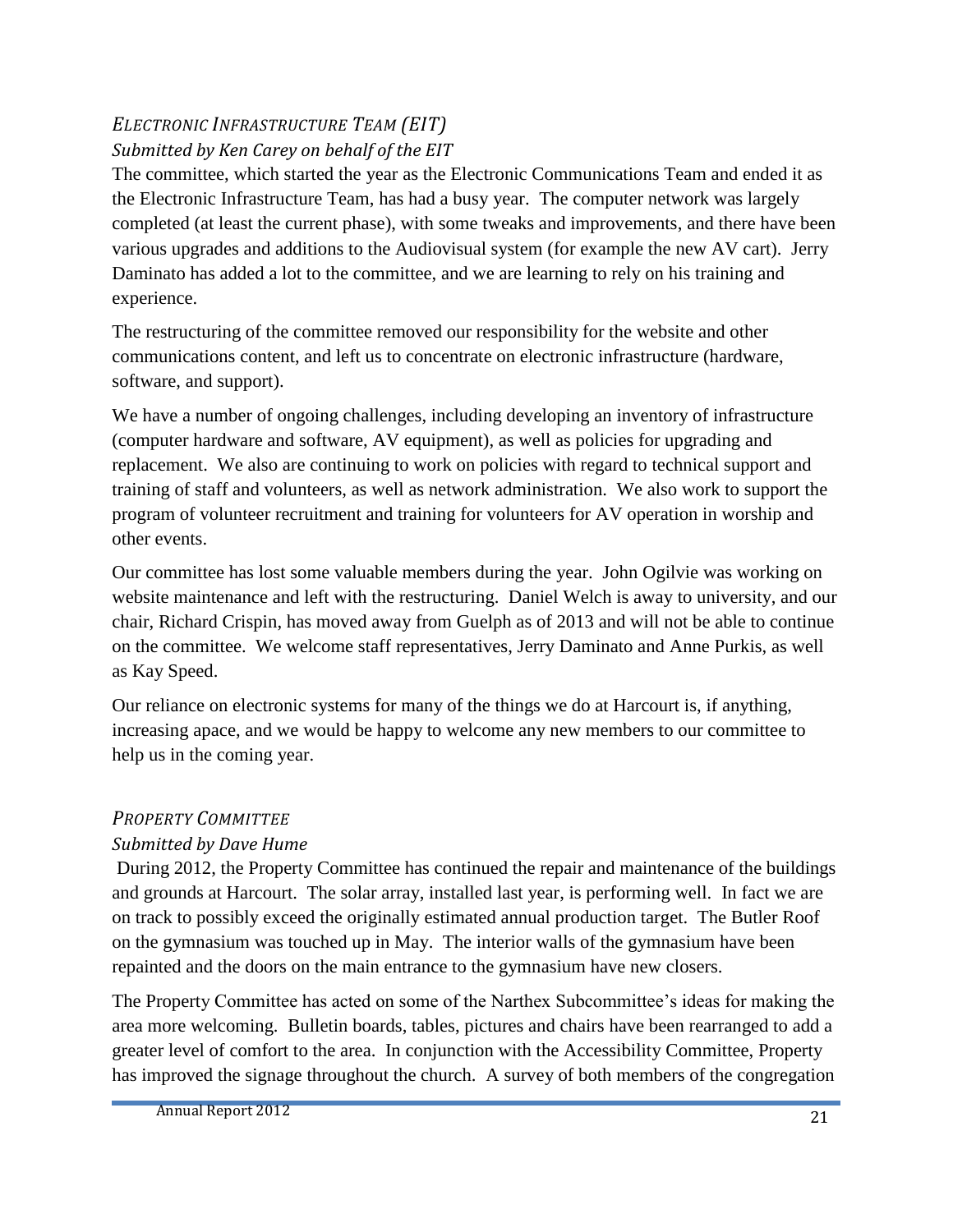and outside users indicates that the highest priority for improvements is a washroom on the main floor. An application for a grant has been submitted to help with the potential costs. Minor renovations were completed in the 'Royal City Pre-School' area of the church. A number of older electric heaters were upgraded. This improves the safety for the toddlers using this area and will improve the efficiency of the electrical usage. New doors were installed on the equipment shed too.

Appreciation is extended to the members of the Guelph Community Garden Project and their volunteers for an incredible job of producing large amounts of vegetables in the church garden. Most of the produce went to the Chalmers Community Services Centre. Jill Gill and Lisa Mactaggart also helped establish a Community Orchard project that resulted in the planting of a number of species of fruit- and nut-bearing trees and shrubs. Replacement trees were planted to replace some of the old maples across the back of the property. Both spring and fall cleanups of the outside grounds were completed. We thank all those volunteers who came to help out. Members of the Property Committee during the year have included Cisca Vanderkamp, Brian Wolf, Michael Hofer, Ben Fear, Ted Sefton, Steve Dyck, Sarah Lowe, Walter Johnson, Dave Hume and Jack Buykes. Gratitude is extended to Darko for giving Harcourt its sparkle and gleam.

#### *HARCOURT SITE REVIEW TEAM*

#### *Submitted by Lisa Mactaggart*

As the needs of people at Harcourt and in the surrounding community have changed, the Site Review Team was struck to undertake a comprehensive review of how welcoming our site is. In addition, we have looked beyond our current physical space and asked "what else should we consider to continue to be welcoming to our broader community?" The Site Review Team was made up of representatives from the congregation and the community at large including Lisa Mactaggart, Michael Hofer, David Elrick, Lawrie Jones, Joan Barham and Unto Kihlanki, a local architect. The team met a number of times through the fall of 2011 and first half of 2012. The team completed a series of surveys, a congregational workshop and ultimately a final report of their activity

The intent of this report is to provide both the Accessibility Committee and the Property Committee with an understanding of ways in which we at Harcourt are not as welcoming as we would wish to be and some suggestions as to how we could improve. There may be other ways to achieve our intent to be accessible and welcoming. As always, the implementation of needed responses will be contingent on other factors such as finances, time, expertise etc. which is always within the framework of the stewardship of the Harcourt congregation.

The final report was received by Council on September 19. Council asked that this report be made available to all. Copies of the report were made available on the credenza for reading at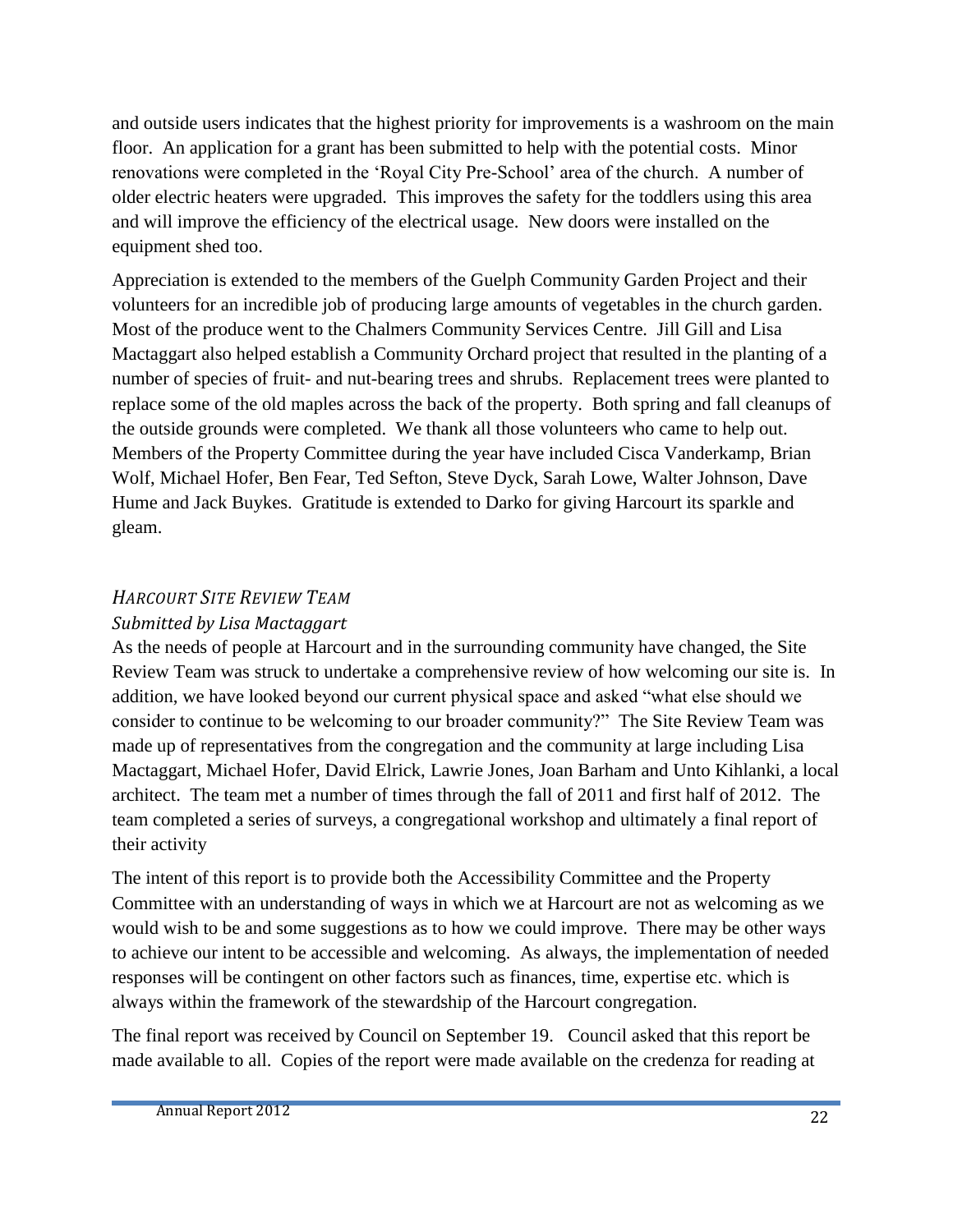Harcourt, through the office by request, or available for reading on or downloading from the church website.

A big thank you to all who responded to the Site Review surveys and who participated in workshops. Your help will indeed better enable Harcourt to respond to change.

#### OUTREACH UMBRELLA GROUP

#### *JUSTICE AND OUTREACH COMMITTEE Submitted by Hugh Whiteley* **Membership**

The committee started the year with a membership of Stephen Norton(Chair), Wendy Brown (staff liaison), Norma Fear (Uganda Project), Lucy Mutharia, Earla Vickers and Hugh Whiteley. Stephen was also the Church Council liaison. In June, Stephen Norton moved to Owen Sound and resigned from both positions. In the fall Norma Fear accepted the role of Church Council liaison. At the end of the year Lucy Mutharia and Earla Vickers also resigned but remain on the contact list for special assignments. Michelle Fitt joined the committee at the end of the year.

#### **Activities**

The committee kept the congregation informed of Harcourt's financial support of the United Church's Mission and Service Fund, the University of Guelph Chaplaincy (joint United Church and Anglican); the Welcome In; and Chalmers Community Services Centre through announcements and items in the Harcourt Herald. The congregation also supports the Welcome In and CCSC through volunteers from the congregation who work at these centres, through contributions of food and clothing, and through contributions to their work from Harcourt-related groups such as Men's Breakfast and Mindstretch.

Harcourt continues to host a Saturday Night Supper at Royal City Church (Quebec Street) for the homeless and/or hungry in Guelph about once per quarter in rotation with other Guelph congregations. Jill Gill co-ordinates the supplies of food needed and volunteers who staff the distribution. Each Saturday Night Supper is always warmly appreciated by the clients who benefit from both the food and the demonstration of concern.

A subcommittee of J&O supervises the Uganda Project. There is a separate report in the Harcourt Annual Report for the work in Uganda we support. A refugee support subcommittee provided supervision and support for the refugee family throughout the year as reported in a separate report. The following is a list of activities specific to 2012.

#### **Lenten and Advent Appeals**

The Lenten appeal raised \$1,553 and was devoted to supplementing the Refugee Support Fund; the Advent Appeal raised \$1,430 and was directed to Habitat for Development Guelph/Wellington.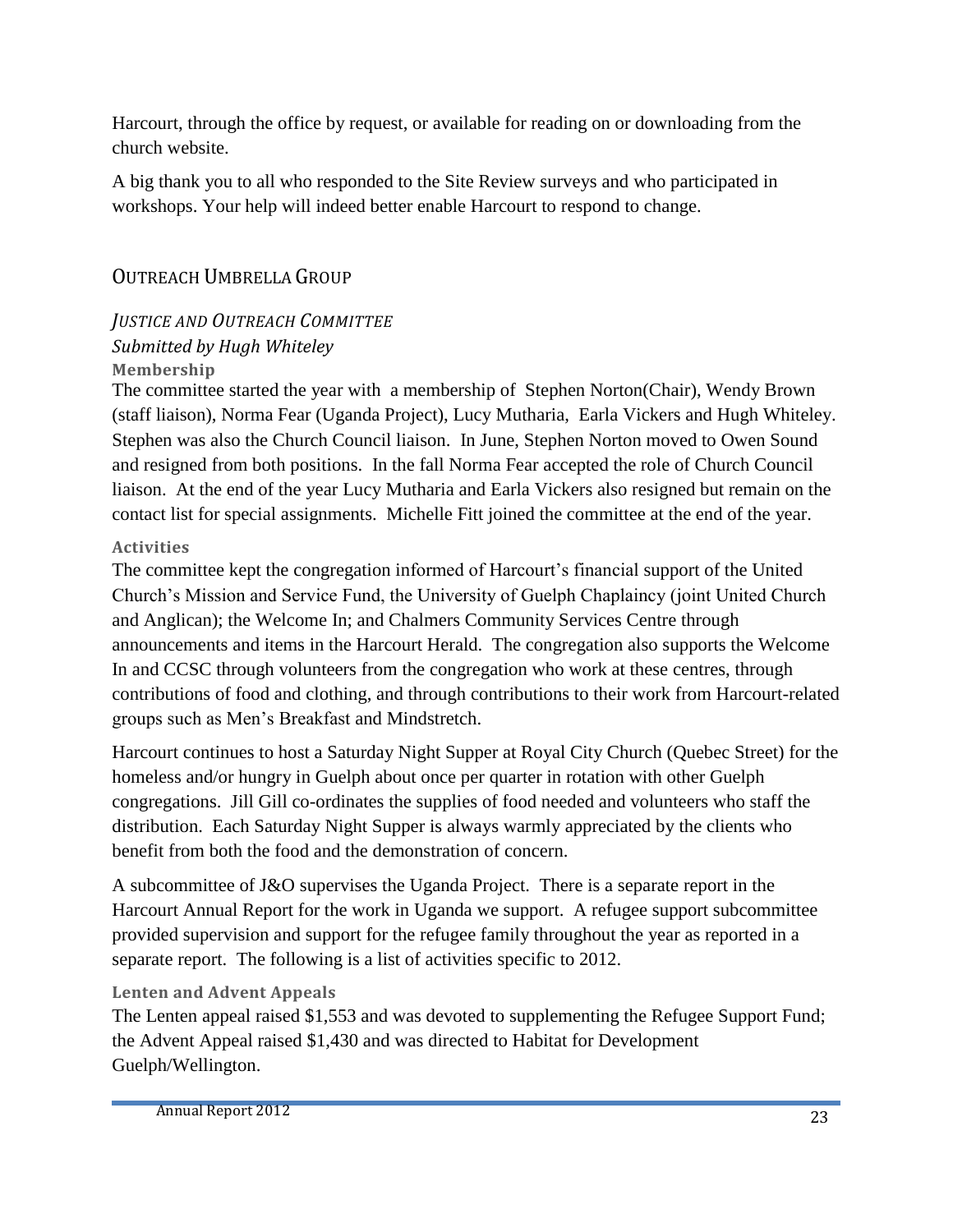#### **Community Garden**

With support of the J&O eager and diligent volunteers had a second successful year. The garden was a great success and over 500 kg of vegetables were harvested and provided to the CCSC. The garden group also supported the Guelph Community Orchard Project and several orchards trees now adorn the Harcourt property.

#### *UGANDA PROJECT*

#### *Submitted by Ben and Norma Fear*

Once again we travelled to Uganda for the month of February and spent our time there in Mbale interviewing present and former students, meeting with our Norben Student Sponsorship Committee members, getting acquainted again with other volunteers from other countries who stay at the Sunrise Inn where we stay. We were pleased to be accompanied again by Bruce and Loraine Macpherson as well as Earlla Vickers and Sharleen Cornedlius who used their counseling skills and musical talents with several groups and were good company in the off hours when we were not busy with students.

We had a total of 20 students on our list for full sponsorship, two more than expected because, as usually happens, two former students proved to us that they deserved to be reinstated. In addition we paid some expenses for 4 students who had received certificates under our sponsorship and are now working while upgrading to Diploma level - 3 are primary school teachers and one is obtaining her Diploma as a Lab Technician. Six students in all completed their Diploma Courses during 2012, graduating in Tourism, Electrical Engineering, Child Study, Population Studies (Statistics) and Business. In addition, one of the primary teachers completed her courses to obtain a Diploma which will qualify her to become a headmistress in a Primary School or work in Administration.

Twenty-one of our former students are now employed and one, who received his BA degree 4 years ago, is currently in Norway having received a Scholarship to do his Masters' Degree at a University there. The other graduates are eagerly seeking employment but have to wait to get their transcripts before they will be accepted for employment. Universities and colleges are slow in providing transcripts for students.

With high inflation in early 2012, fees and other expenses for the year rose an inordinate amount. We are extremely thankful for the donations we received from church members, our neighbours in the VBA, our family, other friends and some we do not know who heard about our project and donated money because they know that every cent of their money will go to educate students. In addition we are very grateful that our "Get Rid of Your Pennies" request resulted in over \$600.00 worth of coins, mainly pennies, but various other coins including euros and other foreign coins being contributed before the end of December. We will continue to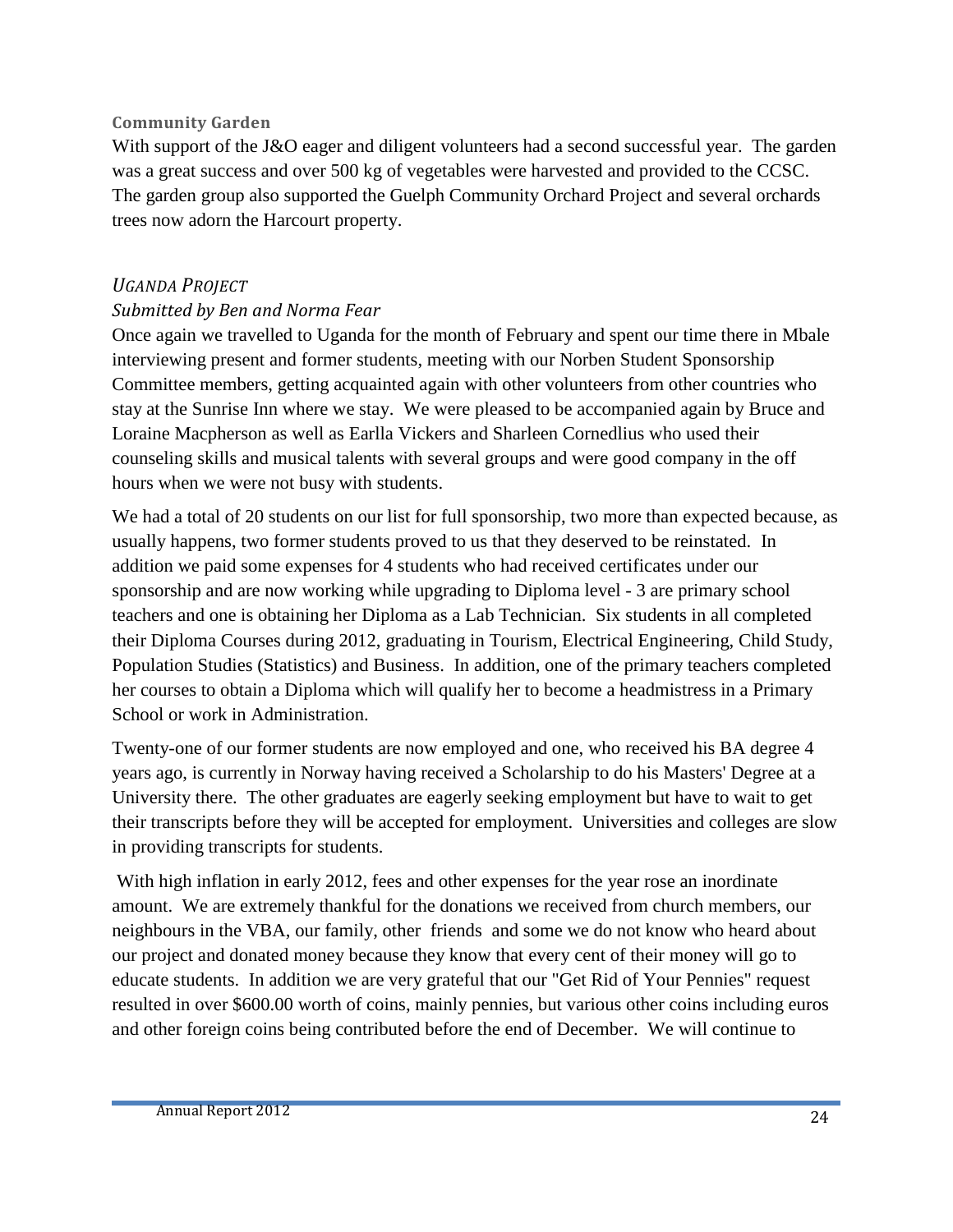collect the coins as well as donations in 2013. Thank you again for your support.

#### **Red Lake Community – The Mitten Tree**

*Submitted by Joan Bowland and Joan Johnston*

Mittens 110 pairs, Hats 42, Gloves 1 pair, Scarves 18, Sweaters in various sizes 18, Lap Blankets 2, Quilts 7, Slippers 1 pair, Teddy Bear 1.

These items were shipped to the Red Lake Community on December  $3<sup>rd</sup>$  to be included in their Christmas Hampers. Thank you to all who so generously contributed to this project, and to Jan and Bob Hall for their donation of \$73.44 to cover the shipping. We know that everything we send is appreciated.

Blessings to all of you.

#### **Harcourt Community Garden**

#### *Respectfully Submitted by Jill Gill*

2012 was the second season of cultivation for the Harcourt Community Garden which is located on the west side of the parking lot. We had a roster of 20 dedicated volunteers who planted, watered, weeded and harvested from May until October. The total amount of produce delivered to Chalmers Community Services Centre this year was 409 kg. (almost 900 lbs.). This was an increase of 50% over the 2011 harvest. CCSC was thrilled to receive this, as nutritious fresh food is an important addition to the food choices which guests can make. A significant factor in the increased yield this year was the installation of an irrigation system which offset the very dry conditions in July and allowed us to water as efficiently as possible.

This year we took part in a study being done by Michael CoDyre, a Masters student in Geography at U of Guelph, under Evan Fraser (author of *Empires of Food*). Mike was researching to find out how much food was being produced in private gardens in Guelph. In his blog (which can be read at [http://feedingninebillion.com/how-could-urban-agriculture](http://feedingninebillion.com/how-could-urban-agriculture-contribute-greater-food-security)[contribute-greater-food-security](http://feedingninebillion.com/how-could-urban-agriculture-contribute-greater-food-security) ) he writes "Other community groups are helping to alleviate the hunger in local communities. Harcourt Memorial United Church in Guelph is involved in two important initiatives seeking to aid those who are hungry in Guelph. The first is a gardening project located on church property that gives 100% of the food grown to a local food pantry. Additionally, Harcourt is also one of the sites for a new public orchard which will start yielding fruit within a few years, available for anyone to harvest."

We prepared a new bed outside the preschool windows in the spring and planted rhubarb, currants and several varieties of perennial herbs in the fall. We look forward to expanding our offering to CCSC to include those items in 2013.

Next year we will be practicing some crop rotation in order to make sure the garden remains as healthy as possible. We are planning, with the Property Committee, to build a composting system in the north-west corner of the property. This will be a natural extension of Harcourt's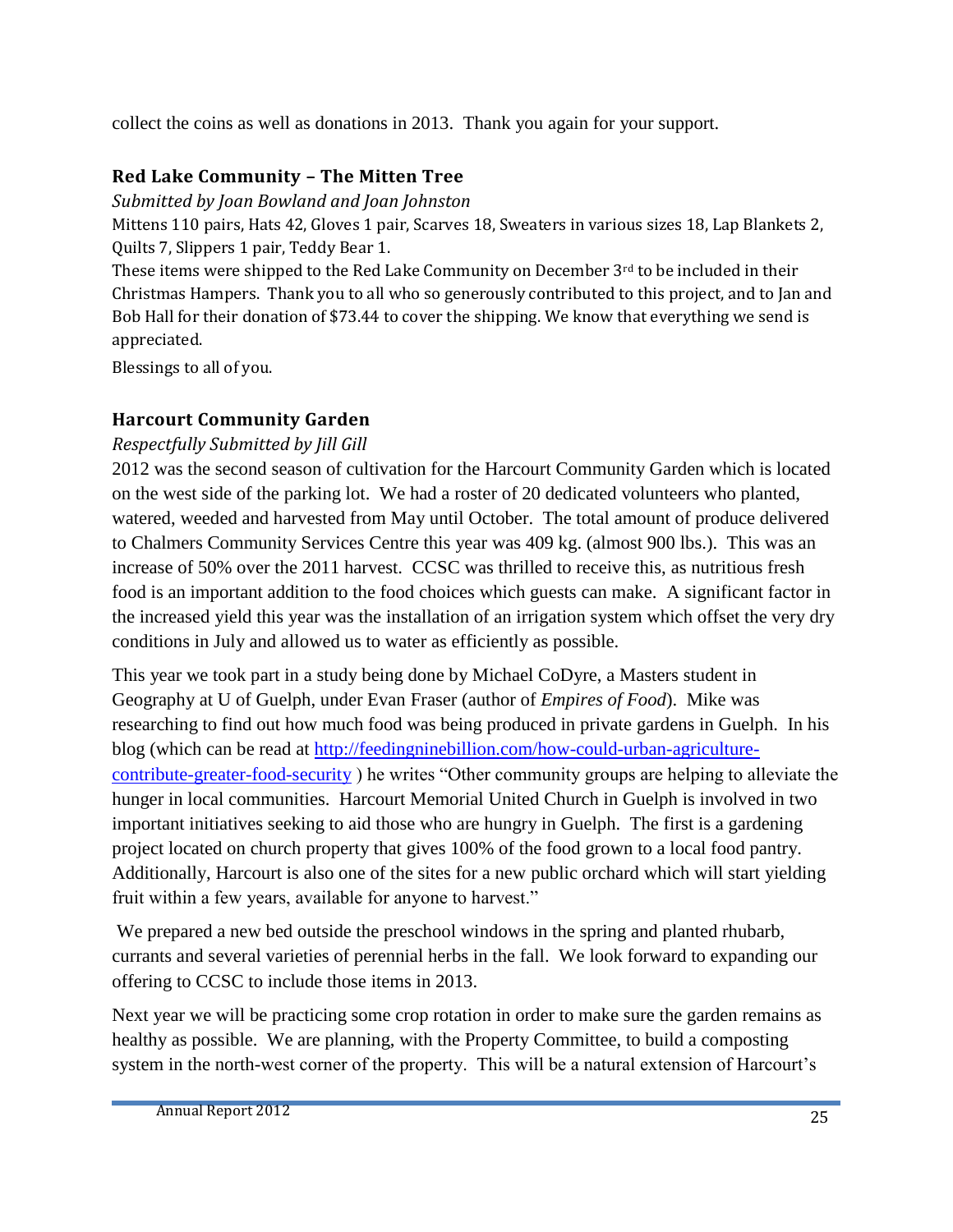'greening' efforts and help to make more responsible use of the church's garden refuse, leaves and grass clippings.

The garden group has its own budget and we expect to remain self-sustaining financially for the future. If funds are needed we will raise them.

Thank you to all the volunteers who have maintained the garden so faithfully through this past year and thanks also to the wider church community for their ongoing support for this valuable outreach project.

#### **The Guelph Community Orchard Project (GCOP)**

#### *Respectfully Submitted by Jill Gill*

After receiving grant approval from TreeCanada to begin a fruit and nut tree orchard project in Guelph at two sites – Harcourt Memorial United Church and the Guelph Community Christian School, the planning group held a design charette at Harcourt on April 16. GCOP received endorsements and sponsorship from Council, Justice and Outreach and Adult Christian Formation; drew up a Management Agreement between GCOP and Harcourt UC in cooperation with the Property Committee; and, in July, began preparing the areas to be planted, using approved permaculture practices.

The Guelph Community Orchard Project hosted its inaugural planting day and community barbeque event at Harcourt on September 15. More than a hundred folks from Harcourt and the wider Guelph community took part in planting the Hazelnuts, Plum trees, and Saskatoon/serviceberries; participating in the 'Fruit and Nut Tree for Beginners' Workshop; going on 'discovery walks' linking the two GCOP sites at Harcourt and the Guelph Community Christian School as well as enjoying the community barbeque with entertainment from local musicians. Mayor Farbridge spoke, as did the reps from TreeCanada and Taste of Nature, the funding organisations; Bethany Klapwyk from the Orchard planning group and Jim Ball also spoke.

The final two trees (Asian Pears) were planted on the Harcourt property on November 2, once they had gone into dormancy for the season. This was to maximize the successful transplanting of this species.

As part of GCOP's mandate to increase fruit and nut tree awareness, we have purchased three informative and visually pleasing books which have been placed in the Harcourt library, to be enjoyed by all. The titles are *The Holistic Orchard: Tree Fruits and Berries the Biological Way* by Michael Phillips, *Gaia's Garden: A Guide to Home-Scale Permaculture* by Toby Hemenway and *Community Orchards Handbook* by Angela King and Sue Clifford. We also funded an educational program called Focus on Nature on November 6 at the Guelph Community Christian School. This full-day workshop focussed on teaching students creative and technical skills in photography, and engaged them in hands-on outdoor learning activities.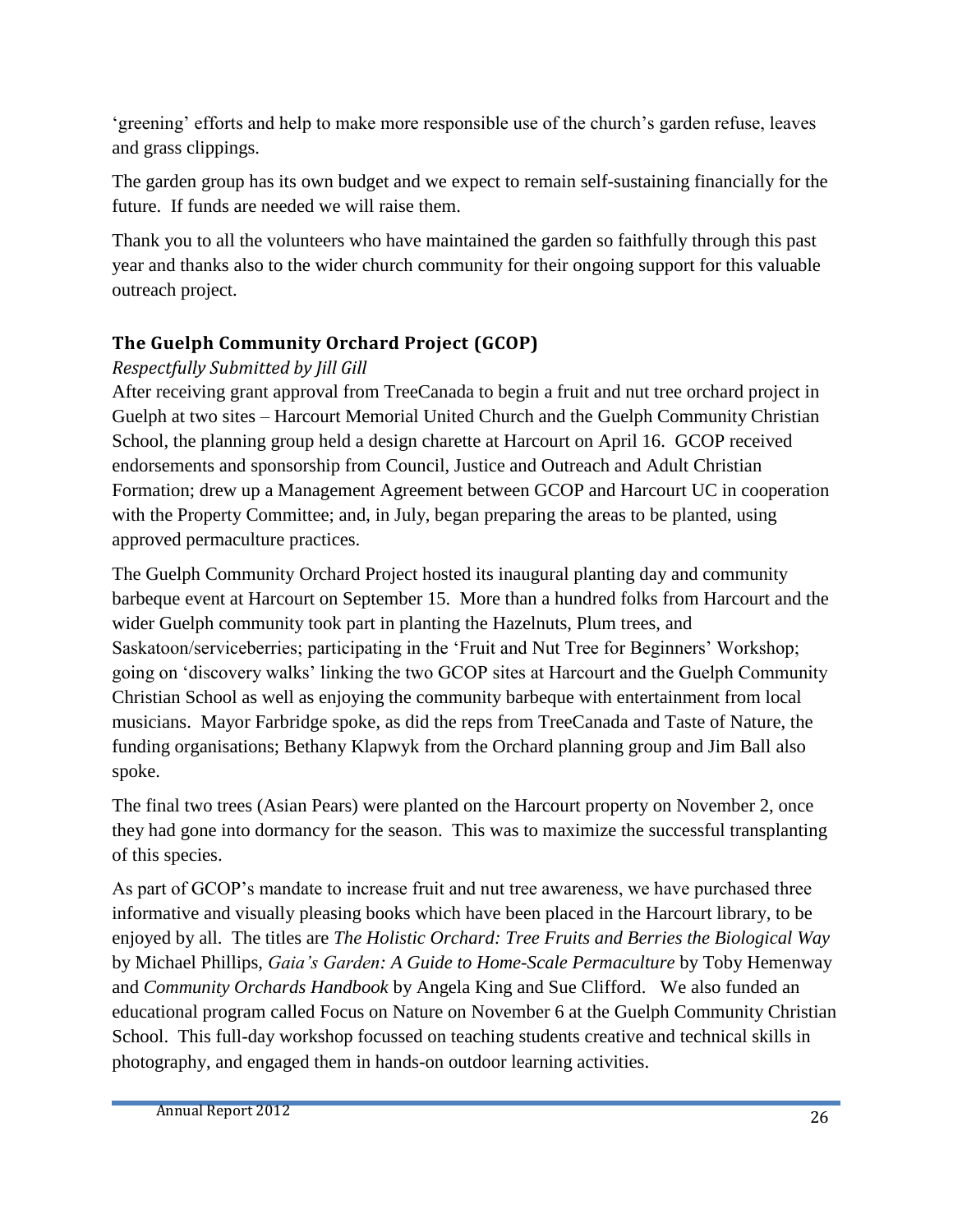Although this is not a Harcourt-initiated project, it fits well with the church's 'greening' and environmental focus. We are helping Guelph to become a more sustainable community and at the same time furthering our aim 'to live with respect in creation'.

We can all look forward to experiencing beautiful and fragrant blossom on the trees next spring.

#### *LGBTQA TEAM*

Participants: Pamela Girardi (Chair), Colleen Barrett, Kim Kennedy, Laura New, Kay Speed, Pat Harland, Carys Camani Meeting Time: Monthly

The LGBTQA (Lesbian, Gay, Bisexual, Transgendered/Transexual, Queer and Allied) Committee focused on improving the visibility of Harcourt as an Affirming congregation, outreach to the LGBTQ community in Guelph, and networking with regional and national Affirming churches. Work includes:

- Participating in Affirming Sunday and other worship services
- Holding a  $12<sup>th</sup>$  Night Celebration
- Networking with Guelph LGBTQ organizations and supporting events and fundraisers
- Participating in a committee of Affirming Churches in the region
- Membership to Affirm United

#### *MINISTERS' SOIREE FOR YOUNG ADULTS*

*Submitted by Joan Barham* Number of participants: 36 individuals throughout the year. Meetings: Monthly, first Tuesday at 6:00 p.m. Number of young adults attending per month  $7 - 12$ Ministers attending: Wendy Brown, Jim Ball The young adults have dinner with our Ministers, share in telling stories, discuss issues, laugh a lot, relax and provide support for each other.

*SOUTH GUELPH TEAM Submitted by Joan Barham* Number of participants: 5 Meetings: At the call of the Chair.

This team has not been meeting this year. We are patiently waiting for clarity on three fronts, as we need to pace and integrate any potential action with such information.

First, is understanding the direction which the development of the Rising Spirit Ministry of the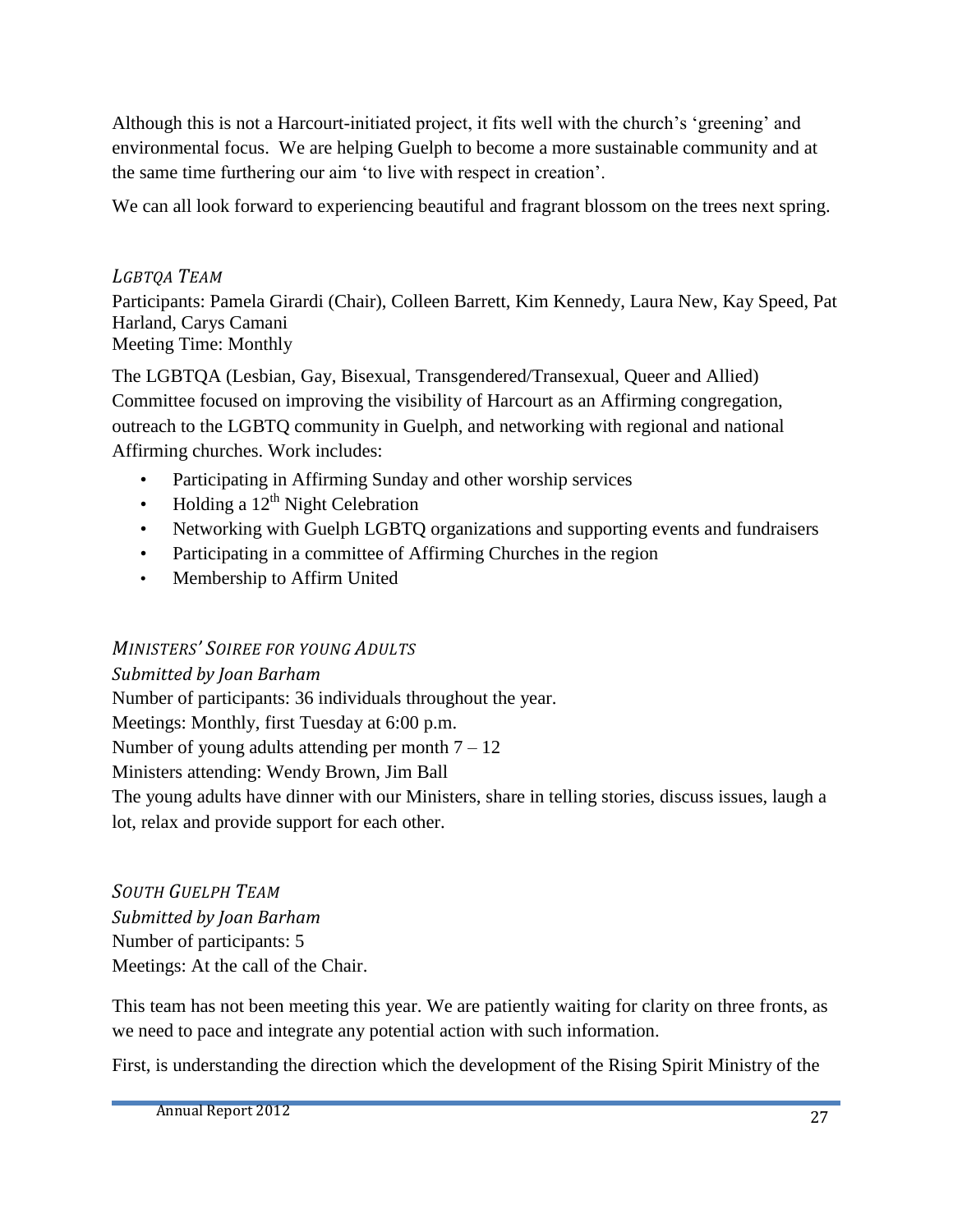Rev. John Lawson in the South Guelph area is taking. Second, is the idea that potential development in outreach in the South of Guelph might be shared by the four United Churches of Guelph. Discussion concerning the development of closer relationships among the United Churches of Canada in Guelph has begun. Third, is the need to consult with Council and the congregation, in light of the above developments, as we discern how the Spirit calls Harcourt to respond to outreach in the South of Guelph.

We trust that next year there will be greater clarity.

#### *ECUMENICAL CAMPUS MINISTRY COMMUNITY SUPPORT TEAM (ECM CST) Submitted by Joan Barham* Numbers of Participants: 5

Meetings: E-mail/phone coordination of a Harcourt response for support requested of churches supporting the Ecumenical Campus Ministry Chaplaincy.

Harcourt continues to give financial support to the work of Marty Molengraaf as the half-time Ecumenical Campus Ministry (ECM) Chaplain. Marty is also a half-time minister at Duffs Presbyterian church.

The Ubuntu newsletter, which tells us of the life and work of the ECM, has been distributed this year at Harcourt and is available through the Harcourt and University of Guelph web sites.

Many thanks to the Harcourt team, who shared with the Duff's Presbyterian Church team, the provision of lunches to a student group who met with Marty weekly through the winter semester.

While requests were not made of Harcourt this Fall, there are plans which will develop further in the new year.

Many thanks go to those in the congregation who have provided hospitality in their home to an international University student and who continued to do so. A long time university staff coordinator for international students described such hospitality as the most meaningful work that he has seen done by a church. This committee is pleased to assist you in providing hospitality whereby you have a student visit two or three times a year.

We look forward to developing, along with other churches, the possibility of enhanced community response to our ECM at the University of Guelph.

#### *HARCOURT QUILTING GROUP*

*Respectfully Submitted by Jill Gill* 

The Harcourt Quilting Group continues to meet on the third Monday of each month (September – June) from 9:30 a.m. – 1 p.m. and we actively encourage new membership. We sew quilts by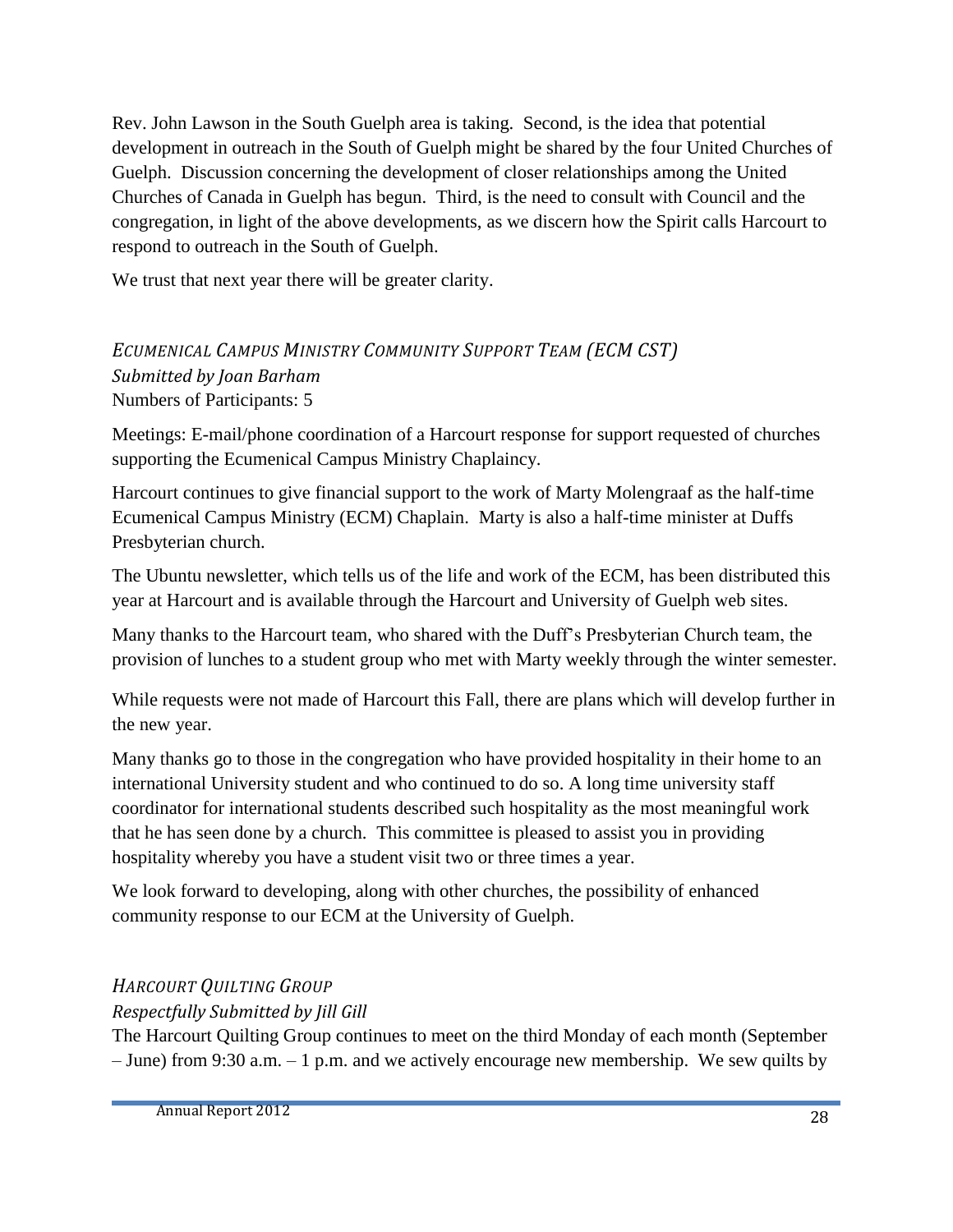machine to be donated to various charitable organisations. Only basic machine sewing skills and a sewing machine are required and experienced quilters are on hand to guide and encourage. We piece together the quit tops and Cynthia Gedye quilts them for us on her dedicated quilting machine. Cynthia's assistance in this regard is extremely valued and appreciated by the group.

This year we completed seven quilts of various sizes to send to Red Lake with the other Mitten Tree items. Two quilts were submitted to the Holly's Heart event as 'silent auction' fundraising items.

In November we all participated in a 'Shop Hop', visiting several quilt stores in the Guelph/Stratford/Waterloo area and gathered at a local restaurant to share a Christmas lunch following our December meeting.

Members include: Julia Carslake, Jill Gill, Ruth Ann Higgins, Carol Jones, Anne Parsons

#### **STEWARDSHIP UMBRELLA GROUP**

*STEWARDSHIP COMMITTEE*

*Submitted by Richard Barham – Acting Chair*

*Members***:** *First half of the year* – Don Macaulay (Chair), Susan Cullis, Julie Henshaw, Ruth Kaufman, Ken Murray. *Second half of the year –* Richard Barham (Interim/Acting Chair), Peter Eikelboom, Julie Henshaw, Ken Murray.

> "*Like good stewards of the manifold grace of God, serve one another with whatever gift each of you have received"* (1 Peter. 4:10)

One of our two congregational priorities of this and the previous year has been: *Exploring and engaging in Stewardship as a spiritual practice by the congregation*. This priority has certainly been a directive in the planning and work of the Stewardship Committee over these last two years. No less, it has also been explicitly embraced in our Sunday services, most visibly perhaps, over the period of Lent. Indeed through this last (2012) Lenten period, the ministers worked closely with the Stewardship committee in selecting themes and a focus which drew us into deeper recognition of the widely pervasive aspects of true Christian stewardship.

For convenience, *Stewardship* is often identified as our spiritually led use of the three "T's" – Time, Talents and Treasure. This being the case, so much of our stewardship action (time and talents) is expressed at the wider committee and congregational levels, both in our practices of *ecological respect and conservancy* (solar panels, community garden, community orchard, among many other such actions and choices,) and also in our practices of *outreach* (Uganda Project, refugee support, Chalmers Community Services Centre, among many more such expressions). These projects and activities are not, of course, the work of our Stewardship Committee, but they certainly are important expressions of our collective, *congregational*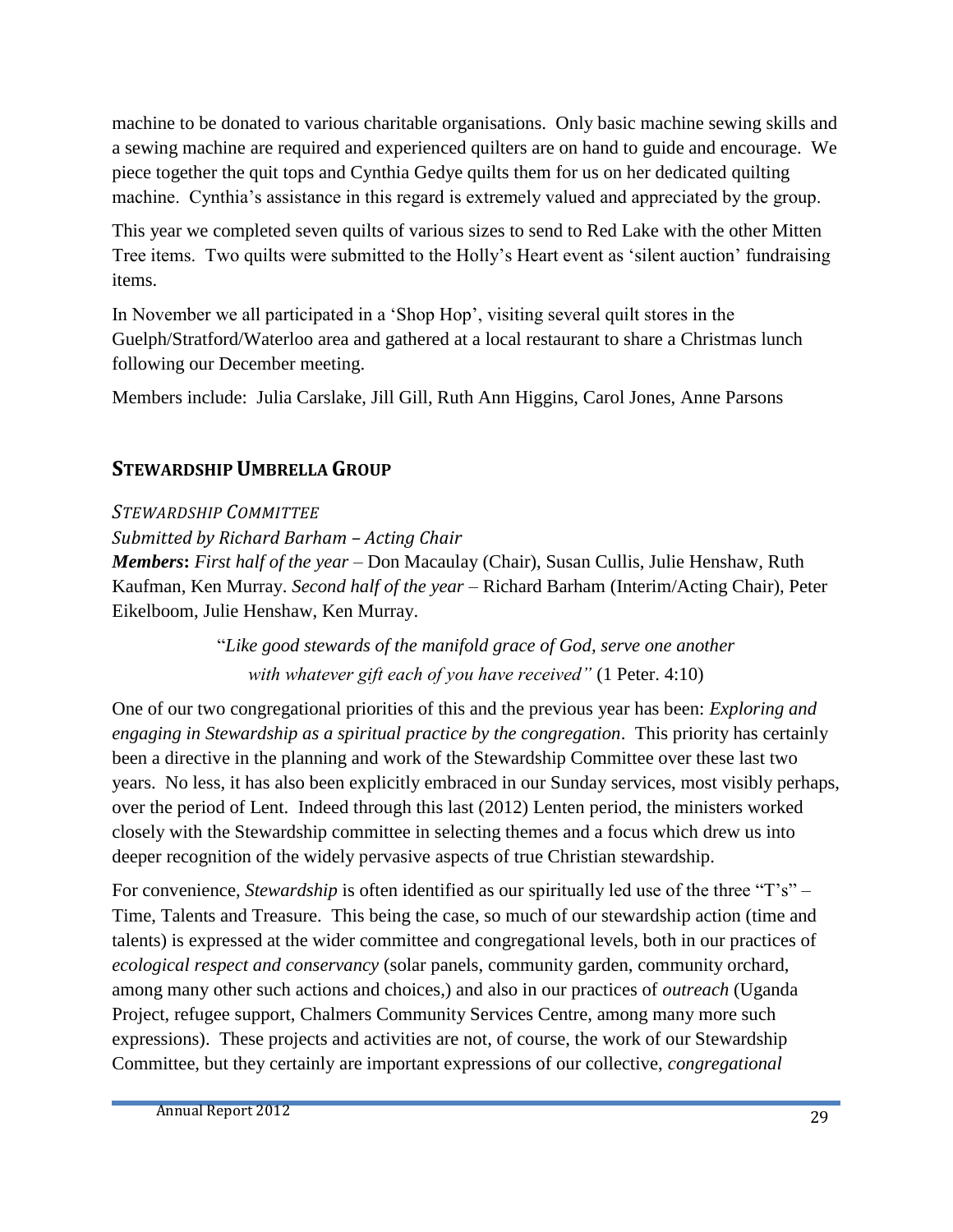stewardship, and should be lifted up as such.

If we turn to the third "T" of Stewardship, our "Treasure", then our Fundraising budget line, commonly referred to as our *faith* line, was set for this year's budget at \$59, 243. As I write, the General Ledger Report for the year (through to December 31) stands at \$14, 357, a rather mighty shortfall. The funds raised for the current year included: FundScrip \$1,203, Garage Sale \$2,952, Greetings Cards \$85, Wreaths \$659, Solar Energy \$9,393, and a specific donation of \$65. Many thanks to Julie Henshaw, Janet and Frank Webster (and "helpers") Jennifer Cameron, Judi Morris, Property's *Green Team* and a donor (anon) for their helpful efforts. The much larger element of our *treasure* is represented in the budget as "undesignated offerings". As of the end of November (the latest available numbers), contributions of \$361, 965 shows against an *end*-ofyear budget target of \$432,000. Note that at the time of drafting this report, the final budget figures are not yet available. Nevertheless, it is clear that we have fallen well short of *closing the gap*.

Perhaps the key concern for Council at this point is its failure to fill the Chairmanship, and at least four further positions, in this critically important committee. This leaves the person-power to exercise leadership and action in congregational stewardship quite seriously handicapped. Thankfully, however, the first two "T's of Harcourt's expressions of faithful Stewardship show themselves as being vital and creative. We *will* find our way to bring the third "T" into the advancement of God's work, too.

#### *FINANCE COMMITTEE*

#### *Respectfully submitted, Kent Hoeg, Chair*

If one were to come to a monthly Finance Committee meeting you would see but three individuals. Leo Madeiros, Brian Magee and myself. These three individuals meet each month to discuss the financial well-being of the church and I thank Leo and Brian for such dedication and valued contribution. No doubt, we could use one or two more individuals who would add further insight and input into the financial life of Harcourt (shameless plug to you the reader). There are also so many others who contribute to the work of the Finance Committee. These are the unsung heroes who provide many hours of support. Heather Hoeg is our Envelope Secretary who keeps track of all of your generous donations and ensures envelopes, statements and receipts are delivered. We have many counters who record Sunday donations - all coordinated by Marilyn Sears. Thank you! There's also Dave Hume who has once again taken on the responsibilities as our auditor of the financial statements. Ken McDougall is our Assistant Treasurer who week in and week out performs payroll and other duties. An extra mention goes to Brian Magee, our treasurer. He records all financial transactions, pays bills, and produces our financial reports – an unsung hero indeed.

Thank you to each and every one of you who help out the Finance Committee.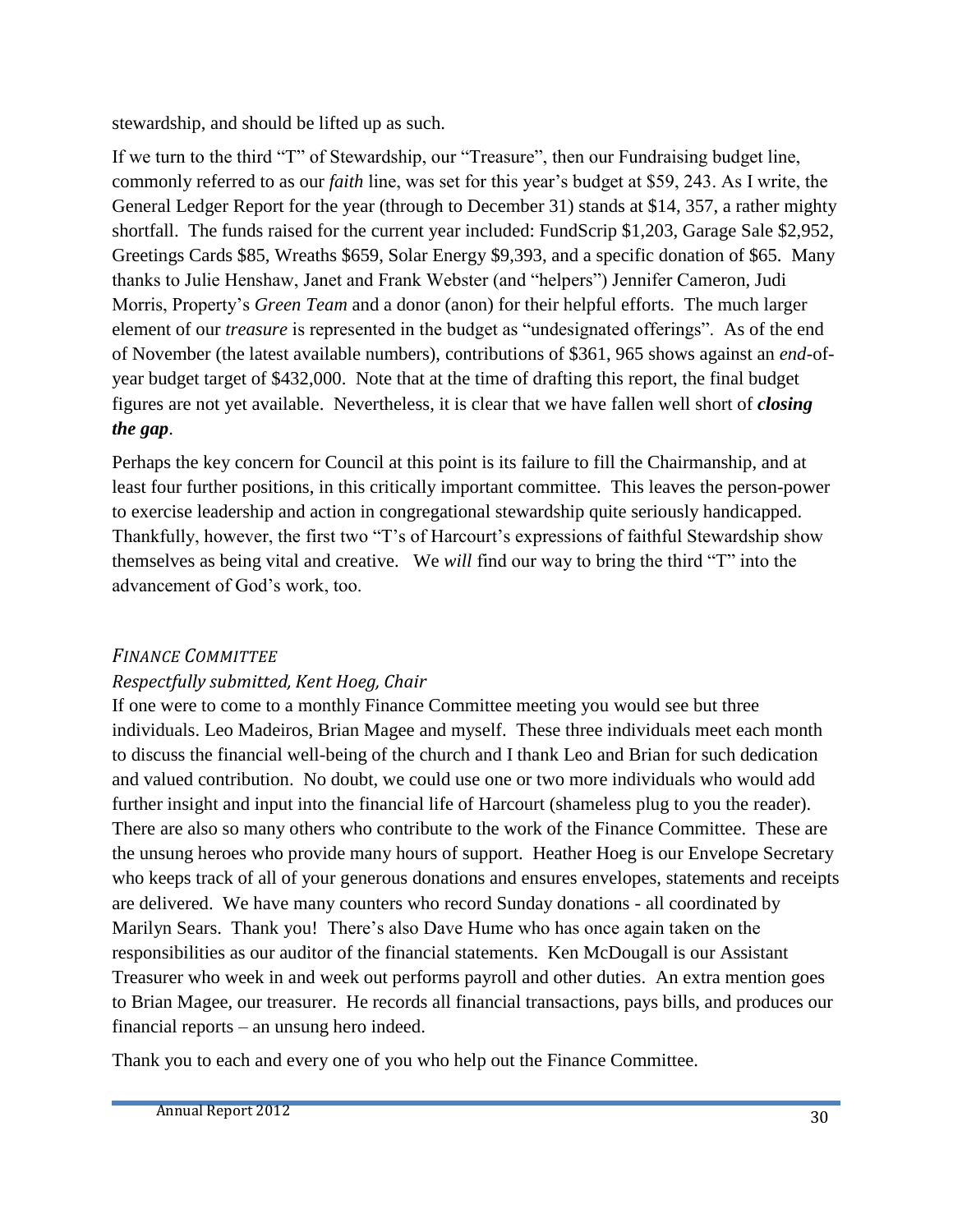Like so many churches, Harcourt has seen the erosion of our financial position. We have suffered a deficit position (expenses exceeding our income) in each of the last 4 years. In 2009 we ran a deficit of \$11,254. In 2010 it was \$32,289. In 2011 it was \$9,143. For 2012, we ran a deficit of \$9,715. We have very little capacity in 2013 to run a deficit. The well is running dry!

The 2013 budget set before Harcourt is derived from congregational vision and priorities (through processes such as JNAC, VIT and more). Once passed, it sets forth permission for our various committees to execute on these priorities and our congregational commitment to raise the income required.

Once we agree to a budget, we must stay committed to reaching our goals. Each and every one of us must be part of this. Reflect on how Harcourt supports your values and determine what gifts of time and money you can provide. Harcourt is our church and together our vision is realized.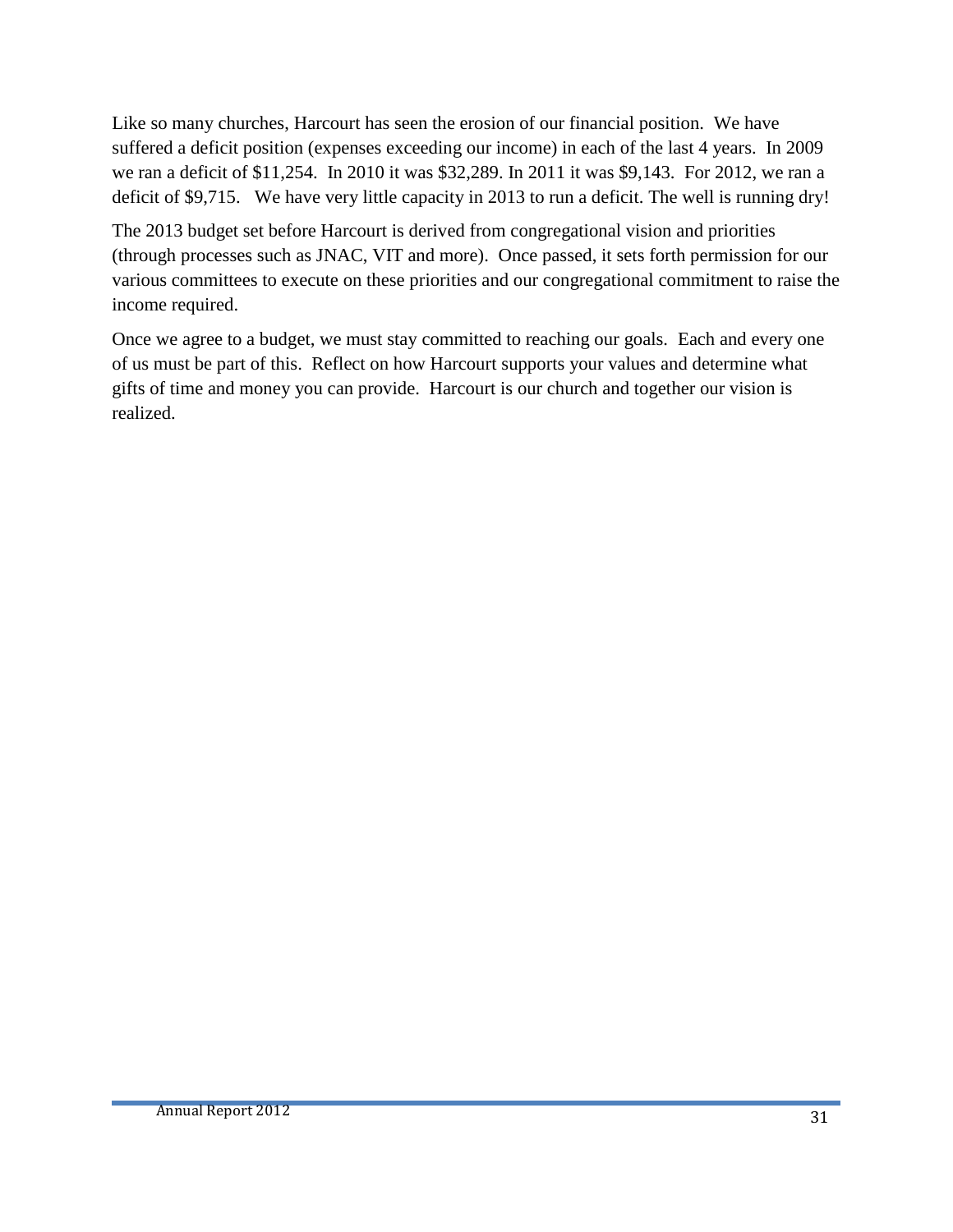#### BOARD OF TRUSTEES

#### *Submitted by Brian Magee, Chair of Trustees*

The Trustees thank Cynthia Moseley for her contribution to the committee over the past seven years and most recently as past Chair. We welcome Marilyn Crow as a new member to the Trustees. We recognize the contributions of Murray Woods as Treasurer of the Trustees for his managing of invested funds, Roy Pullman for ensuring adequate liability and property insurance and Walter Johnson for liaison with the Property Committee.

The Trustees held regular meetings on May 20 and October 23. The main topic of discussion concerned the Legacy Fund and the seven Reserve Funds. A decision was made to review the Funds to determine whether valid policies existed and to examine the relevance of each Fund. Subsequently a third meeting was held November 28 with representatives from Council and the Ministerial staff to continue the discussion and begin the process.

#### *FINANCIAL REPORT – BOARD OF TRUSTEES AS AT DECEMBER 31, 2012 Submitted by Murray Woods, Treasurer of Trustees*

|                                |                                         | Dec. 31, 2011 | Dec. 31, 2012 |
|--------------------------------|-----------------------------------------|---------------|---------------|
| <b>Legacy Fund</b>             | Principal Amount of<br>Contributions    | \$93,967.72   | \$93,967.72   |
|                                | <b>Accumulated Investment</b><br>Return | \$7,124.67    | \$12,556.08   |
|                                | <b>Total Legacy Fund</b>                | \$101,092.39  | \$106,523.80  |
| <b>Memorial</b><br><b>Fund</b> | Victoria/F.M. Woods Memorial<br>Fund    | \$10,000.00   | \$10,000.00   |
|                                | <b>Total Trustee Funds</b>              | \$111,092.39  | \$116,523.80  |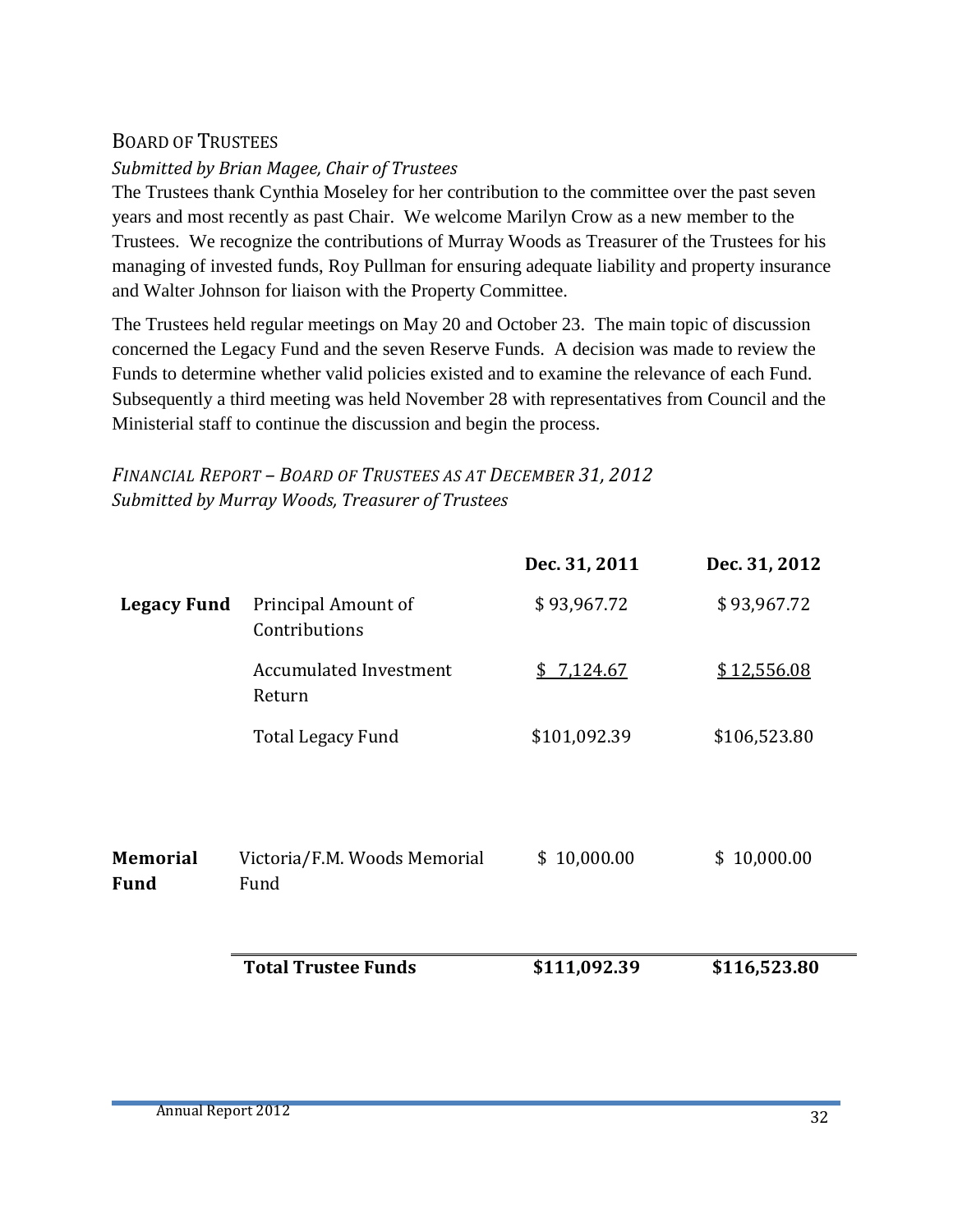# OTHER CHURCH TEAMS & COMMITTEES

#### *MEMORIALS COMMITTEE*

*Anne Piper, Secretary, Memorials Fund* Memorial donations were given to Harcourt Church in memory and celebration of 12 individuals during 2012. These memorial donations were distributed as requested: Memorials Fund \$905 Music Fund \$2625 Caroline Harcourt Women's Fellowship Group \$1500 Harcourt Operating Fund \$250 Total: \$5280

# *MINISTRY & PERSONNEL COMMITTEE*

#### *Submitted by Faye Lund*

Ministry & Personnel Committee, accountable to Council, oversees relationships within Harcourt, particularly the roles and functions of our paid leaders and employees. Harcourt is very fortunate to have a highly skilled and caring team of ministry personnel and staff members.

During the year, we held regular monthly meetings and met several additional times while we explored appropriate office staffing, and conducted annual staff evaluations. We hosted our annual staff lunch in October. We provided representation on Council.

In June, Harcourt said a formal goodbye to Kyla Riach who decided to leave her position as Child, Youth and Families Minister. A decovenanting service was held along with an after church social gathering. We wished Kyla all the best as she moves into a new career closer to her home and family. Subsequently, Council established a committee to begin to address Harcourt's staffing requirements. In addition, Bev Robinson was retained as a consultant to assist in this process. Ministry & Personnel representatives will continue to be involved as this process continues.

In April, Joanne Lockie announced her retirement as Church Administrator effective the end of August. Joanne initiated a job-share arrangement with Laurie McDonald in 2009. Common workplace practice is that such an arrangement ceases when the employee who initiates the jobshare request leaves the position. Laurie, who was a conscientious, efficient and welcoming staff team member, resigned from her part time role effective the end of July. With the pending vacancy in the office, we continued discussions based on the Administrative Review Team's work in 2010 and evaluated current needs for office support. Council received an amended job description for this role and approved a 30 hour a week one year contract position.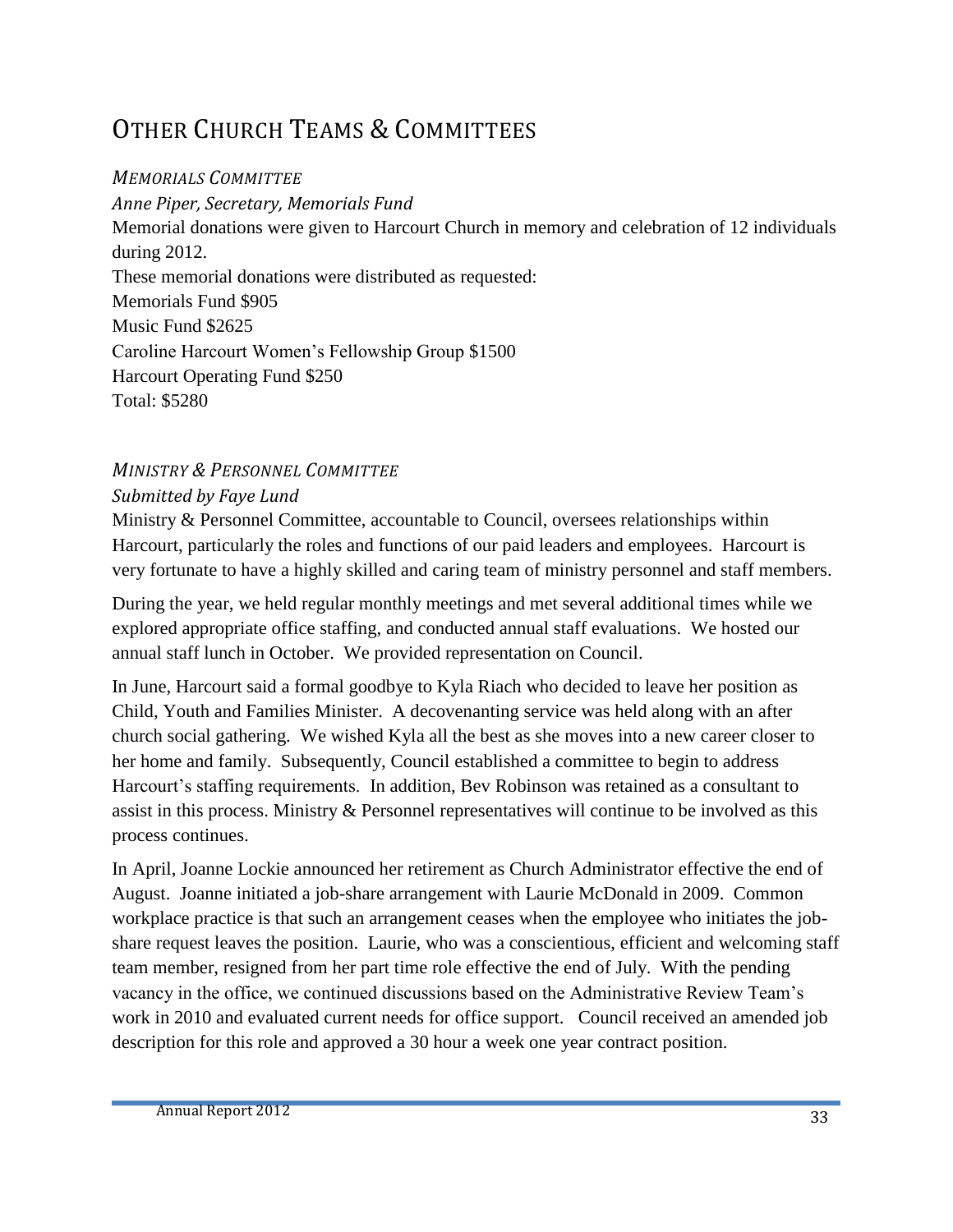In September we welcomed Anne Purkis to this position and thanked Joanne for her sixteen years of outstanding service to our Church. The congregation expressed our appreciation at a Saturday evening Coffee House, a presentation during Sunday worship and a Church social.

Ministry  $\&$  Personnel began discussions with Reverend Jim Ball in regard to the goals for his September – November 2013 sabbatical. Implications including the need for coverage and the necessity of organizing a Sabbatical Co-ordinating Committee were discussed and forwarded to Council.

In addition we reviewed various administrative matters, including a Voluntary Associate Minister approval process.

Although each employee is involved in a performance review process every year, we are working toward a performance appraisal process that focuses on gathering more in-depth congregational feedback once every three years. With that in mind, we requested feedback through a written request in the bulletin on several Sundays. For our probationary employee, we developed a form to solicit information on specific topics. This proved to be very helpful to assess her progress. These ongoing improvements are helpful in our staff evaluation process.

In July we were pleased to welcome Sandra Welch as a new member of our committee.

Committee Members: Faye Lund, Dave Mowat, Sandra Welch, Lorraine Holding (Chair)

#### *WREATH & COOKIE SALE*

#### *Submitted by Judi Morris*

Not an official committee, however, a lot of people contributed to this event.

I lost track of the people that came and made wreaths – (will try to do better in 2013).

Had 15 wreaths for sale and around the same number of arrangements.

The congregation responded with donating cookies as well.

It took 2 Sundays to sell the wreaths, but all found a home. The congregation seemed to enjoy the little sale which netted:

Income

| <b>Net Income</b>   |                                     | 699.00   |
|---------------------|-------------------------------------|----------|
| Expenses            | wreath frames                       | 65.00    |
| <b>Total Income</b> |                                     | 764.00   |
|                     | Additional \$ put into church       | 70.00    |
|                     | Donation in honour of the sale      | 25.00    |
| Wreaths             | - December 9                        | 65.00    |
|                     | (Wreaths \$504.00 Cookies \$100.00) |          |
|                     | Wreaths & Cookies - December 2      | \$604.00 |
|                     |                                     |          |

Two people said they were going to put \$20.00 more on the offering plate the next Sunday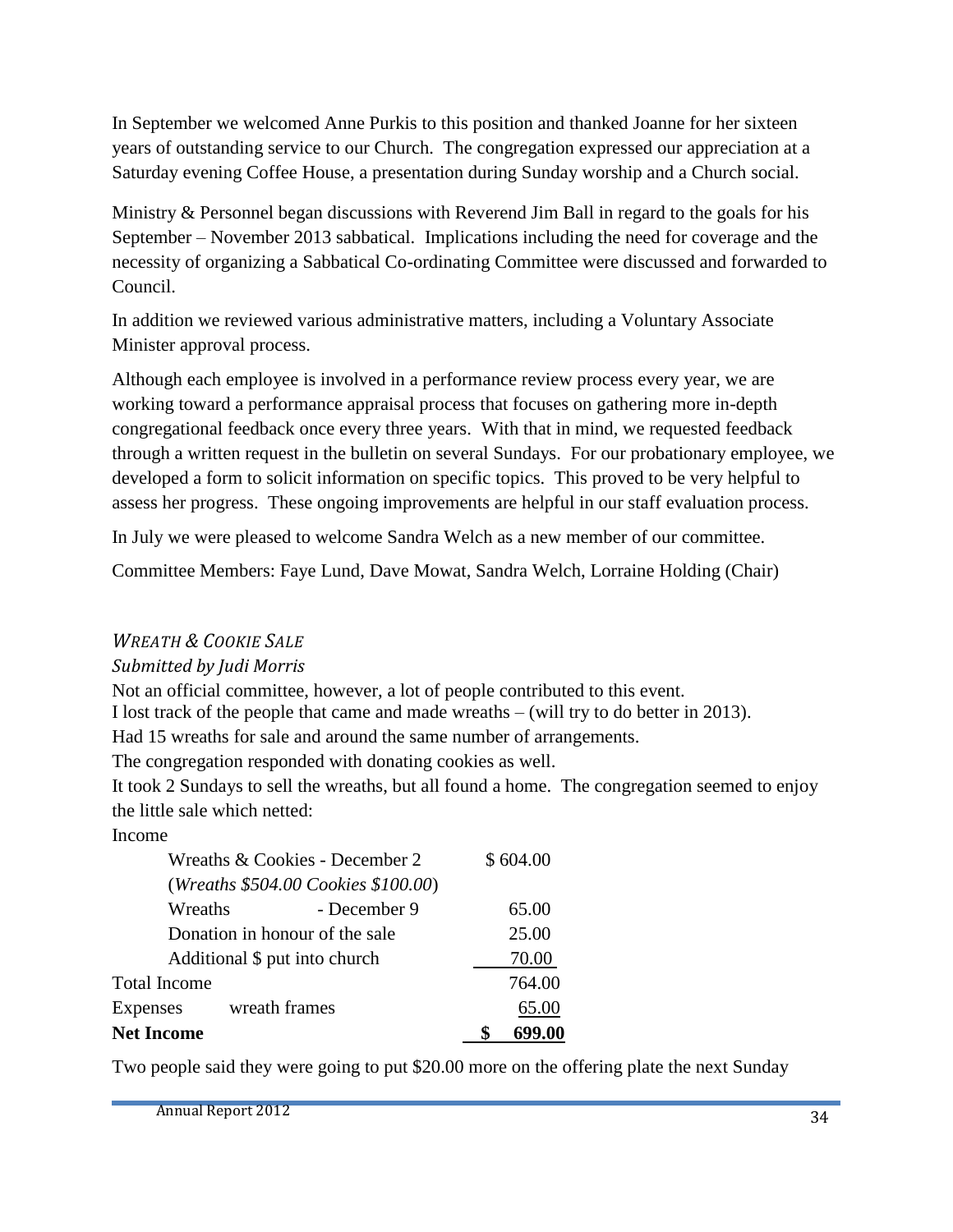because they were that happy with their purchases and felt them to be worth more money. We are forming a committee with plans of turning it into a Christmas Sale next year open to the public – two possible days of wreath & arrangement classes. We hope to sell crafts, baked goods, wreaths, arrangements, bundled greens, and gifts – the ones we all received for Christmas and cannot use, and nearly new items.

We will need help and support and in the end it should be great fun and socialization for members and hopefully \$ into Harcourt's bank.

With many thanks to Janet & Frank Webster, & Joan Barham, my right and left handed people, and to Don MacAuley, Anne Middleton, Heather & Kent Hoeg, and all participants who tediously worked making wreaths, arrangements and cookies....it WAS fun!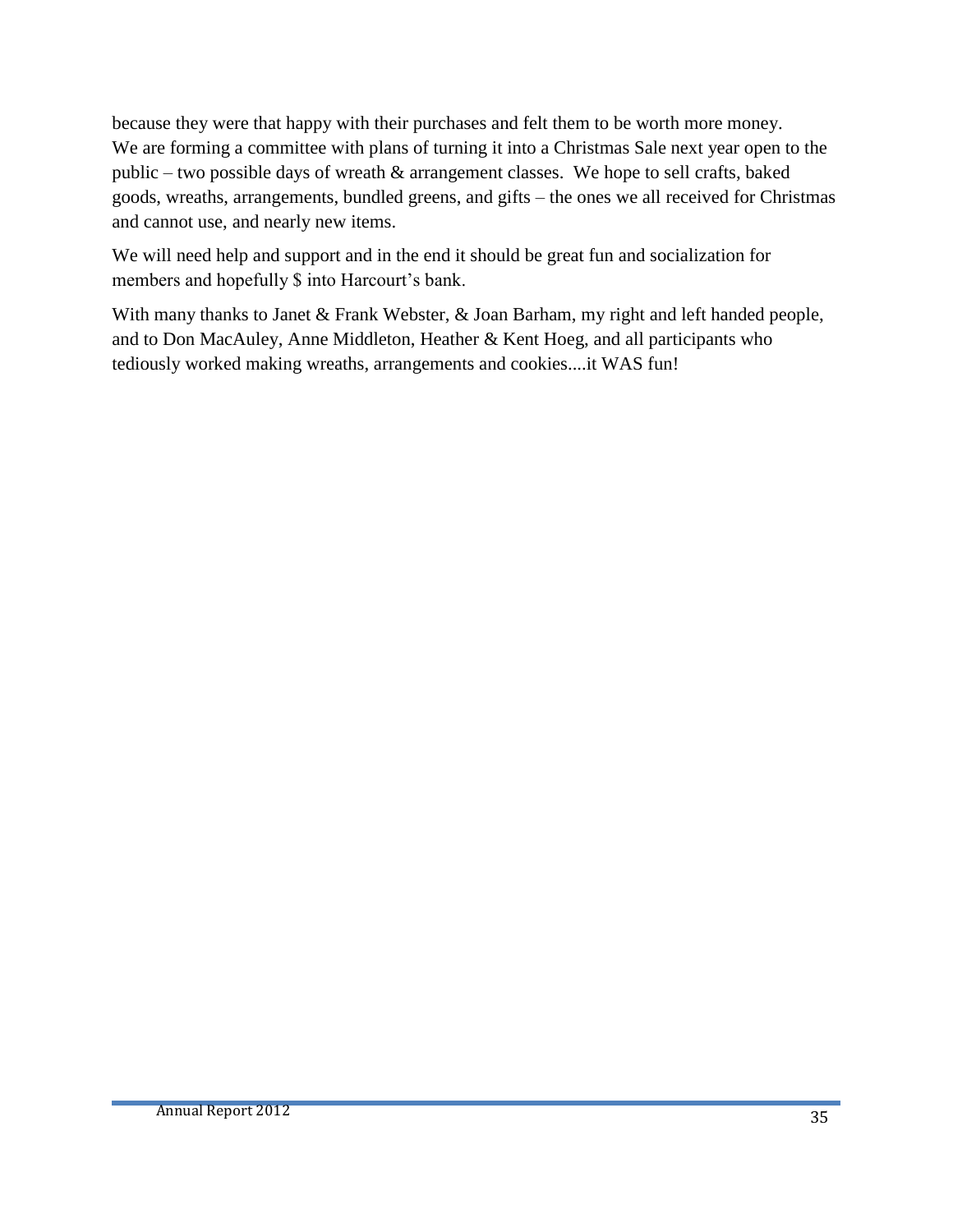# **HARCOURT**

# CHURCH STATISTICS

#### WEDDINGS:(8)

January 21 Amy Chapman and Nicholas Romanow February 20 Maria Casale and Douglas McLaghlan June 22 Leigh-Ann Pahapill and Dariusz Osostowicz July 14 Michelle Willms & Karl Weinstein September 8 Emily Davies & Ryan Robinson September 22 Laura Ferguson & Crystal Chilvers October 13 Richard Martin & Sandra Beauregard October 20 Sheena Sanfilippo & Nick Rolfe

#### BAPTISMS:(10)

Katelyn Jean Ashman Cole Mason Cameron Landon Stirling Bruce Gibson Gavin James Gabriel McDonell Sebastian Angus McDonell Aileigh Jane Adams-Conroy Storey Bee Cardow Andrews Rachael Natalie Anne Orphanos Kyra Elizabeth Ferguson Madison Adelle Ferguson

#### FUNERALS/MEMORIAL SERVICES:(9)

February 20, 2012: Eleanor Faye Wilson May 19, 2012: Floyd Earl Brewin Roadhouse July 14, 2012: Murdo MacKinnon August 11, 2012: Henricus M. (Harry) Ragetlie August 28, 2012: Evelyn Elmslie September 5, 2012: Marion Elizabeth (Betty) Fuller October 20, 2012: Margaret Ann Hanley November 29, 2012: Betty-Joan (BJ) Hardy December 15, 2012: Elsie Portia Miller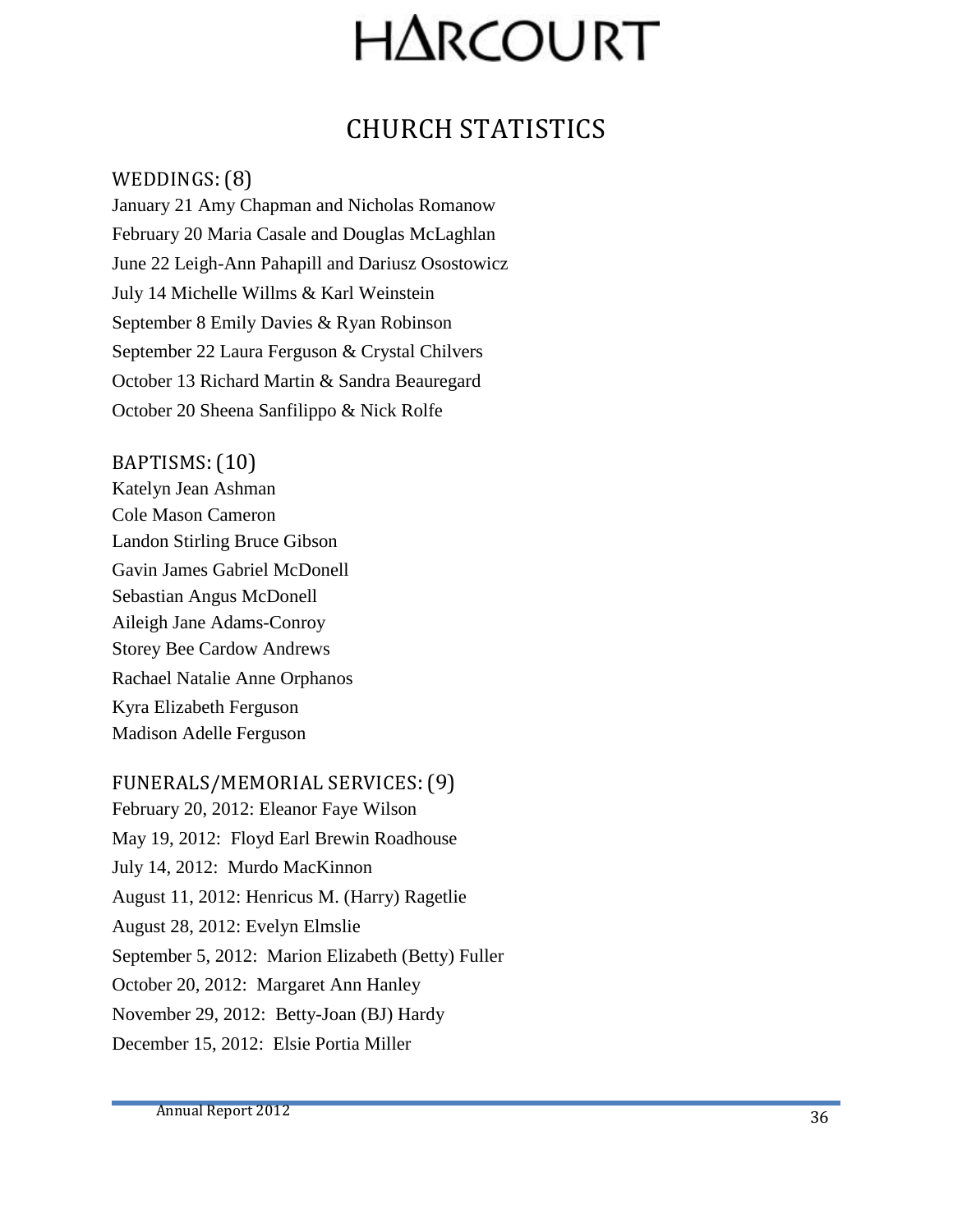#### PEOPLE JOINING HARCOURT BY PROFESSION OF FAITH: (4)

Teresa Cimino Matthew Cimino Alexa Jacob Sarah Welch

#### PEOPLE JOINING HARCOURT BY TRANSFER OF MEMBERSHIP: (2)

Anne Parsons Gary Parsons

## REMOVED FROM ROLL BY TRANSFER TO OTHER CONGREGATIONS:(5) Stephen Norton John Riach Kyla Riach

Bill Watson

Evelyn Watson

#### REMOVED FROM ROLL BY DEATH:(6)

- Evelyn Elmslie Marion Elizabeth (Betty) Fuller
- Murdo MacKinnon
- Elsie Portia Miller

Floyd Earl Brewin Roadhouse

Henricus M. (Harry) Ragetlie

Eleanor Faye Wilson

| TOTAL MEMBERSHIP DECEMBER 31, 2011                 | $584 (571 + 13$ NON-RESIDENT) |
|----------------------------------------------------|-------------------------------|
| <b>Members received by Profession of Faith</b>     | 4                             |
| <b>Members received by Transfer of Membership</b>  |                               |
| <b>Members removed by Death</b>                    | 6                             |
| <b>Members removed by Transfer</b>                 | $\blacktriangleright$         |
| <b>Members removed by Action of Church Council</b> |                               |
| TOTAL MEMBERSHIP DECEMBER 31, 2012                 | $579(571 + 16$ NON-RESIDENT)  |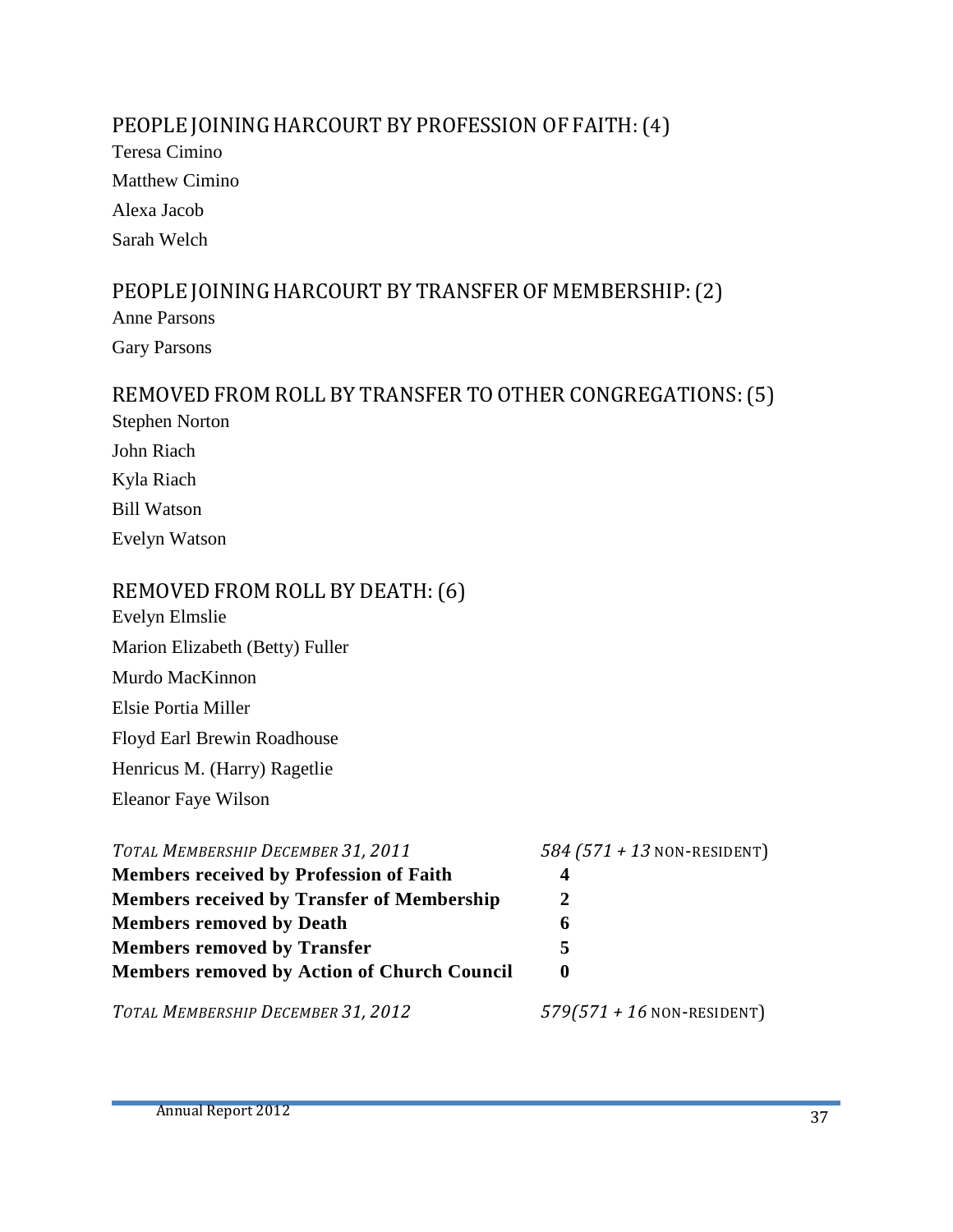# **HARCOURT**

# COUNCIL, STANDING COMMITTEES, TEAMS, STAFF 2012- 2013

| COUNCIL                         |                                  |
|---------------------------------|----------------------------------|
| Chair                           | Richard Barham                   |
| Vice-Chair                      | Kathy Magee                      |
| <b>Secretary</b>                | Janet Webster                    |
| Presbytery                      | Lindsay Lennox (Council Liaison) |
| <b>Ministry &amp; Personnel</b> | Faye Lund                        |
| <b>Vision Implementation</b>    | Tammy teWinkel                   |

#### *UMBRELLA COUNCILLORS*

| <b>Christian Formation</b> | Dineke Dykman        |
|----------------------------|----------------------|
| <b>Congregational Life</b> | <b>Marilyn Sears</b> |
| <b>Operational Life</b>    | Mark Sears           |
| <b>Outreach</b>            | Norma Fear           |
| <b>Stewardship</b>         | Kent Hoeg            |
|                            |                      |

*MINISTERIAL TEAM* Rev. Jim Ball Rev. Wendy Brown Alison MacNeill, Director of Music Ministry

#### STANDING COMMITTEES & SUB-TEAMS OF COUNCIL

#### *CHRISTIAN FORMATION - DINEKE DYKMAN*

#### **CHRISTIAN FORMATION**

Merrill Pierce, Chair (to December 2012) Andre Auger, Chair (beginning January, 2013) Andrew Cameron Gerry Hyde, Scouting Liaison Heather Thompson Jim Ball, Staff Liason

> *Library* Marta Coutts, Chair Matthew Cimino Mary-Lou Funston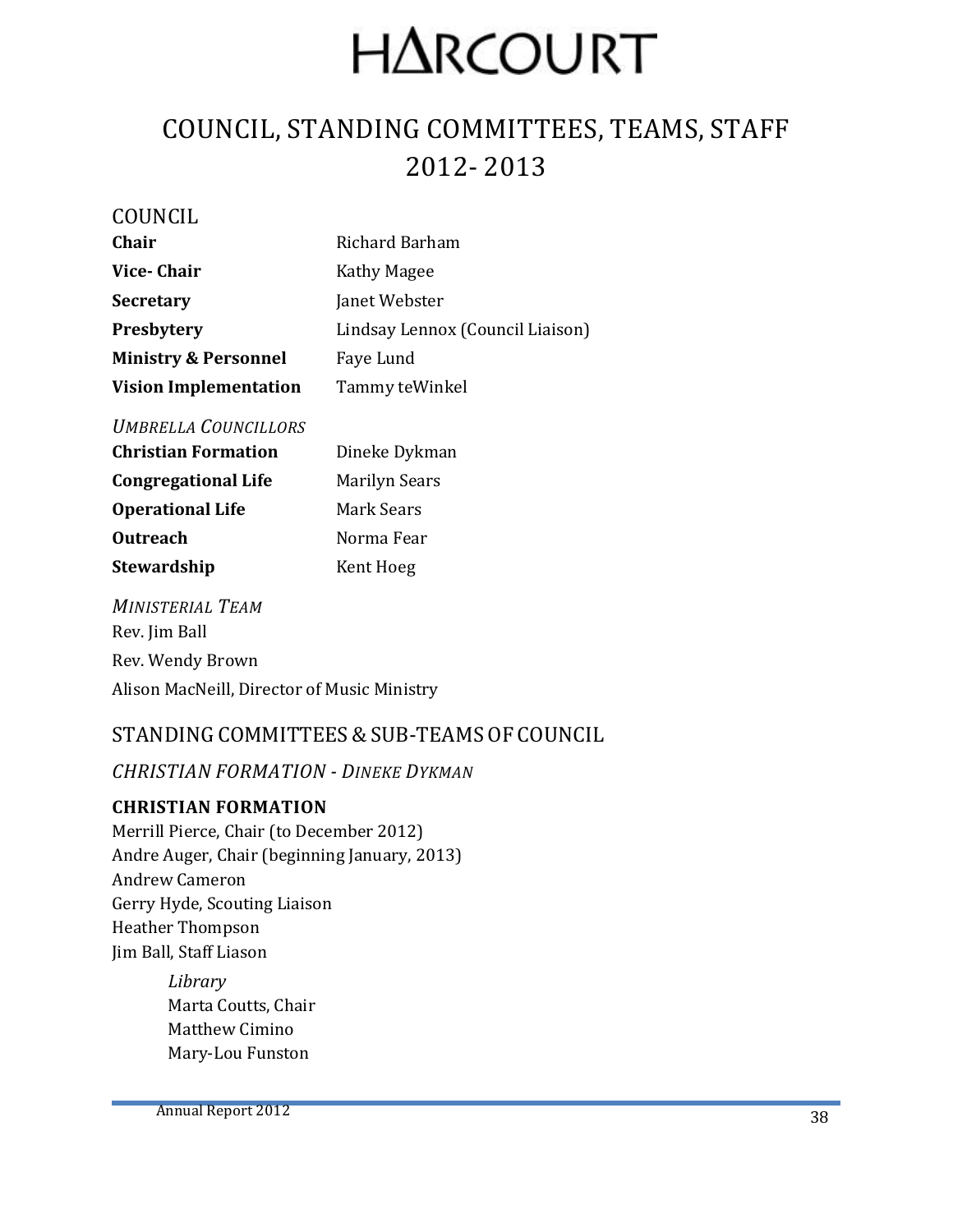Barbara Shaw Janet Webster

*Adult Christian Formation* Andre Auger Bill Lord Sandy Middleton Jim Ball Wendy Brown

#### **SPIRITUAL LIFE**

Virginia Robinson, Chair Julie Ashley Stephen Dyck Vera Dyck Peter Jackson Bill Lord

> *Spiritual Companions* Andre Auger Marion Auger Diane Clark Ellice Oliver Kerry Wilson

#### **WORSHIP**

- Sharon Dills, Chair Karyn Davies Roeland Hartmans Gay Slinger Marilyn Wagner Jim Ball Wendy Brown
	- *Chancel* Anne Middleton, team contact Marg Bates Marta Coutts Maxine Crispin Norma Fear Anne Piper Marty Ragetlie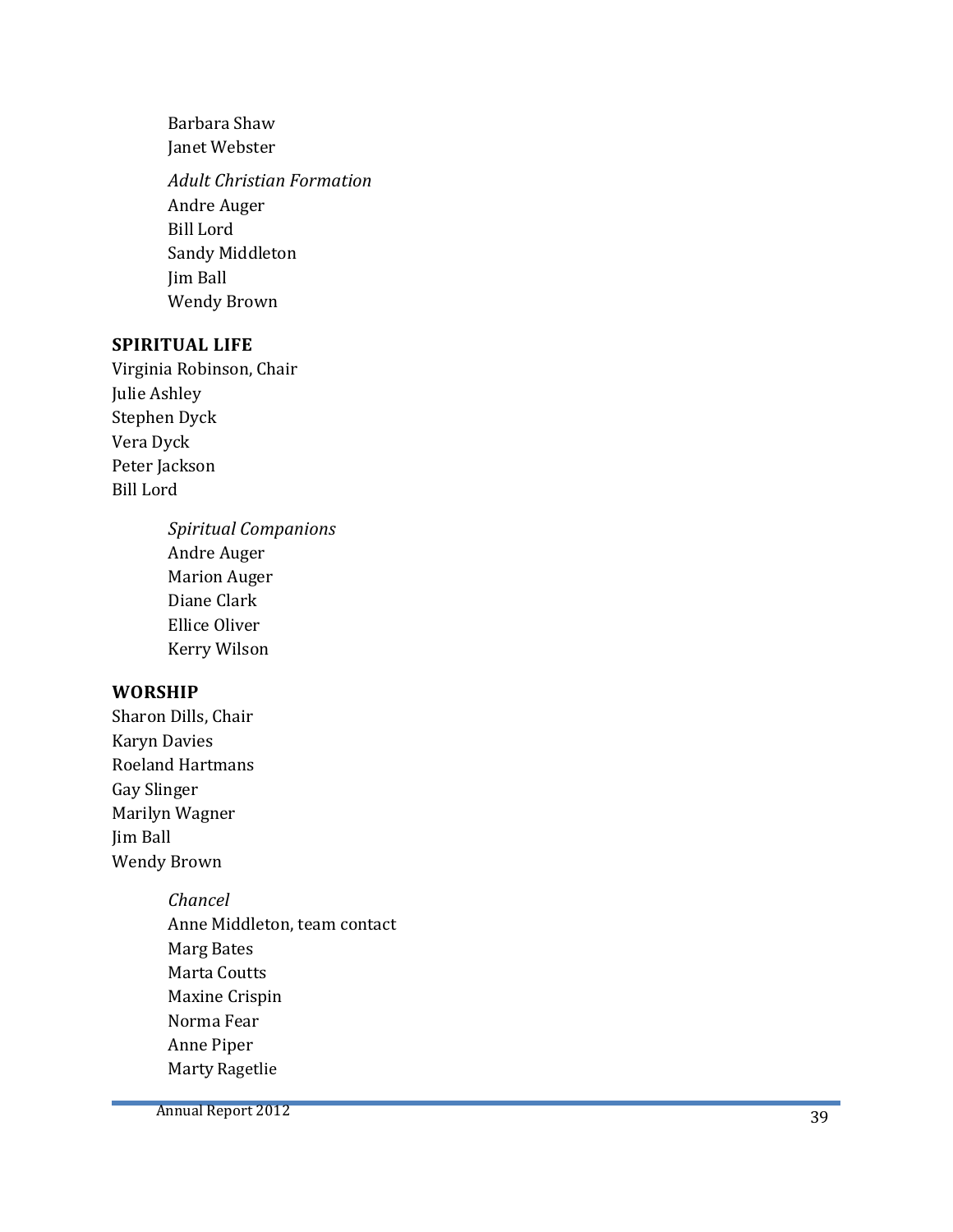#### Janet Webster

*Communion*  Jane Peaire Rodger Peaire

#### *CONGREGATIONAL LIFE – MARILYN SEARS*

#### **FELLOWSHIP**

John Phelps, Acting Chair Donna Brox Murray Brox Grant Chenoweth Susan Chenoweth Marilyn Fraser Steve Fraser, Secretary Mary Ann McKenzie Ross McKenzie

#### **PASTORAL CARE**

Esther Devolin Don Johns Jim Ball Wendy Brown

#### *OPERATIONAL LIFE – MARK SEARS*

#### **ACCESSIBILITY**

Joan Barham, Chair Jennifer Cameron Jean Hartmans Lindsay Lennox Jane McNamee

#### **COMMUNICATIONS**

Joan Barham, Chair Lisa Browning Gillian Joseph Lorna Rourke Nancy Ryan

*The Herald Newsletter*

Annual Report 2012 40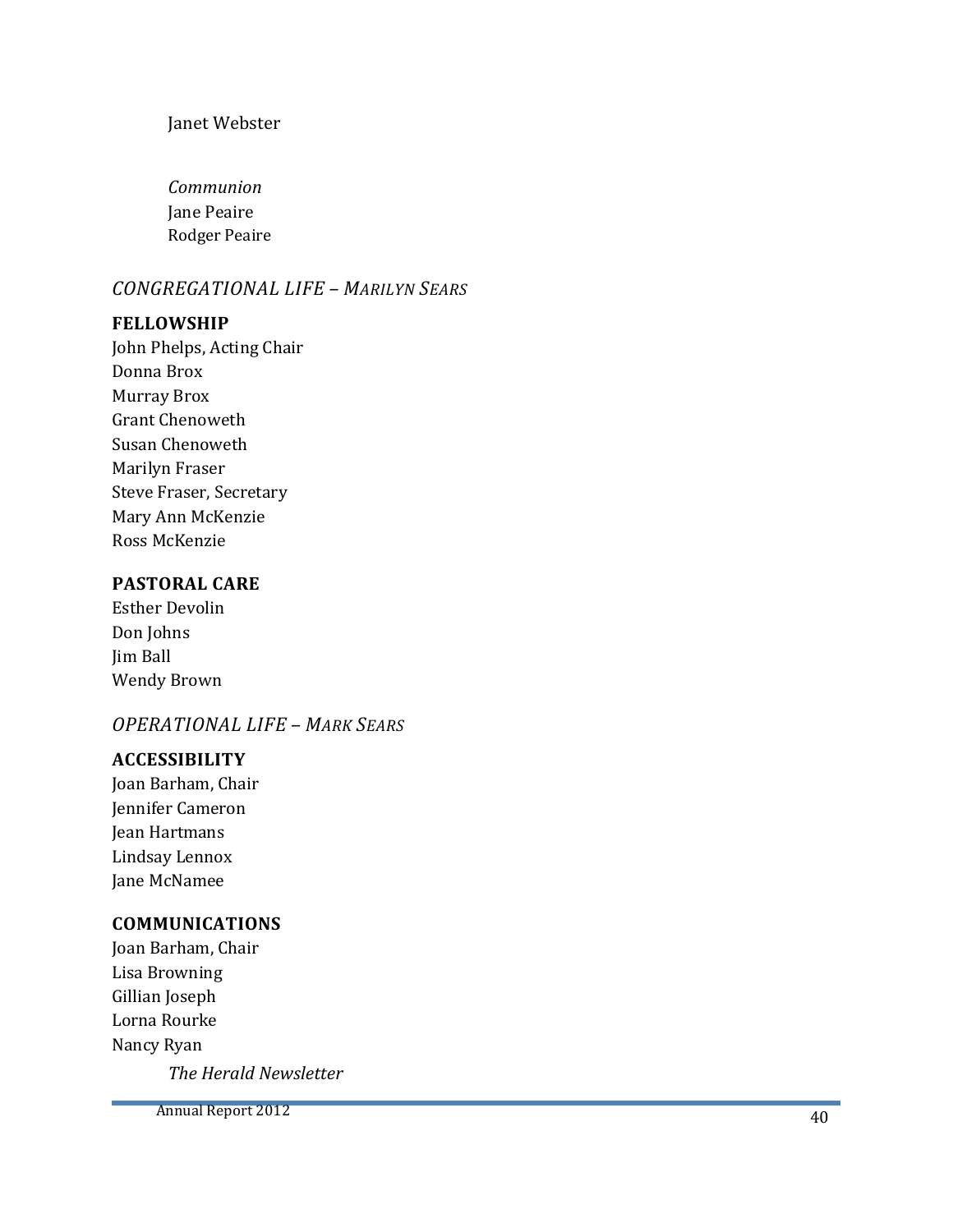Gillian Joseph – Editor Joanne Lockie/Anne Purkis/Jerry Daminato – printing, mailing

*Web* Joan Barham Jeremy Hodge, Designer support John Ogilvie Kay Speed

#### **ELECTRONIC COMMUNICATION**

Richard Crispin, Chair(to Dec 31, 2012) Ken Carey John Phelps Petr Vales Jerry Daminato, Staff Liaison

#### **PROPERTY**

- Ted Sefton (to August 2012) Jack Buykes Steve Dyck Ben Fear Michael Hofer Dave Hume Walter Johnson Sarah Lowe Cisca Vanderkamp Brian Wolf
	- *Gardening:* Tom Bates Sandy Middleton Helen Mowat Mark Sears

#### **HARCOURT SITE-DEVELOPMENT/REVIEW TEAM**

**Step I Step II** Norris Hoag David Elrick Lorraine Holding Michael Hofer

Joan Barham Lisa Mactaggart, Chair Lawrie Jones Unto Kihlanki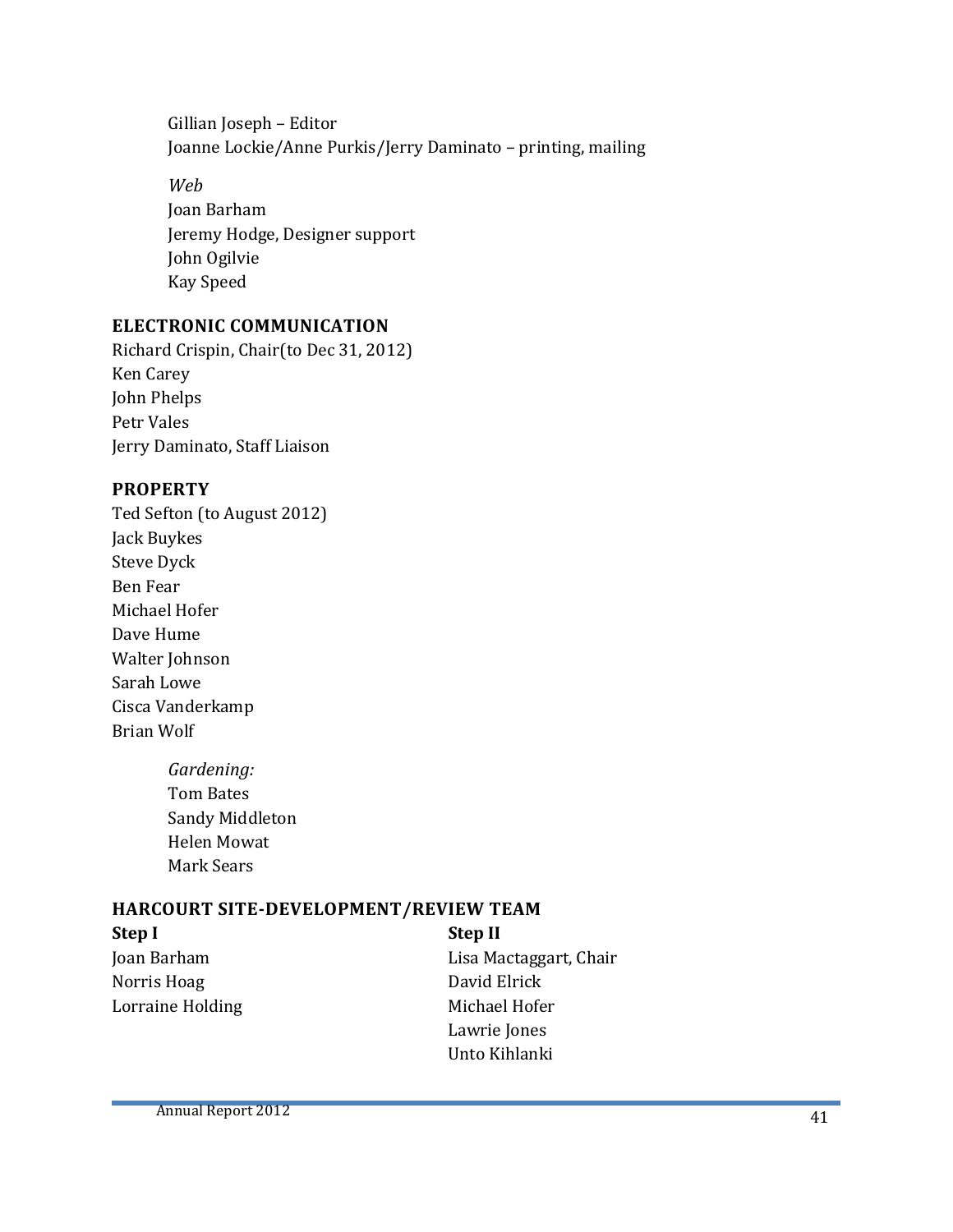#### *OUTREACH – NORMA FEAR*

#### **JUSTICE AND OUTREACH**

Hugh Whiteley, Acting Chair Ilona Dobos, Refugee Liaison Norma Fear, Uganda Project Liaison Michele Fitt Lucy Mutharia Earla Vickers Wendy Brown

#### **LGBTQA Team**

Pamela Girardi, Chair Colleen Barrett Carys Camani Pat Harland Kim Kennedy Laura New Kay Speed

#### *STEWARDSHIP – KENT HOEG*

#### **STEWARDSHIP**

Richard Barham (Acting Chair) Peter Eikelboom Julie Henshaw Ken Murray Jim Ball

#### **FINANCE**

Kent Hoeg, Chair Heather Hoeg, Envelope Secretary Brian Magee, Treasurer Ken McDougall , Assistant Treasurer Leo Medieros

#### **TRUSTEES**

Brian Magee, Chair Walter Johnson, Property Committee Liason Jean Julian

Annual Report 2012 **42**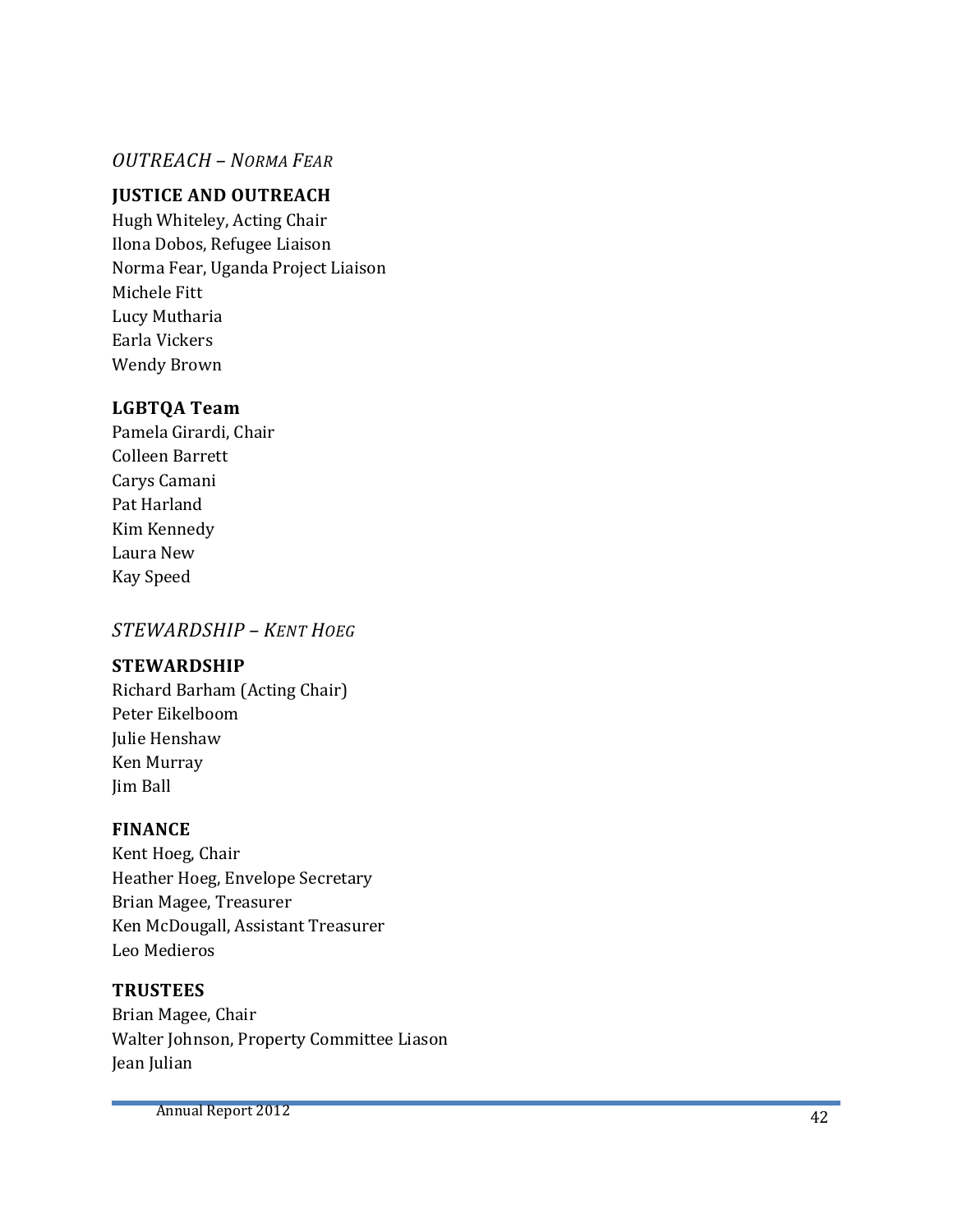Marilynn Crow Marilyn Murray Roy Pullman, Insurance Murray Woods, Treasurer of Trustees

#### FURTHER STANDING COMMITTEES& TEAMS  **Not associated with Council Umbrella Councillors**

# **AUDITORS FOR 2011-12**

Dave Hume

#### **MEMORIALS TEAM**

Dave Hume, Chair Jack Buykes, Property Rep. Anne Piper **MINISTRY & PERSONNEL** Lorraine Holding, Chair

Faye Lund, Umbrella Councillor Dave Mowat Sandra Welch

#### **VISION IMPLEMENTATION**

Tammy teWinkel, Chair Kathy Magee Steve Pierce Jim Ball, Wendy Brown, Team Ministers

#### **PRESBYTERY REPRESENTATIVES**

*Lay Reps:* Lindsay Lennox, Council Liaison Betty Tudor

*Ministry Reps:* Jim Ball, Wendy Brown

#### **WATERLOO PRESBYTERY EXTENSION COUNCIL**

Brian Clark

#### **STAFF**

Darko Cikovic, Custodian Jerry Daminato, Electronic Communications Co-ordinator Anne Purkis, Church Administrator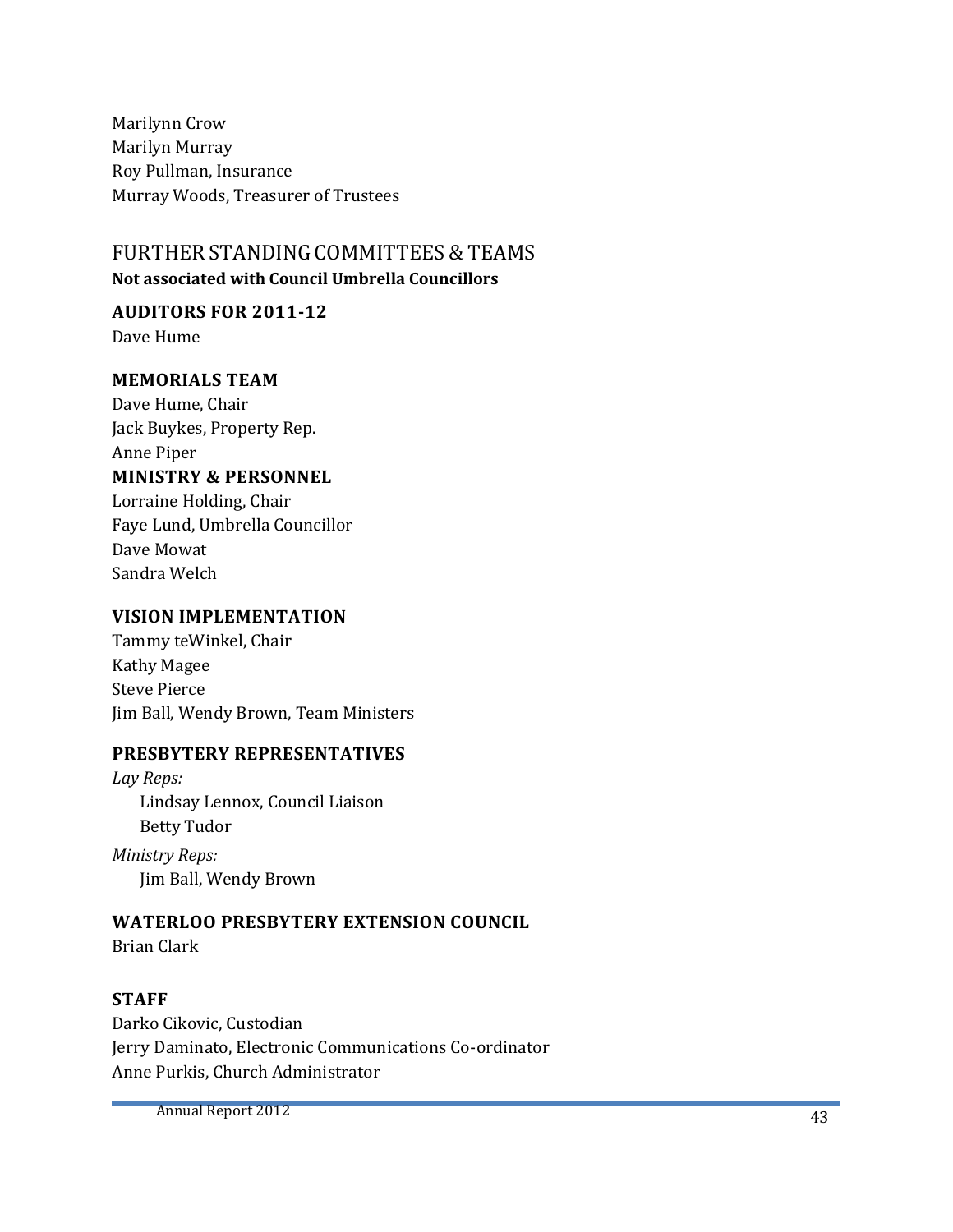# **HARCOURT**

### **HARCOURT MEMORIAL UNITED CHURCH**

#### **ANNUAL CONGREGATIONAL MEETING**

### **Sunday, June 10, 2012**

#### **Minutes**

**Present (73):** Jim Ball, Wendy Brown, Kyla Riach, Maxine Crispin, Steve Dyck, Bernhard Vanderkamp, Ross McKenzie, Mary Ann McKenzie, Cynthia Moseley, Joan Bowland, Margaret Bates, Joy Smillie, Malcolm Coutts, Margaret Alexander, Lorraine Holding, Dineke Dykman, Vera Dyck, , Roz Stevenson, Charlie Whittaker, Richard Barham, Janet Webster, Kent Hoeg, Heather Hoeg, Brian Magee, Kathy Magee, Tim Brown, Bill Lord, Sandy Middleton, Don Macaulay, Susan Cullis, Marion Conn, Doris Singleton, Marilyn Whiteley, Hugh Whiteley, Jon Welch, Sandra Welch, Jill Gill, Peter Gill, Tammy teWinkel, Richard Crispin, Dale Lockie, Heather Thompson, Brian Thompson, , Kathryn (Kay) Speed, Daniel Welch, Patricia Kandel, Ann Estill, M. Ruth Tatham, Anne Piper, Esther Devolin, Faye Lund, Hugh Rose, Marilyn Rose, Jean Hume, Dave Hume, Marilyn Wagner, Tony Wagner, Peggy Willoughby, Ross Willoughby, Bill Higgins, Marty Ragetlie, Harry Ragetlie, Marilyn M. Crow, Ben Fear, Norma fear, Mark Sears, Jean Hartmans, Roeland Hartmans, Terry McDonald, Laura Mc Donald, Stephen Pierce, Merrill Pierce, Maxine Lipinski

#### 1. **Constitution of the Court by Presbytery's Representatives**

Jim Ball welcomed everyone and called the meeting to order. He explained that due notice had been given for the Congregational Meeting and that we could now constitute the court.

### 2. **Opening remarks:** *Holy Manners* **and silent discernment**

Wendy Brown led us in a reflection of the "Holy Manners" and Prayerful Discernment Questions as displayed on the screens and asked all present to follow them during the meeting. She suggested that we apply them before voting on motions.

#### 3. **Gathering Prayer**

Norma Fear led the congregation in an opening prayer.

### 4. **Appointment of Chair and Recording Secretary for the meeting**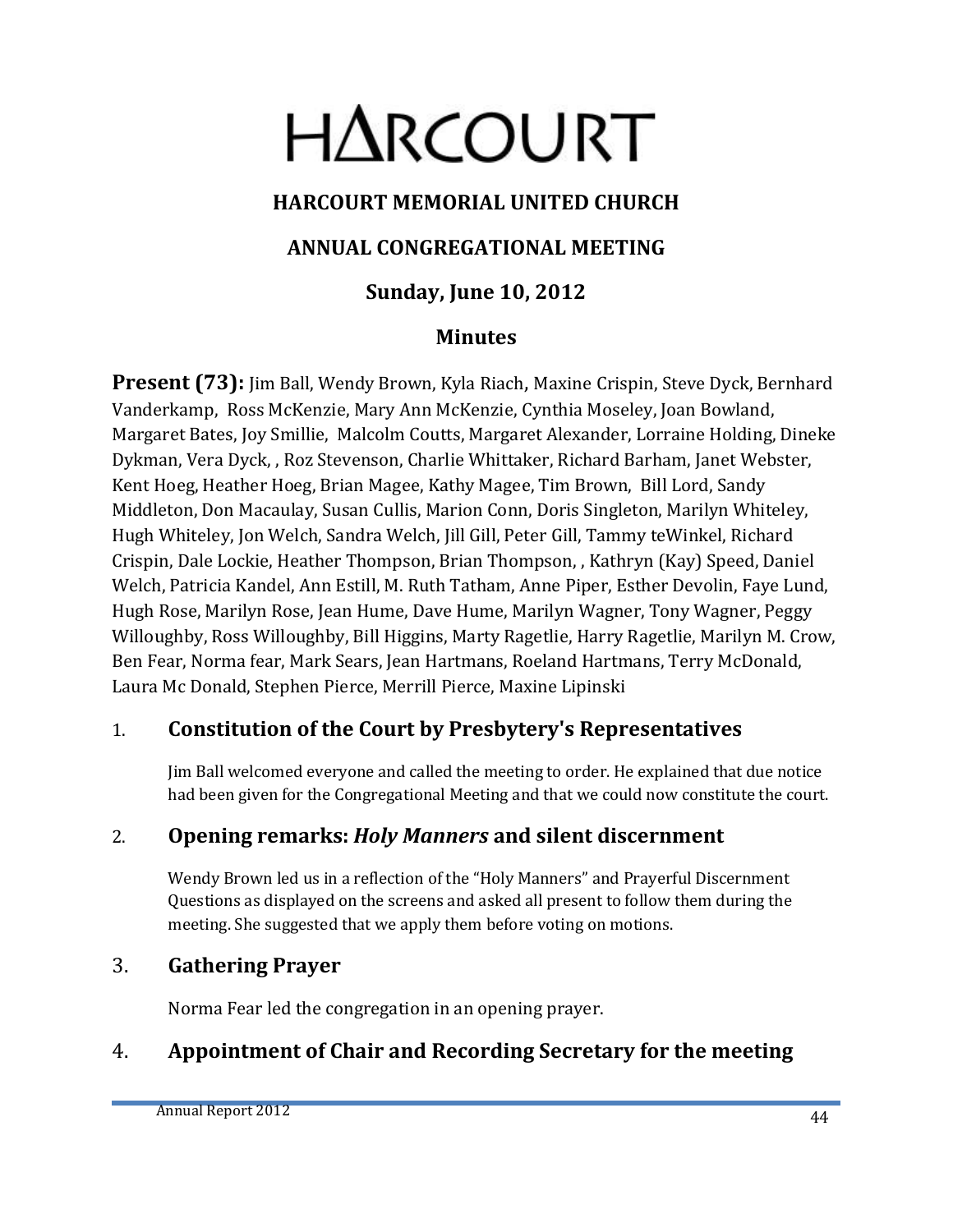**MOTION: That Janet Webster be the Recording Secretary and Richard Barham be the Chair of this meeting.** Sandy Middleton/Kent Hoeg Carried

#### 5. **Speaking and Voting Privileges**

**MOTION: That speaking and voting privileges be extended to all present.**  Kathy Magee/Dineke Dykman Carried

#### 6. **Approval of the Agenda**

**MOTION: That the agenda be approved as printed and projected**. Susan Cullis/Bernhard Vanderkamp Carried

### 7. **Approval of the Minutes of the 12 February, 2012 Congregational Meeting**

**MOTION: That the minutes of the Congregational Meeting of Sunday, February 12 ,2012 as printed and distributed be approved.**

Kent Hoeg/ Don MacaulayCarried

#### 8. **Report on the "New** " **Governance Model:**

Richard thanked all the major contributors to this new model. Sections I to IV of the "new" Harcourt Handbook was distributed with the agenda.

# **MOTION: That the New Governance Model be implemented.**

Kent Hoeg/ Jill Gill Carried with 1 vote against the motion

#### **9. Report from the Vision Implementation Team:**

Tammy reviewed the process as outlined in Document B.

#### **MOTION: That the Vision, Mission and Values Statements as proposed by the Vision Implementation Team be approved by the Congregation as guiding principles for Harcourt United Church.**

KaySpeed/ Jill Gill For: 57 Against: 10 Abstentions: 6 Carried

In discussion, people articulated their concerns and or support of some language, whether the result reflected a "grassroots" as opposed to "top down" process. The history and initial goals of this project were outlined as well as the results of "testing" the guidelines within various committees of the Congregation. Concern was expressed about how the guidelines will be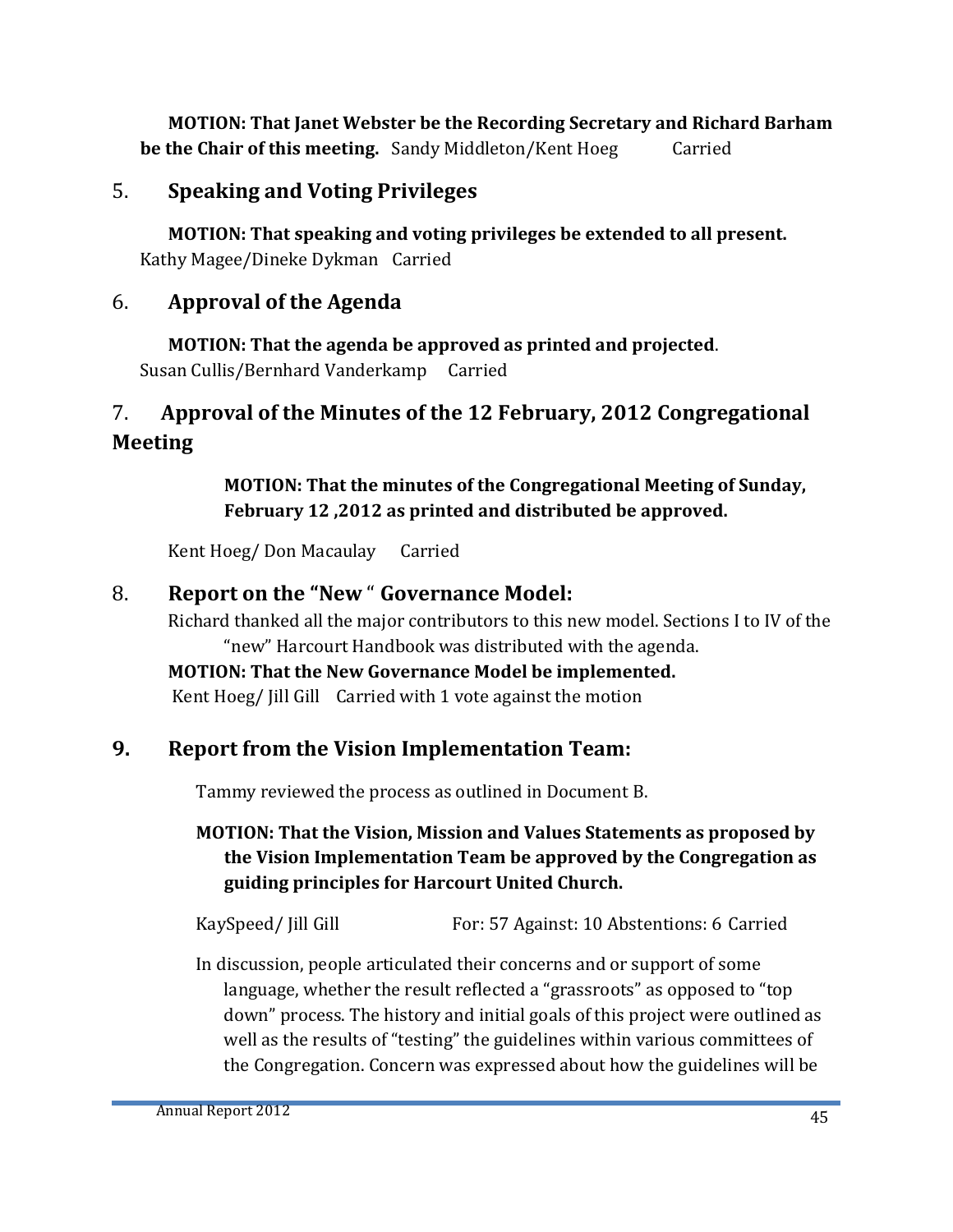implemented. After Prayerful discernment, vote taken with results as shown.

### **10. Presentation of Names for Council, Committee and other Appointments**

**a-Motion: That the Congregation of Harcourt Memorial United Church approve the candidates who have agreed to stand for positions on the Council for the following year.** 

Kathy Magee/ Dale Lockie Carried

**b-That the Congregation of Harcourt Memorial United Church approve the candidates who have agreed to stand as Chairs of Committees and for positions on Harcourt's Committee's for the coming year.**

Richard Crispin/ Jill Gill Carried

**c-That the lay representatives to Waterloo Presbytery from Harcourt Memorial United Church be:**

#### **1. Lindsay Lennox 2. Betty Tudor 3. Tom Bates**

Waterloo Presbytery Extension Council:

Waterloo United Church Council:

Kent Hoeg/ Merrill Pierce Carried with 1 abstention

**d. That Brian Magee be appointed as Treasurer and Ken McDougal as Assistant Treasurer for 2012-2013.** Dave Hume/Dale Lockie Carried

**e. That Heather Hoeg be appointed as Envelope Secretary for 2012-2013, with all the rights and responsibilities attending to that position.**

Jen Hume/Richard Crispin Carried

**f. That Lynn Crowe be appointed to the Trustees for a 7 year term.**

Merrill Pierce/Jean Hume Carried

**g. That the Congregation appoint the Chair of Council (Richard Barham), Vice-Chair of Council (Kathy Magee), Chair of the Board of Trustees( Brian Magee), Treasurer (Brian Magee), and Assistant Treasurer ( Ken McDougal) as signing officers of**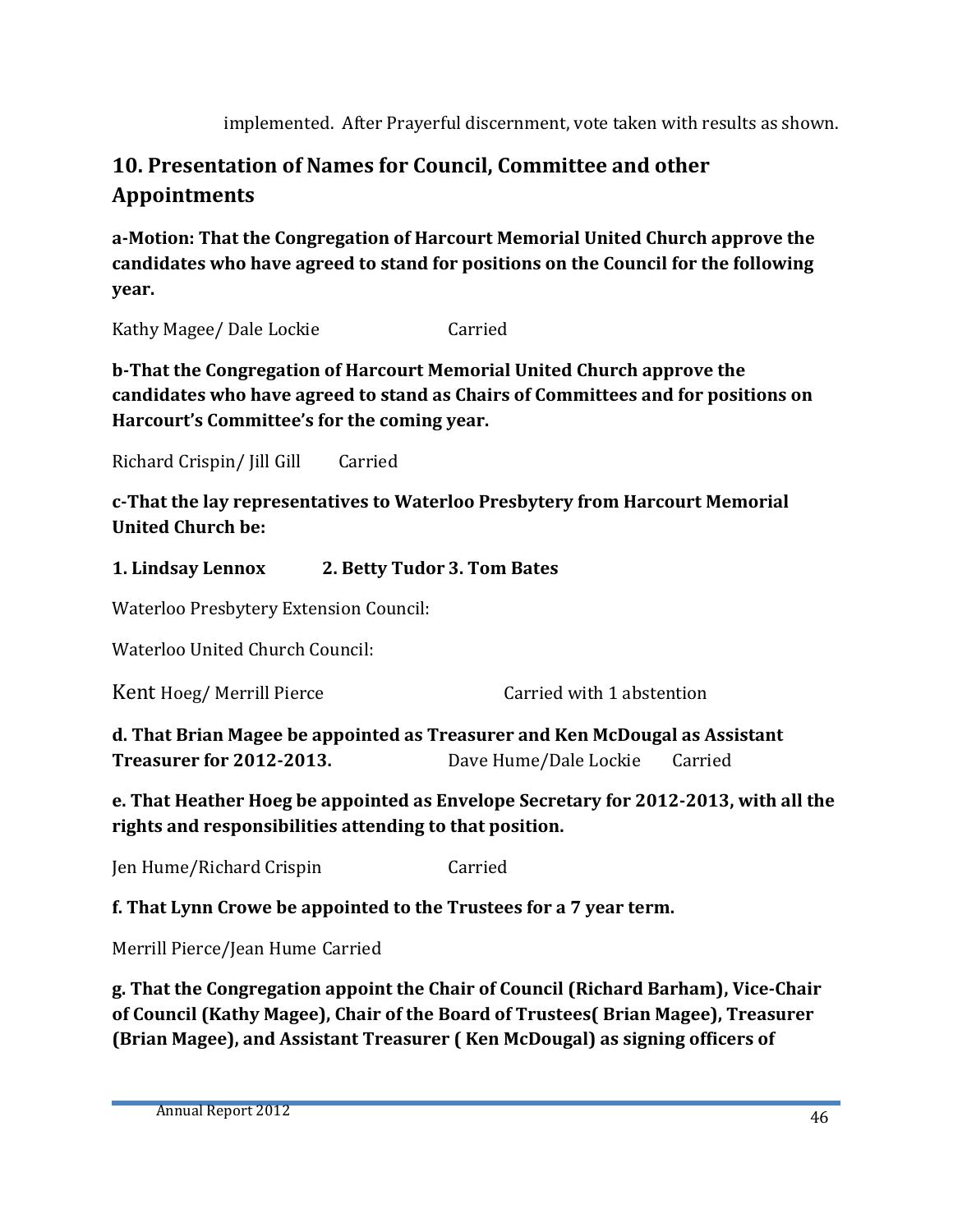#### **Harcourt Memorial United Church, with two signatures required.**

Roz Stevenson/Steve Dyck Carried

#### **11. Other Business:**

Wendy noted that consistency is necessary on the Committee Membership List as to inclusion of Staff names on the various committees.

There are several opportunities for more individuals to share their talents on those committees where there are vacancies.

Concerns were expressed with respect to turning around the financial shortfall. Anyone can bring their ideas to Finance or Stewardship Committee where their input is always welcome.

Congregation members were also reminded that anyone is welcome to attend the regular Council meetings.

#### **12. Closing and Thanks:**

Richard Barham thanked Ministers and staff for their varied and valued, thoughtful contributions to ministry and our congregational life. Kyla ended by leading the congregation in prayer.

**Motion: To adjourn the June Congregational Meeting.**

Don Macaulay/Richard Crispin Carried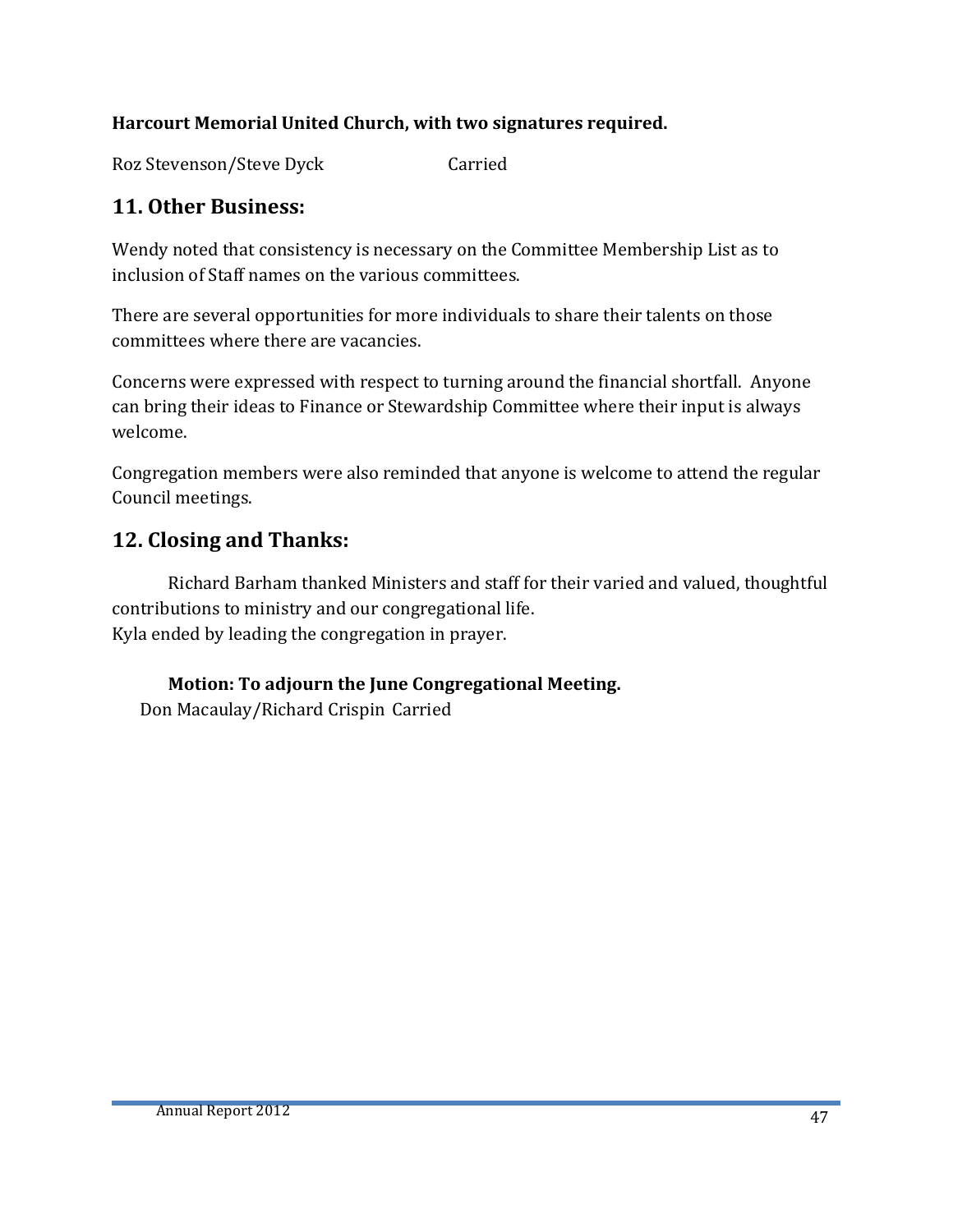#### **HARCOURT MEMORIAL UNITED CHURCH**

#### **GENERAL FUND - Statement of Receipts 2012**

| <b>INCOME</b>                         | 2012    | 2011    |
|---------------------------------------|---------|---------|
| <b>Congregational Offering</b>        |         |         |
| Envelope                              | 190,391 | 197,879 |
| <b>PAR</b>                            | 214,560 | 216,530 |
| <b>Initial Offering</b>               | 301     | 281     |
| Observer                              | 600     | 545     |
| <b>Sunday School</b>                  | 60      | 80      |
| Loose                                 | 4,750   | 4,809   |
| <b>Sub-Total</b>                      | 410,663 | 420,124 |
| <b>Other Income</b>                   |         |         |
| Rent                                  | 32,668  | 32,302  |
| Fundraising & Other Income            | 14,558  | 24,119  |
| <b>Trustee Interest</b>               | 720     | 0       |
| Office Income                         | 4,134   | 2,737   |
| Recoverables & Misc. Income           | 2,840   | 458     |
| <b>Sub-Total</b>                      | 54,920  | 59,616  |
| <b>Total Operating Income</b>         | 465,583 | 479,740 |
| <b>Solar Project Donations</b>        | 0       | 45,078  |
| <b>Outreach Income</b>                |         |         |
| Mission & Service-Congregation        | 95,526  | 97,900  |
| Mission & Service-UCW                 | 0       | 1,133   |
| <b>Disaster Relief Appeals</b>        | 0       | 670     |
| Lenten Appeal                         | 1,553   | 1,940   |
| <b>Advent Appeal</b>                  | 1,430   | 1,655   |
| Uganda Project                        | 59,370  | 50,613  |
| <b>Total Offering for Outreach</b>    | 157,879 | 153,911 |
| <b>Total Operating, Solar Project</b> |         |         |
| & Outreach Income                     | 623,462 | 678,729 |

÷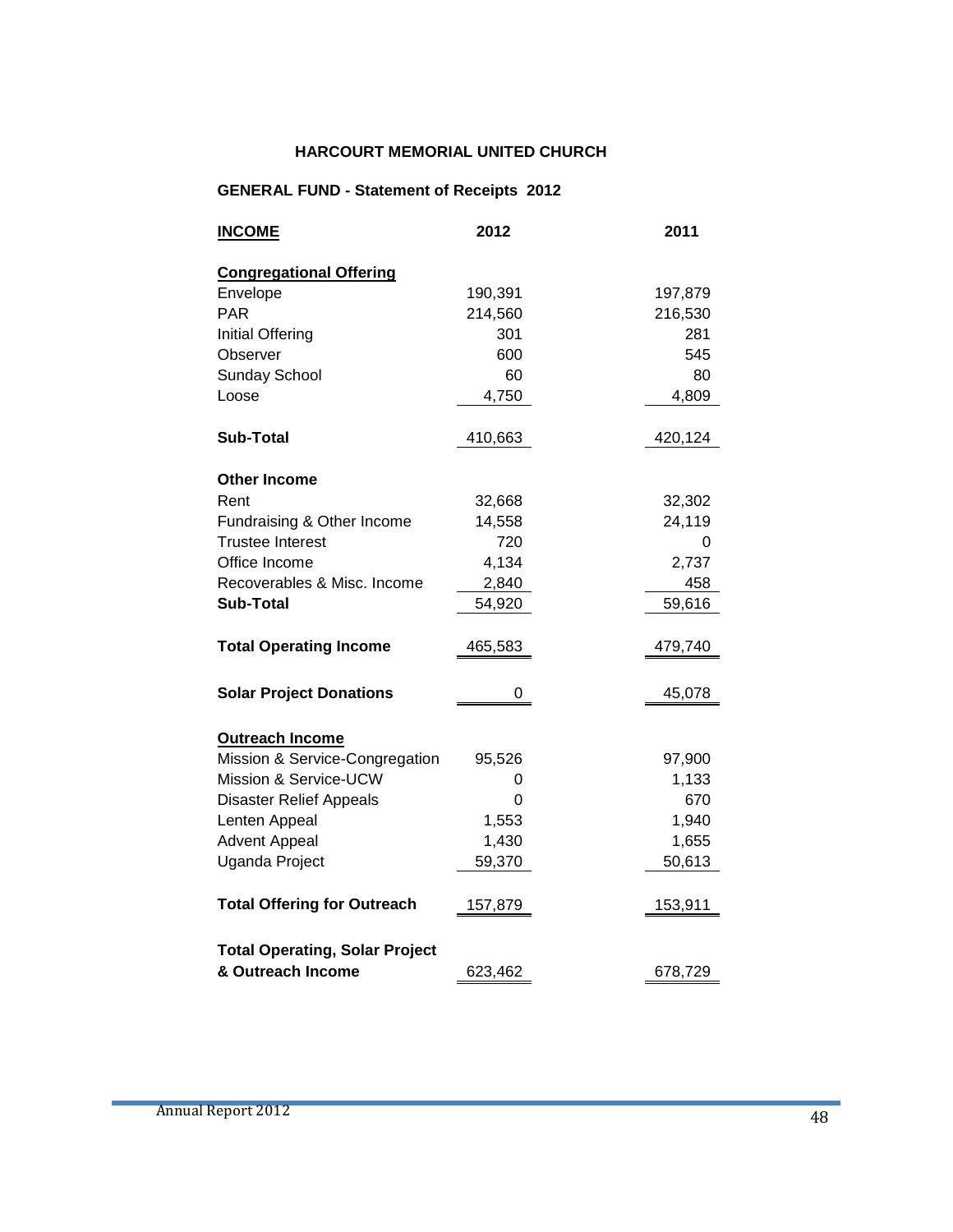#### **HARCOURT MEMORIAL UNITED CHURCH GENERAL FUND - Statement of Expenditures 2012**

| <b>EXPENDITURES</b>                                        | 2012        | 2012 Budget | 2011     |     |
|------------------------------------------------------------|-------------|-------------|----------|-----|
| <b>Operating Expenditures</b>                              |             |             |          |     |
| Worship                                                    | 6,848       | 6,690       | 5,609    |     |
| <b>Christian Formation</b>                                 | 4,184       | 5,500       | 1,582    |     |
| <b>Spiritual Life</b>                                      | 0           | 750         | 0        |     |
| Fellowship                                                 | 4,564       | 4,189       | 4,468    | (1) |
| Communication                                              | 0           | 400         | n/a      |     |
| <b>Pastoral Care</b>                                       | 350         | 550         | 103      |     |
| <b>Justice and Outreach</b>                                | 4,000       | 4,150       | 6,833    |     |
| <b>Outreach Teams</b>                                      | 1,900       | 2,850       | n/a      |     |
| Property                                                   | 35,735      | 55,600      | 41,285   |     |
| <b>Electronic Communication</b>                            | 6,668       | 6,000       | 6,796    |     |
| Finance                                                    | 28,351      | 28,731      | 28,966   |     |
| Stewardship                                                | 496         | 500         | 733      |     |
| Personnel                                                  | 382,118     | 408,908     | 391,354  |     |
| <b>Events Organized by Ministers</b>                       | 0           | 500         | 536      |     |
| <b>Books for Resale</b>                                    | 84          | 125         | 120      |     |
| Ministers' Discretionary                                   | 0           | 500         | 500      |     |
| <b>Total Operating Expenditures</b>                        | 475,298     | 525,943     | 488,883  |     |
| <b>Operating Surplus</b>                                   | $-9,715$    |             | $-9,143$ |     |
| <b>Solar Project Expenditures</b>                          | 0           |             | 74,599   |     |
| <b>Outreach Expenditures</b>                               |             |             |          |     |
| Mission & Service-Congregation                             | 95,526      |             | 97,900   |     |
| Mission & Service-UCW                                      | 0           |             | 1,133    |     |
| <b>Disaster Relief Appeals</b>                             | $\mathbf 0$ |             | 670      |     |
| Lenten Appeal                                              | 1,553       | (2)         | 1,940    |     |
| <b>Advent Appeal</b>                                       | 1,430       | (3)         | 1,655    |     |
| Uganda Project                                             | 57,818      |             | 57,663   |     |
| <b>Total Outreach Expenditures</b>                         | 156,327     |             | 160,961  |     |
| <b>Total Operating, Solar Project</b><br>& Outreach Income | 631,625     |             | 724,443  |     |

(1) Combined Fellowship & Communication

<sup>(2)</sup> Funds transferred to Refugee Reserve Fund

 $(3)$  Funds donated to Habitat for Humanity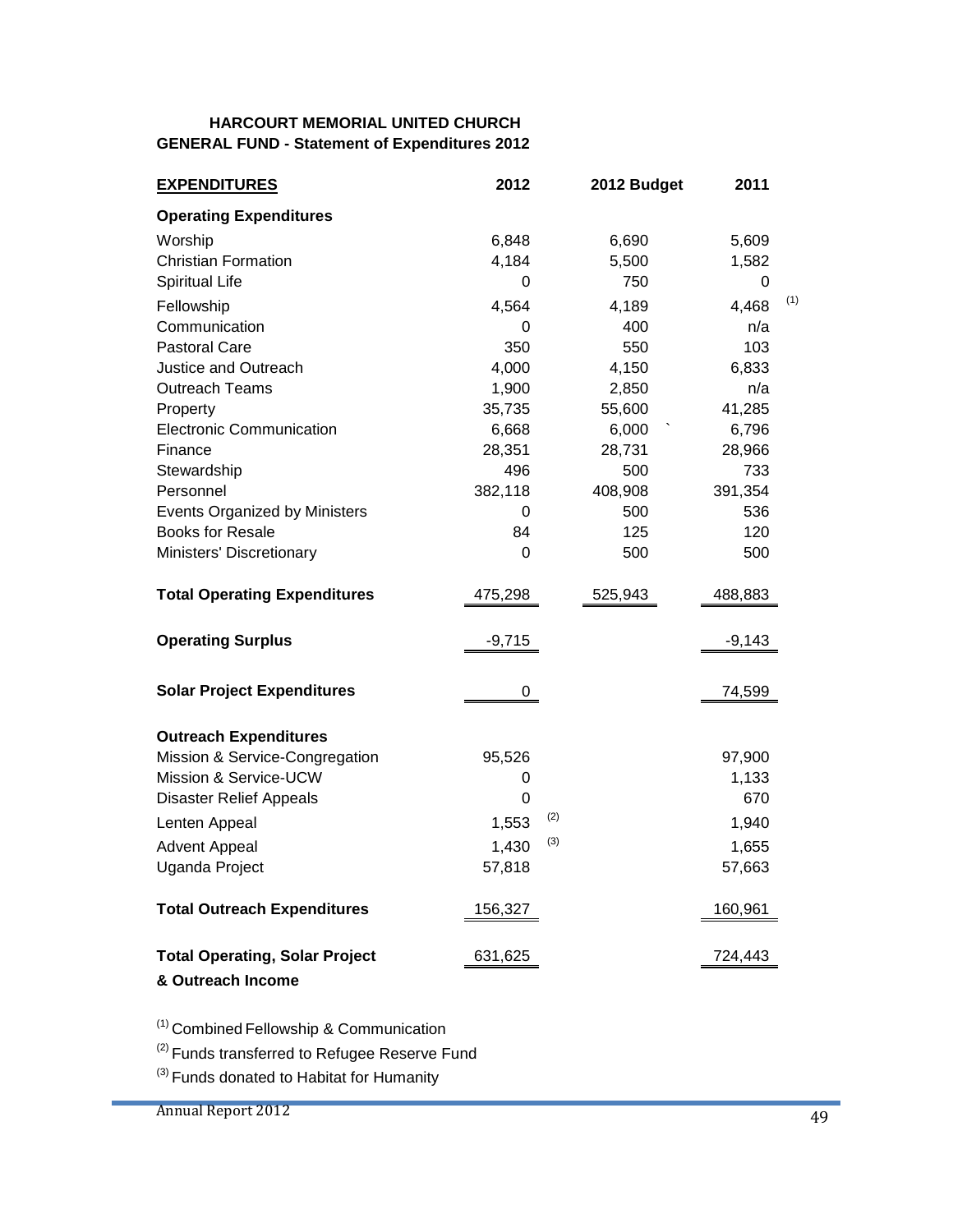#### **HARCOURT MEMORIAL UNITED CHURCH BALANCE SHEET DEC. 31, 2012**

|                                          |          | 2012    |          | 2011    |
|------------------------------------------|----------|---------|----------|---------|
| <b>ASSETS</b>                            |          |         |          |         |
| <b>Current Operating Account</b>         |          | 31,701  |          | 19,338  |
| Savings GIC                              |          | 39,190  |          | 50,630  |
| <b>Reserve Funds GIC</b>                 |          | 107,798 |          | 121,075 |
| <b>Trustees' Account</b>                 |          | 116,524 |          | 111,092 |
| <b>Accounts Receivable</b>               |          | 2,363   |          | 3,254   |
| <b>Prepaid Expenses</b>                  |          | 5,075   |          | 5,305   |
|                                          |          |         |          |         |
| <b>TOTAL ASSETS</b>                      |          | 302,650 |          | 310,695 |
| <b>LIABILITIES</b>                       |          |         |          |         |
| Uganda Project                           |          | 4,484   |          | 2,933   |
| Refugee Reserve Funds                    |          | 7,023   |          | 0       |
| Ignatian Exercise                        |          | 1,375   |          | 0       |
| Men's Breakfast                          |          | 98      |          | 1,070   |
| Saturday Night Supper Funds              |          | 2,421   |          | 2,282   |
| <b>Christmas Dinner Retained Revenue</b> |          | 2,023   |          | 1,377   |
| Kitchen Cupboard                         |          | 480     |          | 480     |
| Solar Array Project Funds                |          | 20,469  |          | 20,469  |
| Project Funds Payable                    |          | 9,506   |          | 10,160  |
|                                          |          |         |          |         |
| <b>TOTAL LIABILITIES</b>                 |          | 47,879  |          | 38,772  |
|                                          |          |         |          |         |
| <b>EQUITY</b>                            |          |         |          |         |
| <b>Reserve Funds</b>                     |          | 108,894 |          | 121,706 |
| <b>Trustees' Account</b>                 |          | 116,524 |          | 111,092 |
| <b>Beginning Operating Surplus</b>       | 39,068   |         | 48,211   |         |
| <b>Current Operating Surplus</b>         | $-9,715$ |         | $-9,143$ |         |
| <b>Accumulated Operating Surplus</b>     |          | 29,353  |          | 39,068  |
| <b>TOTAL EQUITY</b>                      |          |         |          |         |
|                                          |          | 254,770 |          | 271,867 |
| <b>LIABILITIES AND EQUITY</b>            |          | 302,650 |          | 310,638 |

٠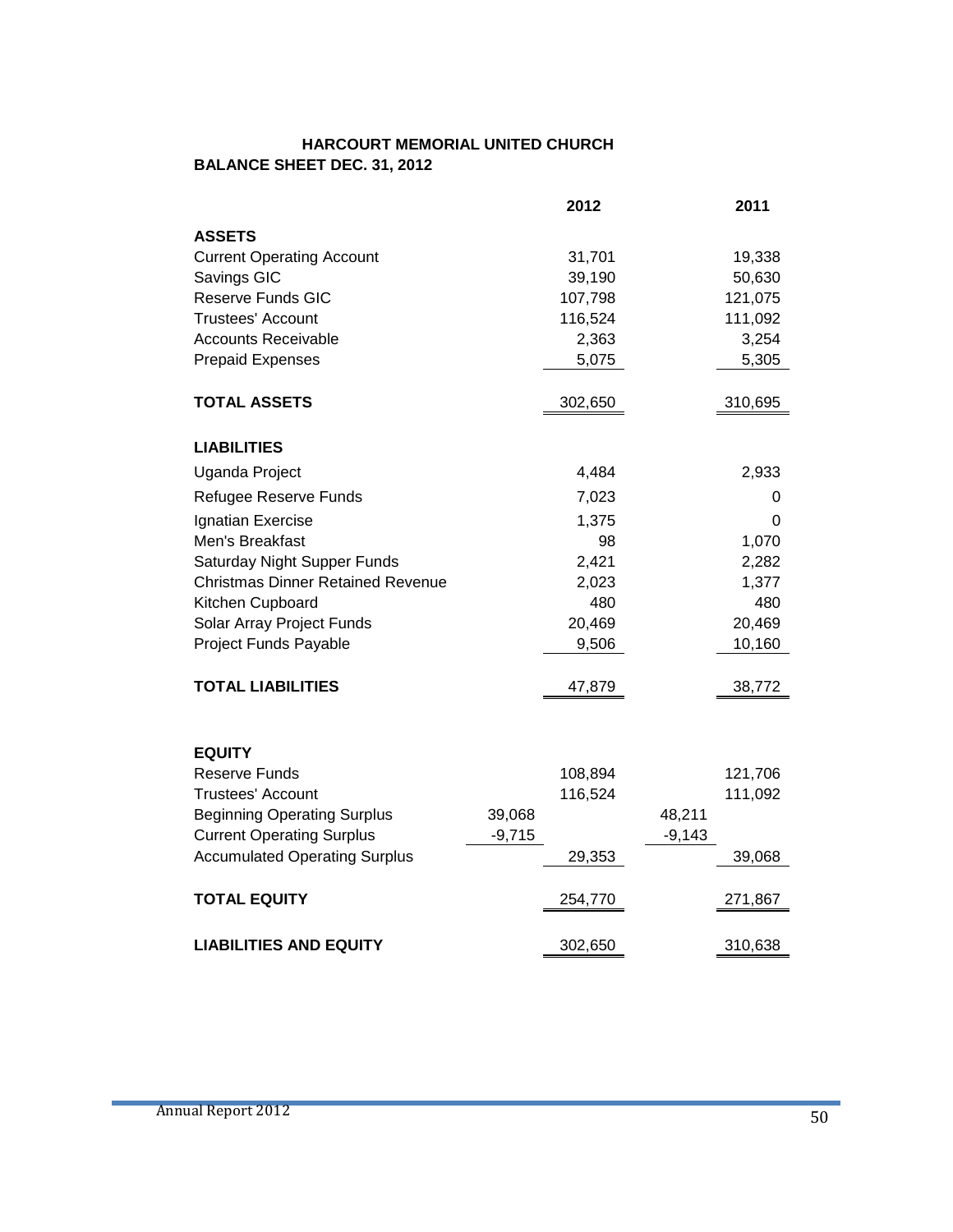|                  |                                             | 2010<br><b>Actual</b> | 2011<br><b>Actual</b> | 2012<br><b>Actual</b> | 2012<br><b>Budget</b> | 2013<br><b>Budget</b> |
|------------------|---------------------------------------------|-----------------------|-----------------------|-----------------------|-----------------------|-----------------------|
| <b>REVENUE</b>   |                                             |                       |                       |                       |                       |                       |
| 1                | <b>Congregational Offerings</b>             | 406,073               | 419,298               | 409,762               | 432,000               | 445,000               |
|                  | Other revenue                               |                       |                       |                       |                       |                       |
| 2                | Rent                                        | 31,680                | 32,302                | 32,668                | 30,000                | 33,000                |
| 3                | <b>Transfer from Trustees</b>               | 290                   | 0                     | 720                   | 500                   | 360                   |
| 4                | Observer + Initial offering                 | 1,109                 | 826                   | 901                   | 1,000                 | 875                   |
| 5                | Recoverables & Miscellaneous                | 11,076                | 3,195                 | 7,175                 | 3,200                 | 3,500                 |
| 6                | Fundraising and Other Sustainable Revenue   | 7,043                 | 24,119                | 14,358                | 59,243                | 35,093                |
| $\overline{7}$   | <b>Total Revenue</b>                        | 457,271               | 479,740               | 465,583               | 525,943               | 517,828               |
|                  | <b>EXPENDITURES</b>                         |                       |                       |                       |                       |                       |
|                  | <b>CHRISTIAN FORMATION CLUSTER</b>          |                       |                       |                       |                       |                       |
|                  | <b>WORSHIP</b>                              |                       |                       |                       |                       |                       |
| 8                | Music: scores, books, supplies              | 1,505                 | 1,213                 | 1,763                 | 1,500                 | 1,200                 |
| $\boldsymbol{9}$ | Chancel Flowers, decorations                | 543                   | 0                     | 163                   | 150                   | 300                   |
| 10               | Instrument Maintenance & Repair             | 390                   | 780                   | 1,211                 | 1,215                 | 1,000                 |
| 11               | Baptisms (4x/yr)                            | 0                     | 0                     | 55                    | 100                   | 100                   |
| 12               | Honorarium (guest preachers 6x/yr)          | 0                     | 750                   | 1,000                 | 1,500                 | 1,500                 |
| 13               | Canadian Copyright Licence                  | 0                     | 533                   | 529                   | 520                   | 605                   |
| 14               | Gifts, Books, brochures                     | 0                     | 97                    | 87                    | 150                   | 150                   |
| 15               | Worship Service supplies (& Spec. Worship)  | 800                   | 2,185                 | 1,908                 | 1,255                 | 1,200                 |
| 16               | Miscellaneous                               | 904                   | 50                    | 133                   | 300                   | 300                   |
| 17               | <b>Worship subtotal</b>                     | 4,142                 | 5,609                 | 6,848                 | 6,690                 | 6,355                 |
|                  | <b>CHRISTIAN FORMATION</b>                  |                       |                       |                       |                       |                       |
| 18               | Program Support: Children                   | 1,592                 | 260                   | 764                   | 750                   | 1,000                 |
| 19               | PS: Youth Support                           | 527                   | 312                   | 663                   | 750                   | 750                   |
| 20               | PS: Adult Support                           | 0                     | 132                   | 1,510                 | 750                   | 750                   |
| 21               | Retreats: Youth                             | 0                     | $\mathbf 0$           | 0                     | 1,000                 | 1,000                 |
| 22               | Retreats: Other (TCOW)                      | 1,705                 | 330                   | 500                   | 1,000                 | 1,000                 |
| 23               | <b>Adult Christian Development</b>          | 326                   | 0                     | 0                     | 0                     | 500                   |
| 24               | <b>Harcourt Library</b>                     | 1,049                 | 548                   | 697                   | 750                   | 750                   |
| 25               | Leadership Training & Resources             | 83                    | 0                     | 49                    | 500                   | 500                   |
| 26               | <b>Christian Formation subtotal</b>         | 5,282                 | 1,582                 | 4,184                 | 5,500                 | 6,250                 |
|                  | <b>SPIRITUAL LIFE</b>                       |                       |                       |                       |                       |                       |
| 27               | Events, workshops, advertising              | $\mathbf 0$           | 0                     | $\mathsf{O}\xspace$   | 500                   | 250                   |
| 28               | Training, special costs, materials          | 102                   | 0                     | 0                     | 250                   | 500                   |
| 29               | Learning Circle                             | 320                   | 0                     | 0                     | 0                     | $\overline{0}$        |
| 30               | <b>Spiritual Life subtotal</b>              | 422                   | 0                     | 0                     | 750                   | 750                   |
| 31               | <b>Christian Formation Cluster subtotal</b> | 9,846                 | 7,191                 | 11,032                | 12,940                | 13,355                |
|                  | % of overall budget                         | 2.0%                  | 1.5%                  | 2.3%                  | 2.5%                  | 2.6%                  |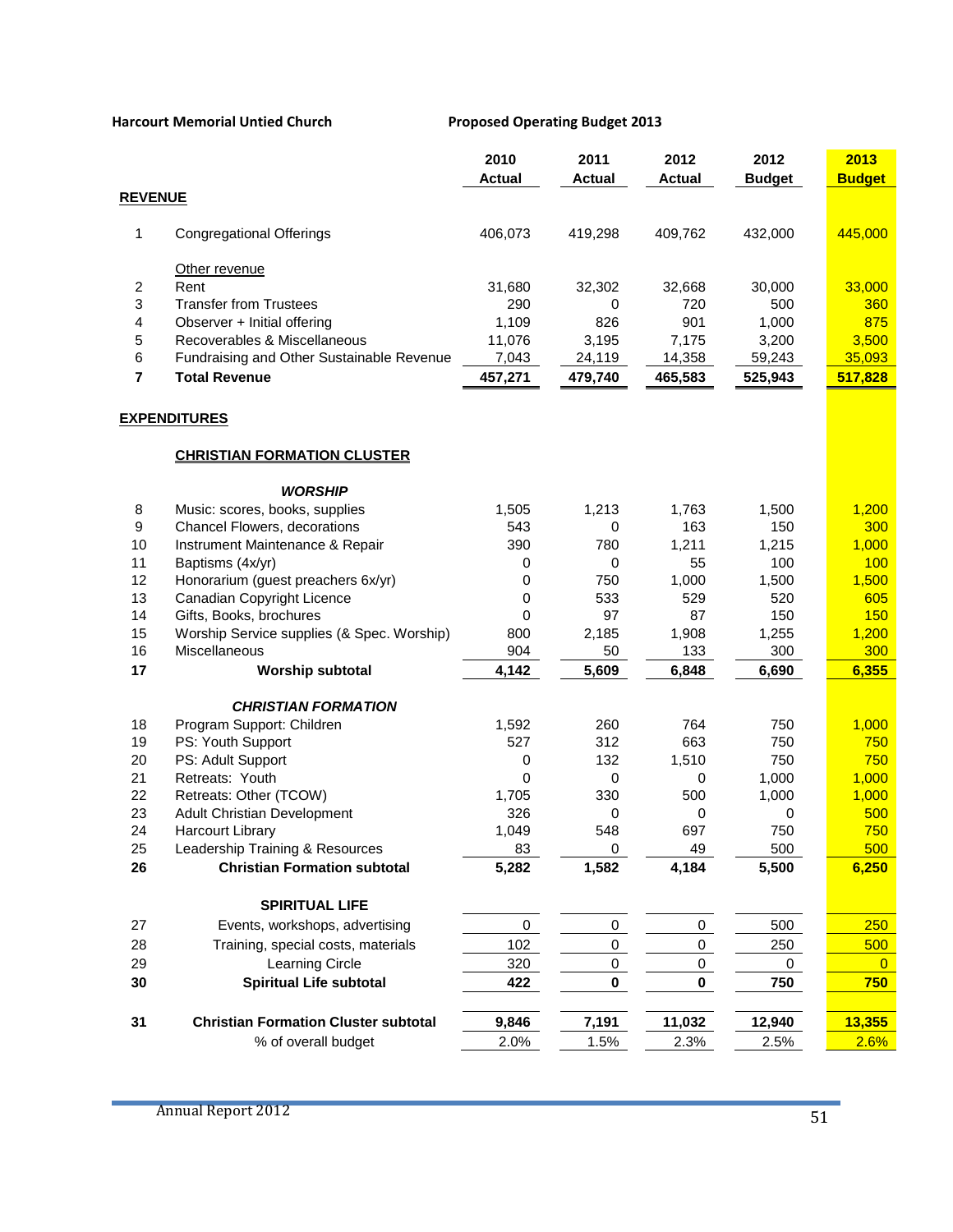|    |                                               | 2010          | 2011          | 2012           | 2012          | 2013           |
|----|-----------------------------------------------|---------------|---------------|----------------|---------------|----------------|
|    |                                               | <b>Actual</b> | <b>Actual</b> | <b>Actual</b>  | <b>Budget</b> | <b>Budget</b>  |
|    | <b>CONGREGATIONAL LIFE CLUSTER</b>            |               |               |                |               |                |
|    | <b>FELLOWSHIP</b>                             |               |               |                |               |                |
| 32 | Observer                                      | 3,627         | 3,327         | 3,101          | 3,327         | 3,327          |
| 33 | Advertising                                   | 493           | 539           | 534            | 362           | 350            |
| 34 | Photo Directory                               | 0             | 86            | $\Omega$       | 0             | $\overline{0}$ |
| 35 | <b>Special Events</b>                         | 41            | 134           | 315            | 0             | $\overline{0}$ |
| 36 | Miscellaneous                                 | 29            | 0             | 114            | 0             | $\overline{0}$ |
| 37 | Minister's Soiree                             | 0             | $\mathbf 0$   | 500            | 500           | 500            |
| 38 | <b>Fellowship subtotal</b>                    | 4,190         | 4,087         | 4,564          | 4,189         | 4,177          |
|    |                                               |               |               |                |               |                |
|    | <b>COMMUNICATIONS</b>                         |               |               |                |               |                |
| 39 | <b>Marketing Team</b>                         | 0             | 382           | $\overline{0}$ | 400           | 400            |
| 40 | <b>Communications subtotal</b>                | $\mathbf 0$   | 382           | $\mathbf 0$    | 400           | 400            |
|    |                                               |               |               |                |               |                |
|    | <b>PASTORAL CARE</b>                          |               |               |                |               |                |
| 41 | <b>Speakers and Events</b>                    | 10            | $\,0\,$       | 0              | $\pmb{0}$     | $\overline{0}$ |
| 42 | <b>Police Checks</b>                          | 0             | 0             | 0              | 50            | $\overline{0}$ |
| 43 | Train & Support Volunteers                    | 417           | 103           | 350            | 500           | 500            |
| 44 | <b>Pastoral Care subtotal</b>                 | 427           | 103           | 350            | 550           | 500            |
| 45 | <b>Congregational Life Cluster subtotal</b>   | 4,617         | 4,571         | 4,914          | 5,139         | 5,077          |
|    | % of overall budget                           | 0.9%          | 0.9%          | 1.0%           | 1.0%          | 1.0%           |
|    |                                               |               |               |                |               |                |
|    |                                               |               |               |                |               |                |
|    | <b>OUTREACH CLUSTER</b>                       |               |               |                |               |                |
|    | <b>JUSTICE &amp; OUTREACH</b>                 |               |               |                |               |                |
| 46 | Welcome In                                    | 2,000         | 2,000         | 2,000          | 2,000         | 2,000          |
| 47 | <b>Event Expenses</b>                         | 0             | 0             | 0              | 0             | $\mathbf{0}$   |
| 48 | <b>Chalmers Food Shelf</b>                    | 2,000         | 2,000         | 2,000          | 2,000         | 2,000          |
| 49 | <b>Special Needs</b>                          | 0             | 0             | 0              | 0             | $\overline{0}$ |
| 50 | Misc. Outreach Requests                       | 450           | 200           | 0              | 150           | 150            |
| 51 | <b>Justice &amp; Outreach Total</b>           | 4,450         | 4,200         | 4,000          | 4,150         | 4,150          |
|    |                                               |               |               |                |               |                |
|    | <b>OUTREACH TEAMS</b>                         |               |               |                |               |                |
| 52 | South Guelph Team                             | 0             | 0             | 0              | $\mathbf 0$   | $\overline{0}$ |
|    | <b>Ecumenical Campus Ministry (University</b> |               |               |                |               |                |
| 53 | Team)                                         | 0             | 150           | 0              | 250           | 250            |
|    |                                               | 2010          | 2011          | 2012           | 2012          | 2013           |
|    |                                               | <b>Actual</b> | <b>Actual</b> | <b>Actual</b>  | <b>Budget</b> | <b>Budget</b>  |
| 54 | University Chaplaincy - from J&O to ECM       | 1,800         | 1,800         | 1,800          | 1,800         | 1,800          |
| 55 | <b>LGBTQA</b>                                 | 0             | 683           | 100            | 800           | 800            |
| 56 | <b>Outreach Teams subtotal</b>                | 1,800         | 2,633         | 1,900          | 2,850         | 2,850          |
|    |                                               |               |               |                |               |                |
| 57 | <b>Outreach Cluster Subtotal</b>              | 6,250         | 6,833         | 5,900          | 7,000         | 7,000          |
|    | % of overall budget                           | 1.3%          | 1.4%          | 1.2%           | 1.3%          | 1.4%           |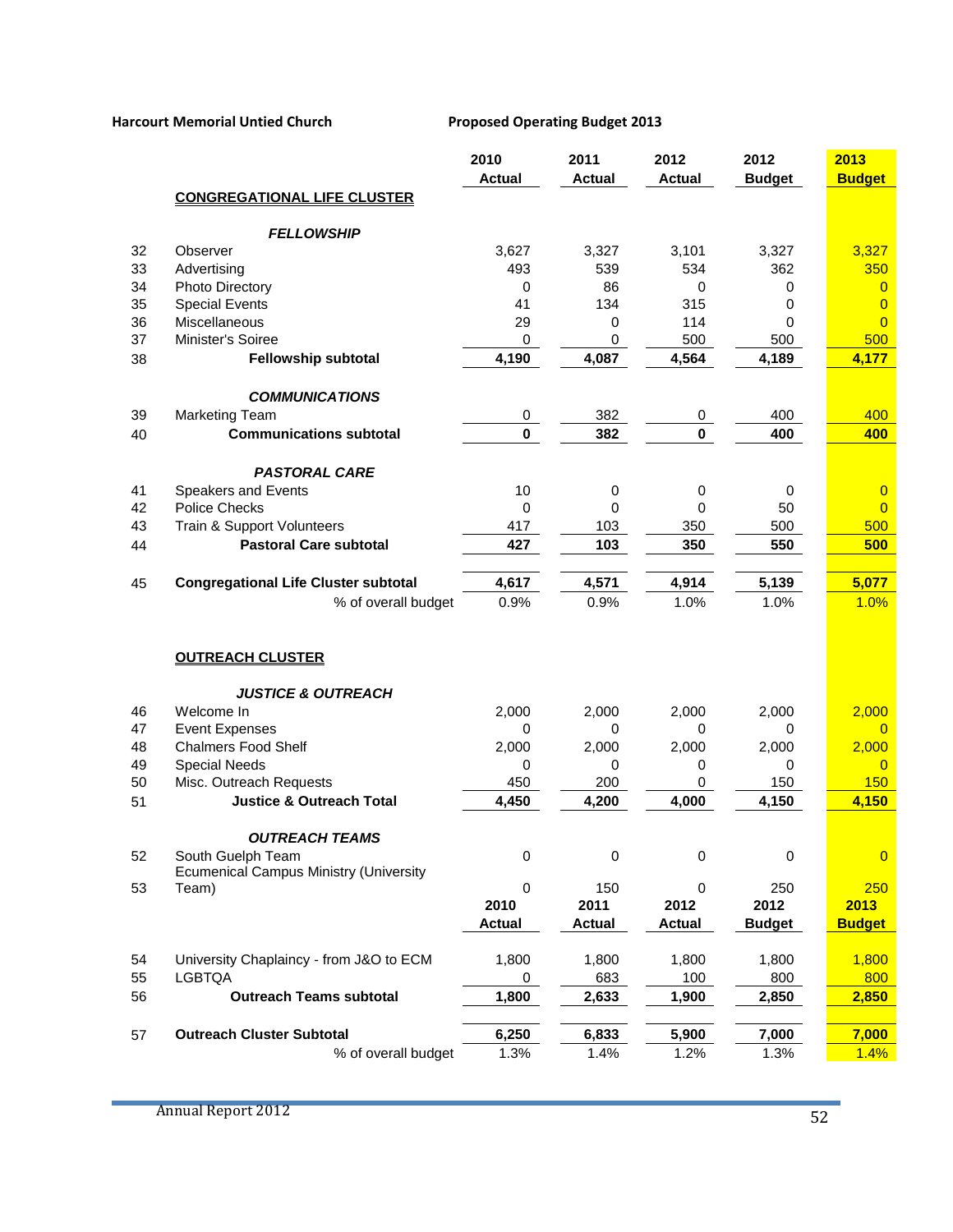|                                               |             | 2010          | 2011          | 2012          | 2012          | 2013           |
|-----------------------------------------------|-------------|---------------|---------------|---------------|---------------|----------------|
|                                               |             | <b>Actual</b> | <b>Actual</b> | <b>Actual</b> | <b>Budget</b> | <b>Budget</b>  |
| <b>OPERATIONAL LIFE CLUSTER</b>               |             |               |               |               |               |                |
| <b>PROPERTY</b>                               |             |               |               |               |               |                |
| <b>Utilities</b>                              | 13,860      | 13,126        | 12,100        | 15,000        | 15,000        |                |
| <b>Heating Fuel</b>                           | 4,564       | 6,890         | 4,562         | 10,000        | 10,000        |                |
| Repairs                                       | 19,309      | 8,980         | 7,647         | 14,500        | 7,800         |                |
| <b>Cleaning Supplies</b>                      | 2,190       | 1,899         | 1,823         | 2,300         | 2,300         |                |
| Insurance/ Fire Protection/Appraisal          | 6,547       | 4,195         | 4,530         | 5,300         | 4,500         |                |
| <b>Lift Maintenance</b>                       | 1,296       | 1,096         | 1,531         | 1,500         | 2,000         |                |
| Snow Removal                                  | 1,876       | 2,464         | 1,611         | 3,000         | 3,000         |                |
| Furniture/Equipment                           | 1,895       | 1,433         | 341           | 3,000         | 3,000         |                |
| Garden Maintenance and Development            | 3,479       | 643           | 675           | 500           | 500           |                |
| Miscellaneous                                 | 797         | 560           | 915           | 500           | 1,000         |                |
| <b>Property subtotal</b>                      | 55,814      | 41,285        | 35,735        | 55,600        | 49,100        |                |
| <b>ELECTRONIC COMMUNICATIONS TEAM</b>         |             |               |               |               |               |                |
| Sound system, training, honoraria             | 0           | 0             | 25            | 500           |               | $\overline{0}$ |
| Sound system technicians                      | 125         | 80            | 900           | 100           | 100           |                |
| AV Equipment and Maintenance                  | 2,525       | 411           | 2,260         | 2,000         | 500           |                |
| Software/Internet/Video licence               | 2,134       | 6,194         | 1,052         | 1,700         | 3,190         |                |
| <b>Computer Hardware</b>                      | 1,519       | 36            | 2,318         | 1,000         | 1,300         |                |
| <b>Computer Service</b>                       | 1,285       | 75            | 113           | 700           | 700           |                |
| <b>Electronic Communication Team subtotal</b> | 7,588       | 6,796         | 6,668         | 6,000         | 5,790         |                |
|                                               |             |               |               |               |               |                |
| <b>Operational Life Cluster subtotal</b>      | 63,402      | 48,081        | 42,403        | 61,600        | 54,890        |                |
| % of overall budget                           | 13.0%       | 9.8%          | 8.9%          | 11.7%         | 10.6%         |                |
|                                               |             |               |               |               |               |                |
| <b>STEWARDSHIP CLUSTER</b>                    |             |               |               |               |               |                |
| <b>FINANCE COMMITTEE</b>                      |             |               |               |               |               |                |
| Bank Charges/Brokerage Fees                   | 1,346       | 1,605         | 1,559         | 1,600         | 1,600         |                |
| <b>HST Non-Refund Expense</b>                 | 2,564       | 2,862         | 2,433         | 2,800         | 2,800         |                |
| <b>Offering Envelopes</b>                     | 446         | 388           | 443           | 400           | 450           |                |
| <b>Office Supplies</b>                        | 4,161       | 2,427         | 2,161         | 2,600         | 2,500         |                |
|                                               | 2010        | 2011          | 2012          | 2012          | 2013          |                |
|                                               | Actual      | <b>Actual</b> | Actual        | <b>Budget</b> | <b>Budget</b> |                |
| Postage                                       | 903         | 575           | 907           | 600           | 900           |                |
| Machine Rental/Service                        | 4,037       | 3,406         | 3,916         | 3,500         | 3,500         |                |
| Presbytery Assessment                         | 17,322      | 17,553        | 16,931        | 16,931        | 17,995        |                |
| Miscellaneous                                 | 108         | 150           | 0             | 300           |               | $\mathbf{0}$   |
| <b>Finance subtotal</b>                       | 30,886      | 28,966        | 28,351        | 28,731        | 29,745        |                |
|                                               |             |               |               |               |               |                |
| <b>STEWARDSHIP COMMITTEE</b>                  |             |               |               |               |               |                |
| Stewardship Campaign                          | 0           | 733           | 496           | 500           | 500           |                |
| <b>Stewardship subtotal</b>                   | $\mathbf 0$ | 733           | 496           | 500           | 500           |                |
| <b>Stewardship Cluster Subtotal</b>           | 30,886      | 29,698        | 28,846        | 29,231        | 30,245        |                |
| % of overall budget                           | 6.3%        | 6.1%          | 6.1%          | 5.6%          | 5.8%          |                |